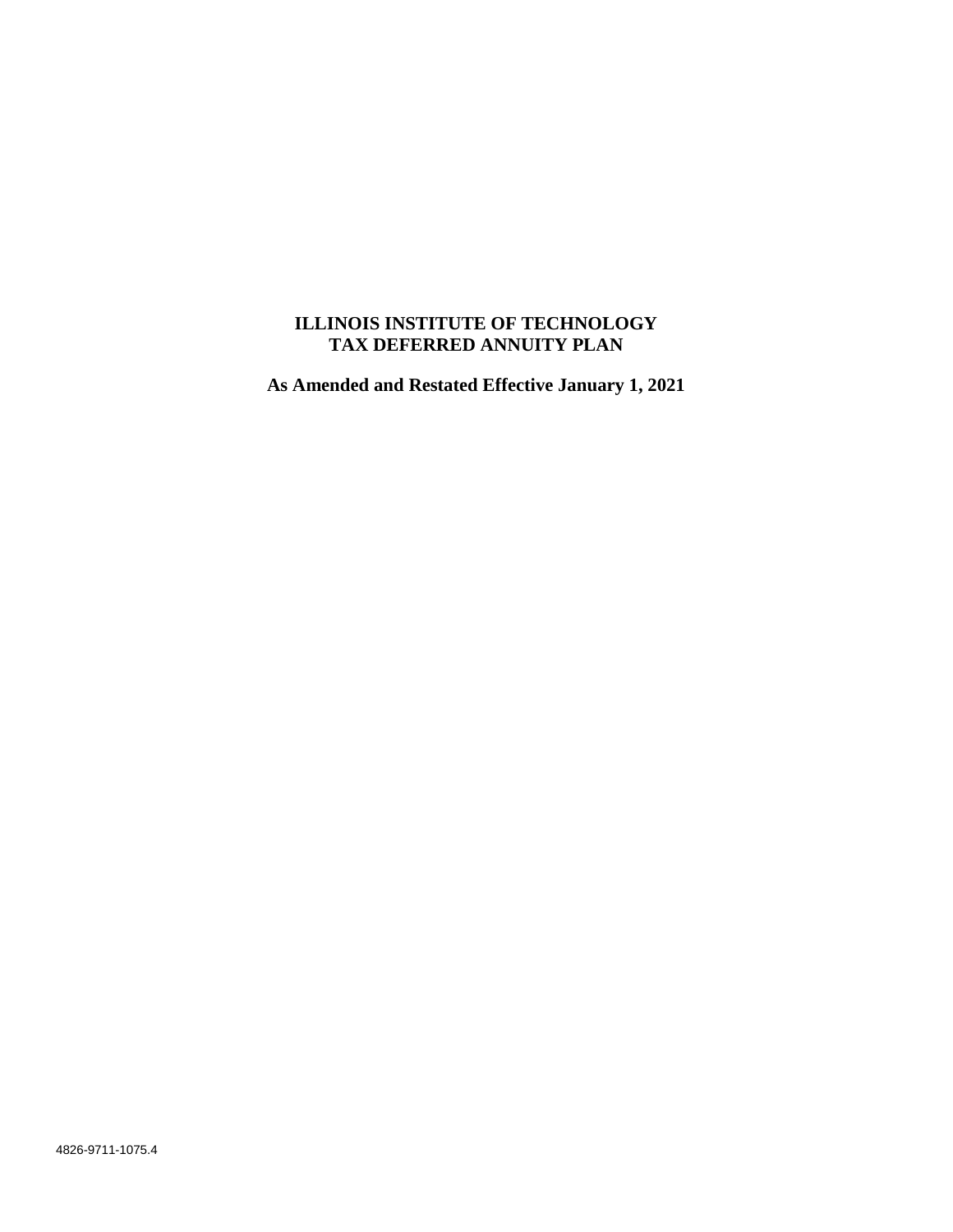# TABLE OF CONTENTS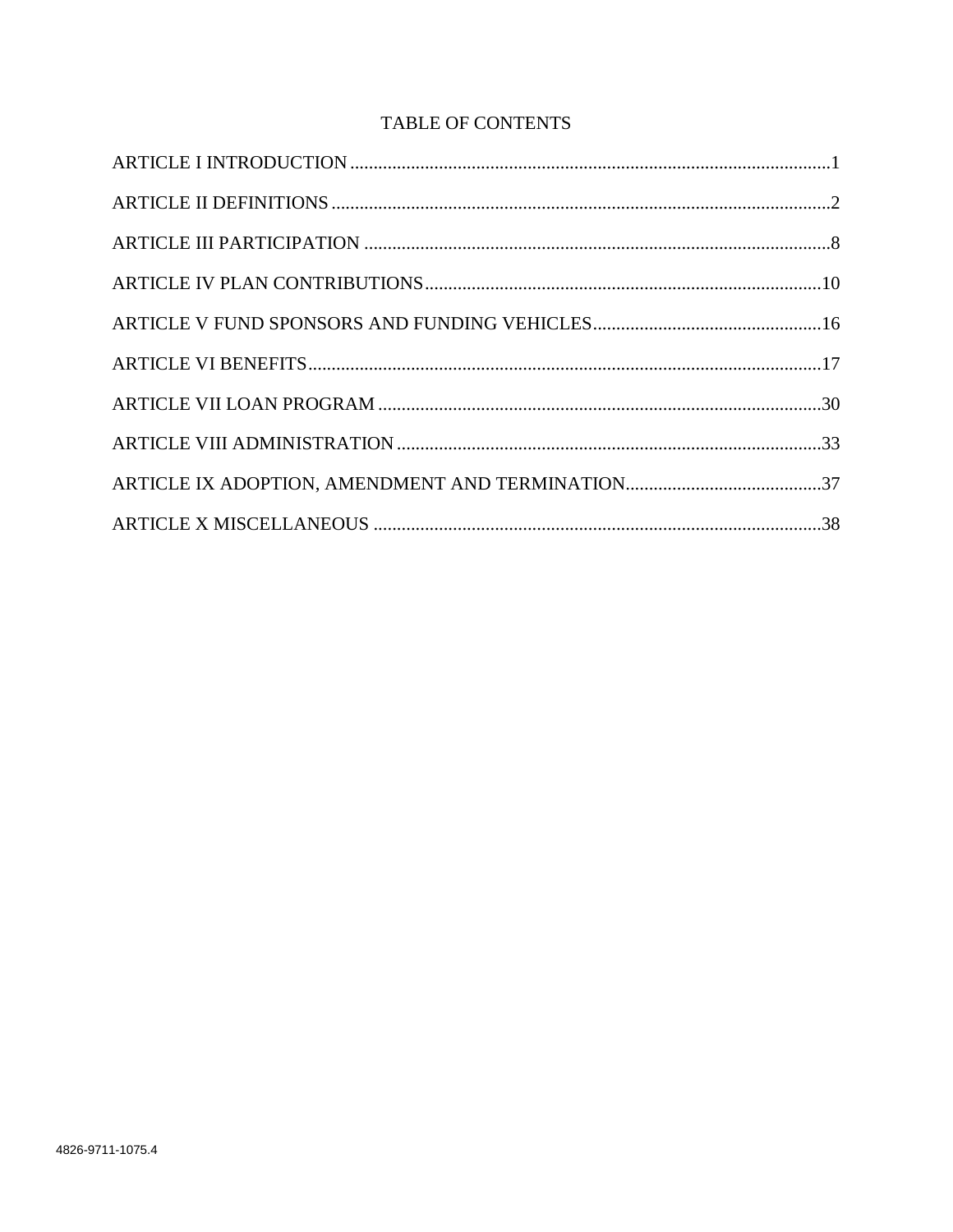#### ARTICLE I **INTRODUCTION**

This document, the "Illinois Institute of Technology Tax Deferred Annuity Plan," (the "Plan") was adopted by the Board of Trustees Illinois Institute of Technology for the exclusive benefit of eligible employees and their beneficiaries. The Plan was originally adopted on November 28, 2000, and was subsequently restated effective January 1, 2002, January 1, 2009, and January 1, 2015. The Plan was again restated effective January 1, 2021. The effective date of the Plan, as so restated, shall be January 1, 2021, unless otherwise specified in the Plan and shall apply to eligible employees of Illinois Institute of Technology and any University Affiliate who is authorized to adopt the Plan employed on or after that date. The Plan is intended to comply with the requirements of Section 403(b) of the Internal Revenue Code and ERISA and rules and regulations promulgated from time to time pursuant thereto.

Benefits under the Plan are fully funded and are provided by using contributions made by or on behalf of each Participant (i) to purchase group or individual annuity contracts or group or individual unit-annuity certificates, (ii) to invest in shares of regulated investment companies which shares shall be held in custodial accounts, or (iii) by a combination of annuity contracts and certificates and regulated investment company shares.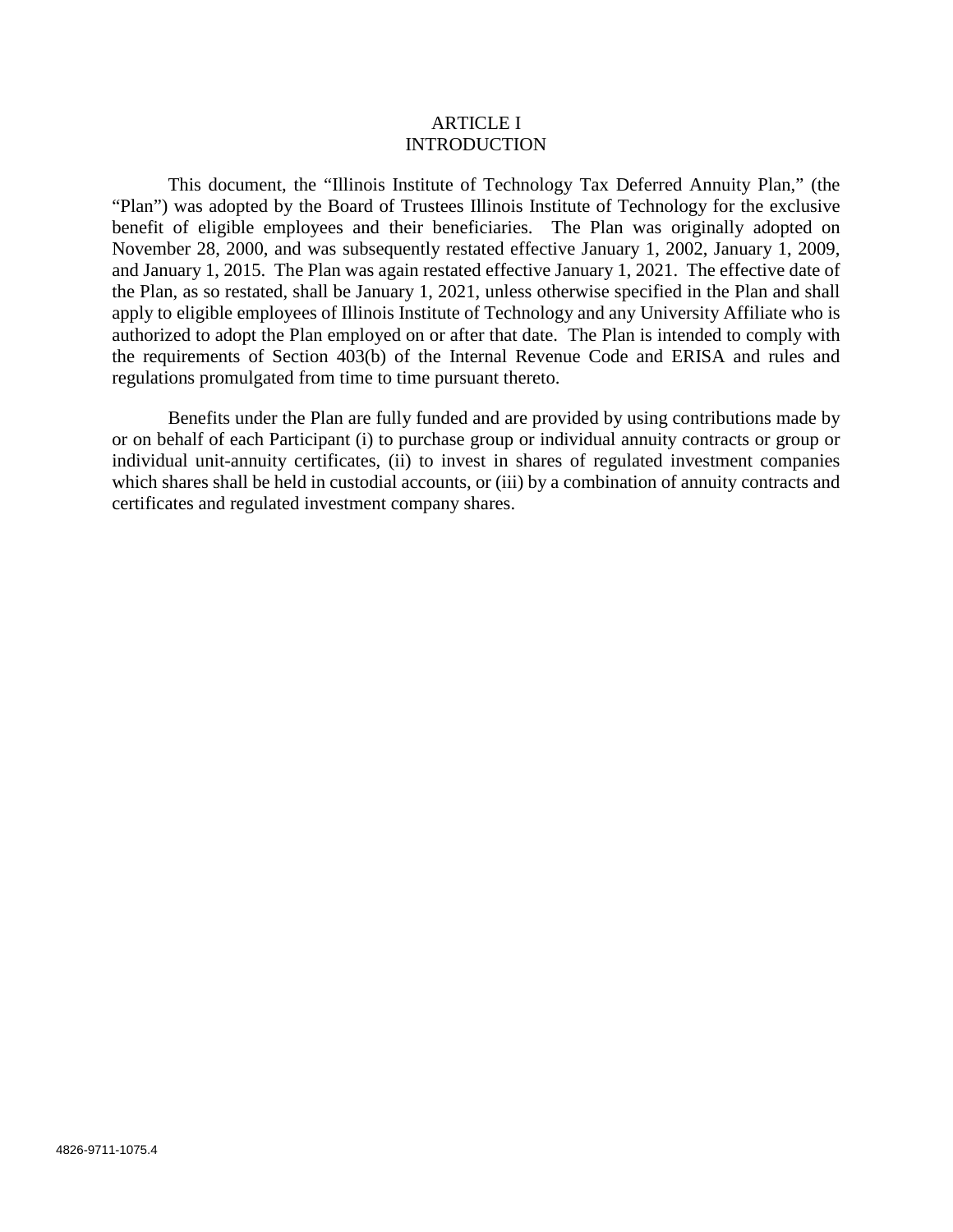# ARTICLE II DEFINITIONS

- 2.1. Accumulation Account means the separate account(s) established for each Participant. The current value of a Participant's Accumulation Account includes all Plan Contributions, less expense charges, and reflects credited investment experience.
- 2.2. Administrative Officer means an Eligible Employee who holds such title pursuant to Policy Number A 3.00 of the *IIT Policies and Procedures Manual*, as the same may be modified from time to time.
- 2.3. Annual Additions means the sum of the following amounts credited to a Participant's Accumulation Account during the Limitation Year (i) Plan Contributions; (ii) forfeitures, if any; and (iii) individual medical account amounts described in Code Section 415(l)(2) and 419A(d)(2), if any.
- 2.4. Annuity Contract means an individual annuity contract or unit-annuity certificate issued by a Fund Sponsor with respect to a Participant.
- 2.5. Base Compensation means the base salary stated in the academic year contract for a Faculty Member. For all other employees, Base Compensation means the amount reported as wages on the Participant's Form W-2 except, however, Base Compensation shall not include: overtime pay, one-time bonuses or other special compensation (such as amounts received pursuant to grants and allowances), University contributions to the Plan, or fringe benefits under any other benefit plan but shall include any contributions made by the University pursuant to a Participant's salary reduction agreement which are excludable from a Participant's gross income under Code Sections 125, 132(f) or 403(b) and any amounts paid under the University's Workers' Compensation plan. The amount of a Participant's Base Compensation shall not exceed, in any year, the maximum amount allowable as determined from time to time under Code Section 401(a)(17).
- 2.6. Beneficiary(ies) means the individual, trustee, or estate designated by the Participant to receive the Participant's benefits at his or her death. Notwithstanding the foregoing, if a Participant is married at the time of his or her death, the Participant's Beneficiary shall be the Participant's Spouse, unless, prior to the Participant's death, the Spouse consented, in a notarized writing, to the Participant's designation of another Beneficiary. If at the time of the Participant's death, the Participant is not married, is not survived by his or her previously-designated Beneficiary, or has not otherwise designated a Beneficiary, the Participant's Beneficiary shall be the Participant's estate.
- 2.7. Break in Service means a twelve (12) consecutive month period (eligibility computation period), as determined under Section 3.7, during which an Eligible Employee does not complete more than 500 Hours of Service with the University.
- 2.8. Board means the Plan Sponsor's Board of Trustees.
- 2.9. CARES Act means the Coronavirus Aid, Relief, and Economic Security Act of 2020.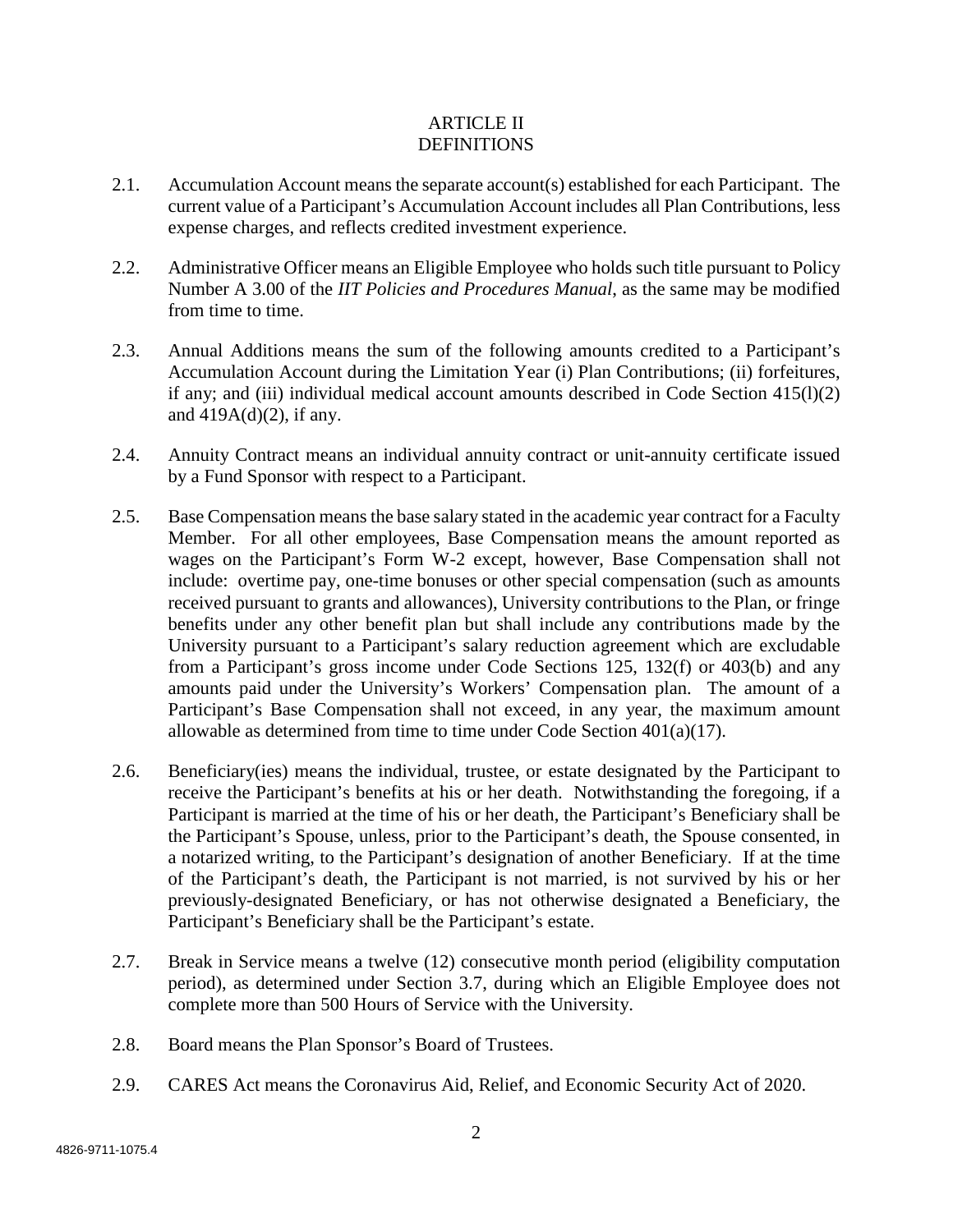- 2.10. Code means the Internal Revenue Code of 1986, as amended from time to time.
- 2.11. COVID-19 means the virus SARS-CoV-2 or coronavirus disease 2019.
- 2.12. Custodial Account means a custodial account established by a Fund Sponsor with respect to a Participant.
- 2.13. Date of Employment or Reemployment means the effective date of the appointment for a Faculty Member. For all other employees, the Date of Employment or Reemployment is the first day upon which an employee completes an Hour of Service for performance of duties during the employee's most recent period of service with the University.
- 2.14. Educational Institution means an educational institution that meets all of the following criteria: (i) admits as regular students only persons having a certificate of graduation from a school providing secondary education or the recognized equivalent thereof; (ii) is legally recognized in its jurisdiction to provide a program of education beyond secondary education; (iii) provides an educational program for which the institution awards at least a bachelor's degree or provides not less than a 2-year program that is acceptable for full credit towards such a degree, and (iv) is accredited by a nationally recognized accrediting agency or association.
- 2.15. Effective Date means the effective date of this restatement of the plan document, which is January 1, 2021, except as otherwise provided in the Plan or where an earlier effective date is required by applicable law. The original Effective Date of the Plan is January 1, 2000, and any reference in this Plan to said original Effective Date of January 1, 2000 date shall be so expressly noted.
- 2.16. Eligible Employee means any individual who is actively employed by the University and classified as a W-2 employee within the payroll system of the University except that any individual who (i) is a student performing services described in Code Section 3121(b)(10), or (ii) normally works fewer than 20 hours per week shall not be eligible to participate in the Plan. An employee normally works fewer than 20 hours per week only if (i) for the 12-month period beginning on the date the employee's employment commenced, the University reasonably expects the employee to work fewer than 1,000 hours of service in such period, or (ii) for each Plan Year ending after the close of the 12-month period beginning on the date the employee's employment commenced, the employee worked fewer than 1,000 hours of service in the preceding 12-month period.

Notwithstanding the preceding paragraph, an Eligible Employee for purposes of receiving University Contributions shall not include an individual who (i) is classified as an adjunct professor in accordance with University personnel policies and procedures, (ii) performs services for the University pursuant to an agreement that provides that such individual shall not be eligible to receive University Contributions, or (iii) is classified or paid as a temporary worker through the University or an employment or comparable type agency.

Effective January 1, 2024, an employee who has completed at least 500 hours of service with the University in each of the previous three (3) Plan Years shall be an Eligible Employee, but only for purposes of making Participant Contributions in accordance with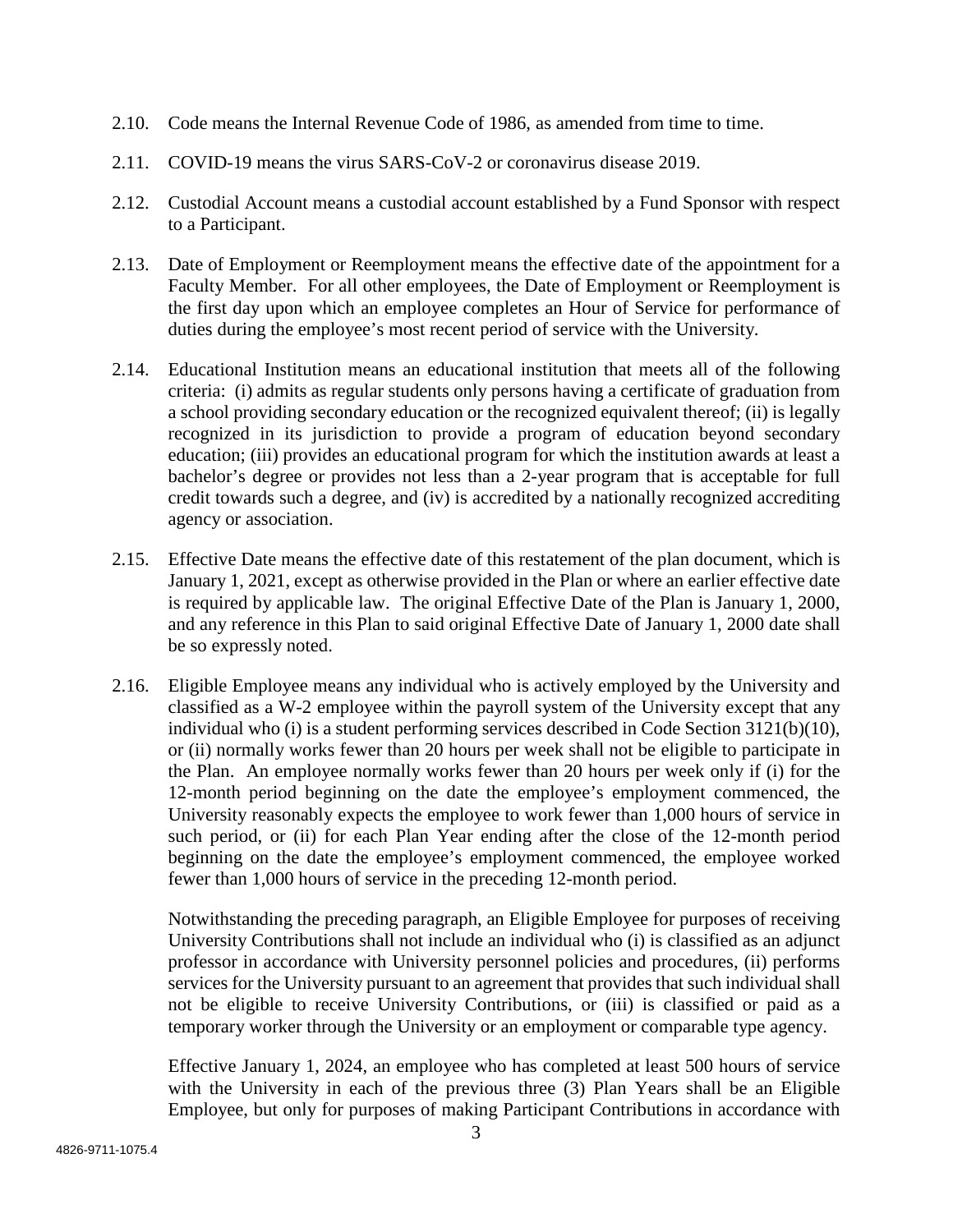Article III herein. For the avoidance of doubt, the University shall not be required to make any University Contributions with respect to such employees.

- 2.17. ERISA means the Employee Retirement Income Security Act of 1974 (Public Law 93 406), as amended from time to time.
- 2.18. Faculty Member means an Eligible Employee who holds a faculty appointment pursuant to Article IV, Section B of the *IIT Faculty Handbook*, as the same may be modified from time to time.
- 2.19. Fund Sponsor means an insurance, variable annuity or investment company that provides Funding Vehicles that are available to Participants under the Plan. The Plan Sponsor has the retained right, as set forth herein, to change, add and/or eliminate any Fund Sponsor at any time.
- 2.20. Funding Vehicles means any Annuity Contract satisfying the requirements of Code Section 403(b) or any Custodial Account satisfying the requirements of Code Section 403(b)(7) provided, however, the Plan Sponsor has the retained right, as set forth herein, to change, add and/or eliminate any Fund Vehicle.
- 2.21. Hours of Service means:
	- (a) Each hour for which an employee is paid, or entitled to payment, for the performance of duties for the University.
	- (b) Each hour for which an employee is paid, or entitled to payment, on account of a period of time during which no duties are performed (regardless of whether employment has terminated) due to vacation, holiday, illness, incapacity (including payment for Staff Salary Continuation/Short Term Disability disability), layoff, jury duty, military duty, leave of absence, or maternity or paternity leave (whether paid or unpaid). However, any period for which a payment is made or due under a plan maintained solely for the purpose of complying with Workers' Compensation or unemployment compensation or disability insurance laws, long term disability, or solely to reimburse the employee for medical or medically-related expenses is excluded. An employee is directly or indirectly paid, or entitled to payment by the University regardless of whether payment is made by or due from the University directly or made indirectly through a trust fund, insurer or other entity to which the University contributes or pays premium. Notwithstanding any other term or provision of this subsection, no more than 501 Hours of Service shall be credited under this subsection on account of any single continuous period during which the employee performs no duties. Hours of Service under this subsection shall be calculated and credited pursuant to Section 2530.200b-2 of the Department of Labor Regulations, which is incorporated herein by reference.
	- (c) Each hour for which back pay, irrespective of mitigation of damages, is either awarded or agreed to by the University, without duplication of hours provided in (a) and/or (b) above, and subject to the 501-hour restriction for periods described in (b) above.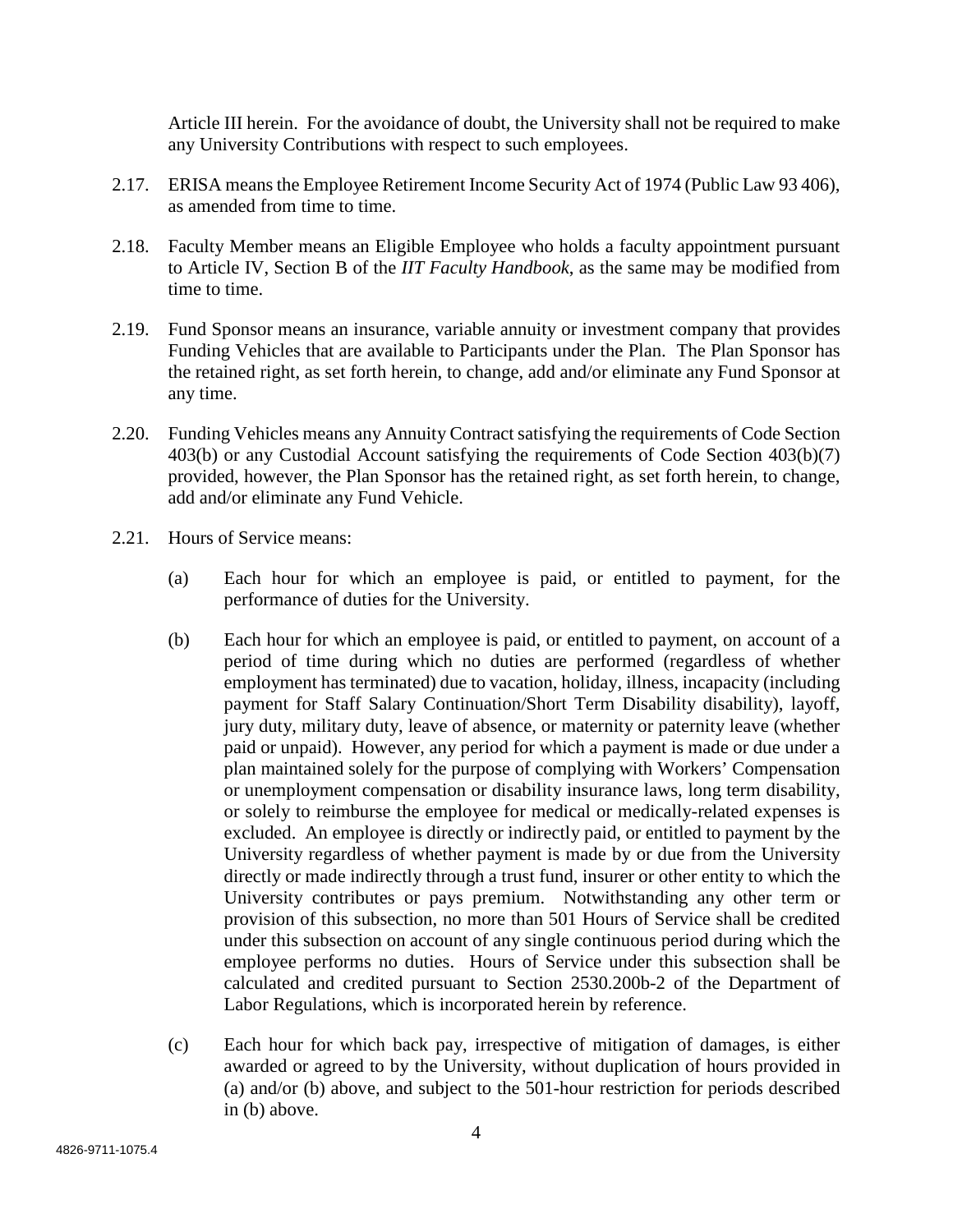- (d) Hours of Service shall be credited for employment with other members of a controlled group of corporations (under Code Section 414(b)), a group of trades or businesses under common control (under Code Section 414(c)), or an affiliated service group (under Code Section 414(m)) of which the Plan Sponsor is a member, and any other entity required to be aggregated with the Plan Sponsor pursuant to Code Section 414(o) and the regulations thereunder.
- (e) Hours of Service shall be determined on the basis of actual hours for which an Employee is paid or entitled or, as determined by the University, under any method permitted under Section 2530.200b-2 of the Department of Labor Regulations, incorporated herein by reference.
- 2.22. Limitation Year means a calendar year.
- 2.23. Normal Retirement Age means age 65.
- 2.24. Non-Active Participant means any not-actively employed, non-Eligible Employee.
- 2.25. Participant means any actively employed, Eligible Employee of the University participating in the Plan.
- 2.26. Participant Contributions means contributions to the Plan made pursuant to a salary reduction agreement or salary deduction agreement between a Participant and the University as set forth in Article III.
- 2.27. Plan means this Illinois Institute of Technology Tax Deferred Annuity Plan.
- 2.28. Plan Administrator means the person(s) designated to serve in such capacity pursuant to Article VIII.
- 2.29. Plan Contributions means Participant Contributions and University Contributions.
- 2.30. Plan Sponsor means Illinois Institute of Technology.
- 2.31. Plan Year means January 1 through December 31.
- 2.32. Qualified Election means a Qualified Joint and Survivor Annuity or a Qualified Preretirement Survivor Annuity unless there is a waiver of a Qualified Joint and Survivor Annuity or a Qualified Pre-retirement Survivor Annuity. Any waiver of a Qualified Joint and Survivor Annuity or a Qualified Pre-retirement Survivor Annuity shall not be effective unless: (i) the Participant's Spouse consents in writing to the election; (ii) the election designates a specific Beneficiary(ies), including any class of Beneficiaries or any contingent Beneficiaries, which may not be changed without spousal consent (unless the Spouse expressly permits designations by the Participant without any further spousal consent); (iii) the Spouse's consent acknowledges the effect of the election; and (iv) the Spouse's consent is witnessed by a Plan Administrator or notary public. Additionally, a Participant's waiver of the Qualified Joint and Survivor Annuity or a Qualified Preretirement Survivor Annuity shall not be effective unless the election designates a form of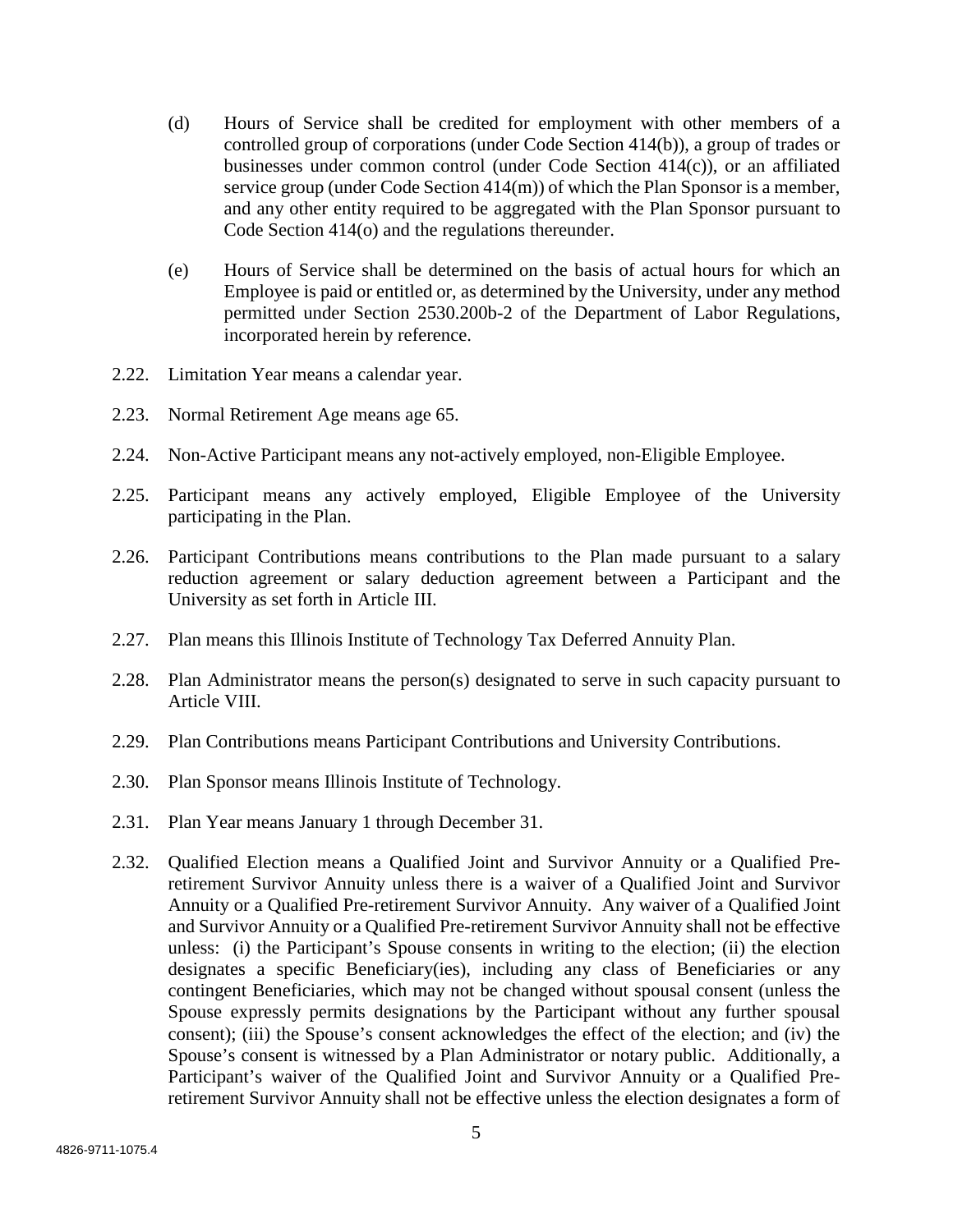benefit payment that may not be changed without spousal consent (or the Spouse expressly permits designations by the Participant without any further spousal consent). If it is established to the satisfaction of the Plan Administrator that there is no Spouse or that the Spouse cannot be located, a waiver shall be deemed a Qualified Election.

Any consent by a Spouse obtained under this Section (or establishment that the consent of a Spouse may not be obtained) shall be effective only with respect to such Spouse. A consent that permits designations by the Participant without any requirement of further consent by such Spouse must acknowledge that the Spouse has the right to limit consent to a specific Beneficiary(ies), and a specific form of benefit where applicable, and that the Spouse voluntarily elects to relinquish either or both of such rights. A revocation of a prior waiver may be made by a Participant without the consent of the Spouse at any time before the commencement of benefits. The number of revocations shall not be limited in number. A consent obtained under this Section shall not be valid unless the Participant has received notice as provided in Article VI.

- 2.33. Qualified Individual means, for purposes of the CARES Act: (i) an individual who has been diagnosed, or whose Spouse or dependent (as defined in Code Section 152) has been diagnosed with COVID-19 by a test approved by the Centers for Disease Control and Prevention; (ii) an individual who experiences adverse financial consequences as a result of the individual, the individual's Spouse, or a person who shares the individual's principal residence: (A) being quarantined; (B) being furloughed or laid off or having work hours reduced due to COVID-19; (C) being unable to work due to lack of child care due to COVID-19; (D) the closing of, or a reduction of hours of, a business owned or operated by the individual due to COVID-19; (E) having pay or self-employment income reduced due to COVID-19; or (F) having a job offer rescinded or start date for a job delayed due to COVID-19; or (iii) an individual satisfying such other factors as may be determined by the Secretary of the Treasury (or the Secretary's delegate).
- 2.34. Qualified Joint and Survivor Annuity means an immediate annuity for the life of the Participant with a survivor annuity for the life of the Spouse which is fifty percent (50%) of the amount payable during the joint lives of the Participant and the Spouse that can be purchased with the Participant's vested Accumulation Account.
- 2.35. Qualified Pre-retirement Survivor Annuity means an annuity for the life of the surviving Spouse of a deceased Participant the actuarial equivalent of which is fifty percent (50%) of the Participant's Accumulation Account(s) at the date of death.
- 2.36. Research Institution means any (i) not for profit,  $501(c)(3)$  institute whose primary mission is to carry on basic or applied academic, scientific or educational research for the public good, and (ii) any national laboratory or technology center overseen by the U.S. Department of Energy.
- 2.37. Spouse means the person to whom the Participant is legally married in accordance with the laws of the United States (or any of the United States) or any other generally recognized jurisdiction and who is considered the Participant's spouse by the Internal Revenue Service for purposes of the Code.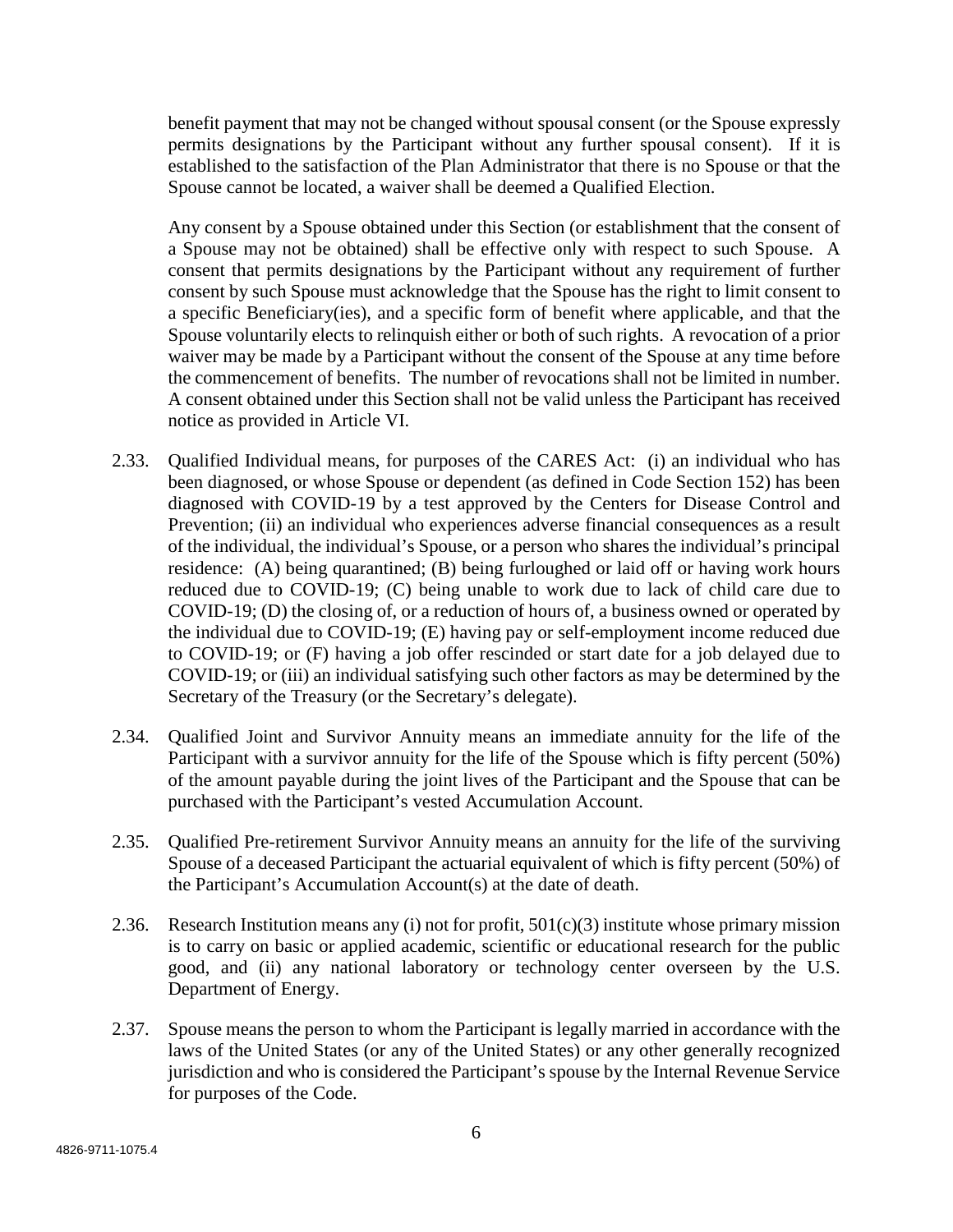- 2.38. University means collectively the Plan Sponsor and each University Affiliate that adopts the Plan in accordance with Section 9.1.
- 2.39. University Affiliate means any member, other than the Plan Sponsor, of a controlled group of corporations (under Code Section 414(b)), a group of trades or businesses under common control (under Code Section 414(c)), or an affiliated service group (under Code Section 414(m)) of which the Plan Sponsor is a member, and any other entity required to be aggregated with the Plan Sponsor pursuant to Code Section 414(o) and the regulations thereunder.
- 2.40. University Contributions means contributions to the Plan made by the University, in accordance with Article IV, on the behalf of a Participant.
- 2.41. Year of Service means a consecutive 12-month period (eligible computation period), as determined under Section 3.7, during which an Eligible Employee completes 1,000 or more Hours of Service.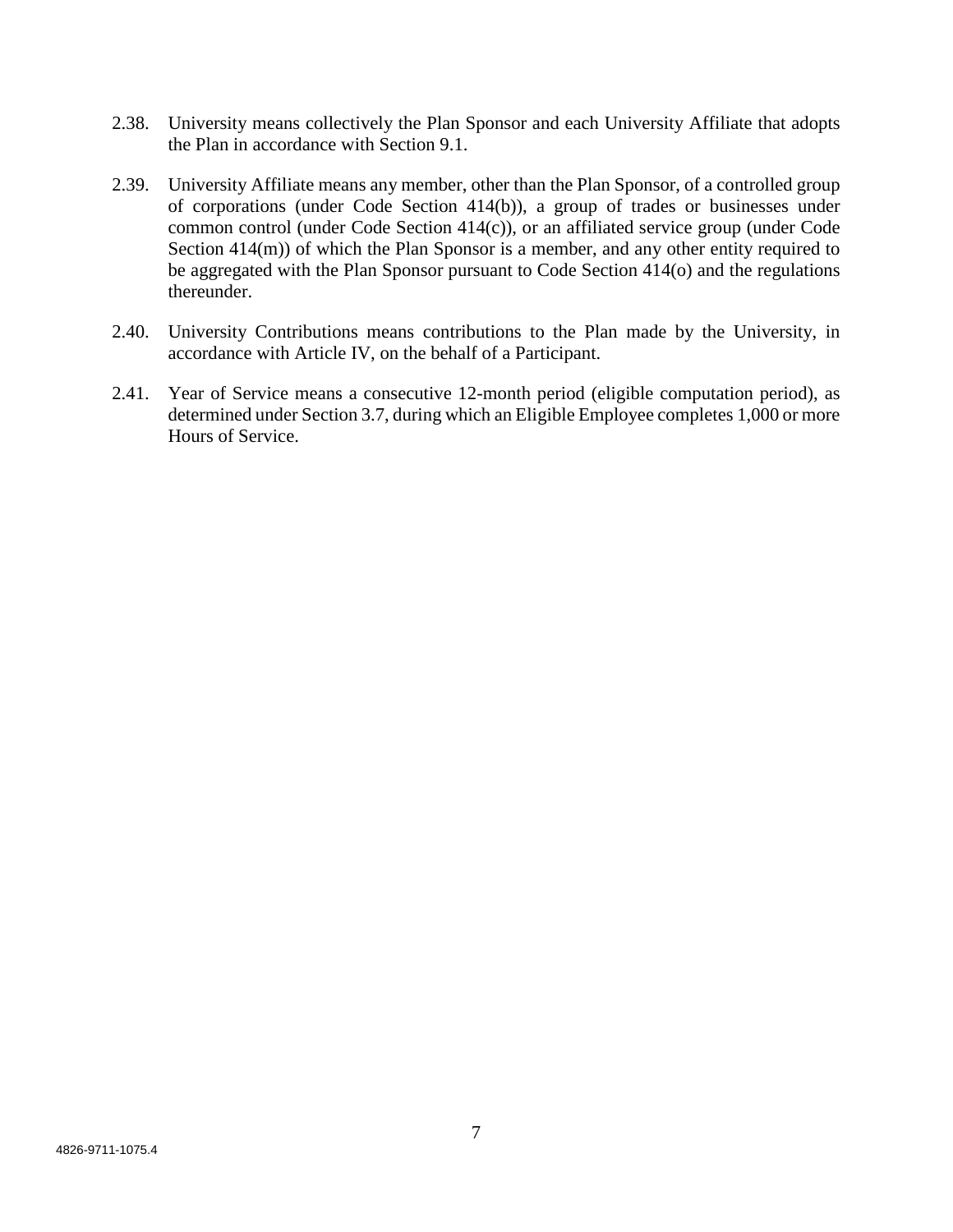# ARTICLE III PARTICIPATION

- 3.1. Participation Date. An Eligible Employee who was a Participant in the Plan on December 31, 2020 shall continue as a Participant as of January 1, 2021. Any other Eligible Employee shall be eligible to participate in the Plan as of his or her Date of Employment or Reemployment, but only for purposes of making Participant Contributions; provided, however, it is understood that the Plan allows for a reasonable administrative period for Plan entry (i.e., notifying the Participant of the right to make contributions (as described in Section 3.2); giving the Participant time to make elections (as described in Section 3.3); processing the Participant's election(s); and the like). Such other Eligible Employee may commence participation in the Plan for purposes of receiving University Contributions as set forth below:
	- (a) An Eligible Employee who is classified as a Faculty Member or an Administrative Officer in accordance with University personnel policies and procedures shall be eligible to participate in the Plan for University Contribution purposes as of the first day of the month coincident with or next following the date he or she has completed one (1) Year of Service.
	- (b) Any other Eligible Employee shall be eligible to participate in the Plan for University Contribution purposes as of the first day of the month coincident with or next following the date he or she has completed two (2) Years of Service.

For purposes of paragraphs (a) and (b), Years of Service with an Educational Institution or a Research Institution, other than the University, shall be recognized for the purpose of determining when an Eligible Employee may receive University Contributions under the Plan if such Eligible Employee commences employment with the University within 90 days following his or her termination of employment with such Educational Institution or Research Institution.

- 3.2. Notification. The Plan Administrator shall notify an Eligible Employee when he or she has completed the requirements necessary to become a Participant and shall provide the Eligible Employee with the required enrollment forms. An Eligible Employee who has been notified that he or she is eligible to participate in the Plan but who fails to return the enrollment forms shall be deemed to have waived all of his or her rights under the Plan except the right to enroll in the Plan in advance of the 1st of any subsequent month.
- 3.3. Enrollment in Plan. Each Eligible Employee who properly completes and executes the enrollment form(s) which is accepted by a Fund Sponsor shall become a party to the Plan and his or her enrollment form(s) shall be incorporated into the Plan by this reference. Upon becoming a party to the Plan, an Eligible Employee shall be bound by all the terms, provisions, and conditions of the Plan, including any amendments that, from time to time, may be adopted, and by all the terms, provisions and conditions of any Funding Vehicle(s) to which Plan Contributions for the Participant have been applied.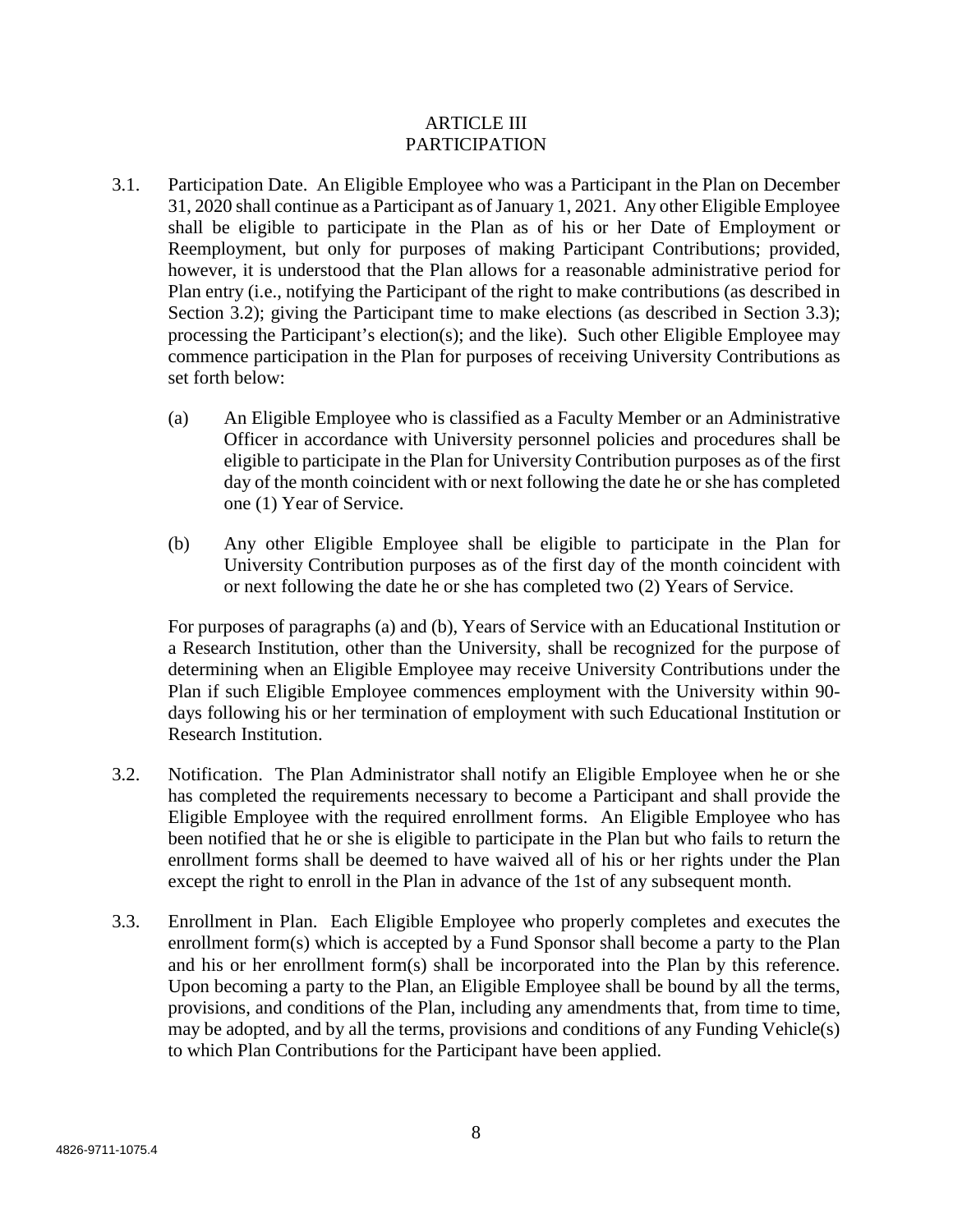- 3.4. Maintenance of Accounts. The Fund Sponsor shall open a separate account for the benefit of each Participant whose enrollment form has been accepted by the Fund Sponsor. The account shall be maintained pursuant to the terms of the Plan, including the documents incorporated herein by reference. For each Participant, the Fund Sponsor shall maintain a separate account for University Contributions, Participant Contributions and the income, expenses, gains, and losses attributable thereto unless stated otherwise in the Participant's enrollment form.
- 3.5. Reemployment. A former employee who is reemployed by the University shall be eligible to participate in the Plan upon meeting the requirements set forth in Section 3.1 above. A former employee who satisfied the requirements of Section 3.1 prior to his or her termination of employment shall be eligible to participate in the Plan on his or her reemployment date; provided, however, that the former employee must be an Eligible Employee upon reemployment.
- 3.6. Termination of Participation. A Participant shall continue to be eligible to participate in the Plan until he or she ceases to be an Eligible Employee or the Plan is terminated, whichever is earlier.
- 3.7. Eligibility Computation Period. For purposes of determining Years of Service for eligibility for participation, the initial computation period is the 12-consecutive month period beginning with the day the employee first performs an Hour of Service. Any subsequent computation period shall begin on the anniversary of the day the employee first performed an Hour of Service. All Years of Service shall be counted towards eligibility except as set forth below:
	- (a) In the case of an Eligible Employee who is classified as a Faculty Member or an Administrative Officer in accordance with University personnel policies and procedures, all Years of Service with the University shall be counted towards eligibility, except in the case of an Eligible Employee who incurs a one (1) year Break in Service and who did not have a vested right to any interest in the Plan derived from University Contributions. In such case, Years of Service prior to such one (1) year Break in Service shall not be counted in computing Years of Service for eligibility if the number of the Participant's consecutive one (1) year Breaks in Service equals or exceeds the greater of: (i) five (5) Years of Service; or (ii) the aggregate number of his or her pre-break Years of Service.
	- (b) In the case of any other Eligible Employee, all Years of Service with the University shall be counted towards eligibility except if the Eligible Employee has a one (1) year Break in Service before satisfying the Plan's eligibility requirements. In such case, Years of Service before such break shall not be taken into account.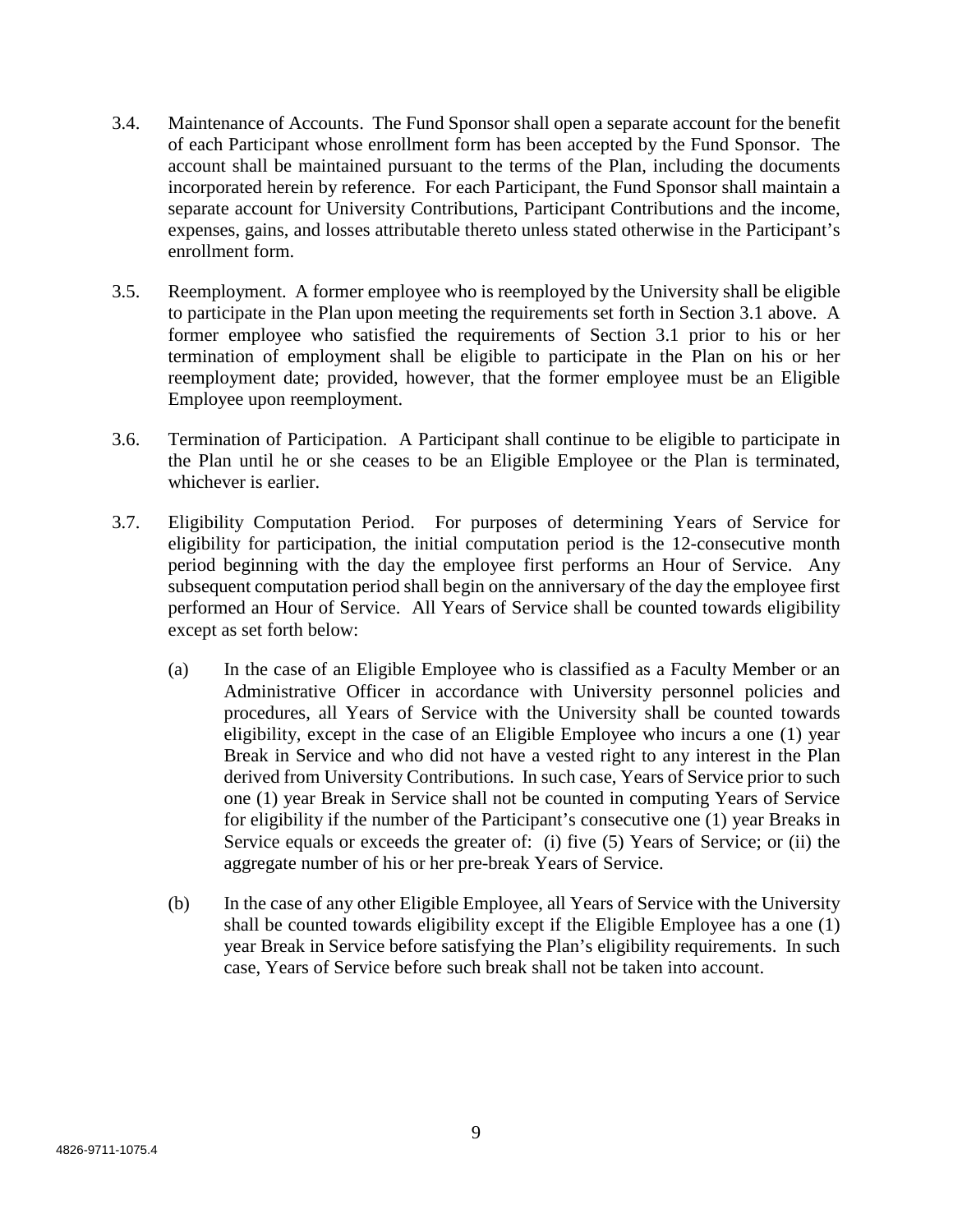#### ARTICLE IV PLAN CONTRIBUTIONS

#### 4.1. Plan Contributions.

(a) For the period prior to June 1, 2020, Plan Contributions shall be made in accordance with the schedule below:

|                   | Plan Contributions as a Percentage of Base Compensation |                                  |
|-------------------|---------------------------------------------------------|----------------------------------|
| By the University | By the Participant                                      | Total (University + Participant) |
| 5%                | $0\%$                                                   | 5%                               |
| 6%                | 1%                                                      | 7%                               |
| 7%                | 2%                                                      | 9%                               |
| 8%                | 3%                                                      | 11%                              |
| 9%                | 4\% or More                                             | 13% or More Depending on         |
|                   |                                                         | Participant's Contributions      |

For purposes of clarification, the University will make a 5% non-elective University Contribution on behalf of all Participants who enroll in the Plan in accordance with Section 3.3, without regard to whether a Participant makes any Participant Contributions to the Plan. In addition, the University will make additional University Contributions necessary to match 100% of a Participant's Participant Contributions up to 4% of the Participant's Base Compensation.

(b)

For the period beginning June 1, 2020, through, and including, May  $(i)$ 31, 2021 (or such earlier determined date), upon a written determination by the President of the University that such action is, in his sole judgment, in the best financial interest of the University, Plan Contributions shall be made in accordance with the schedule below:

|                   | Plan Contributions as a Percentage of Base Compensation |                                  |
|-------------------|---------------------------------------------------------|----------------------------------|
| By the University | By the Participant                                      | Total (University + Participant) |
| 5%                | $0\%$                                                   | 5%                               |
| 5%                | 1%                                                      | 6%                               |
| 5%                | 2%                                                      | 7%                               |
| 5%                | 3%                                                      | 8%                               |
| 5%                | 4\% or More                                             | 9% or More Depending on          |
|                   |                                                         | Participant's Contributions      |

For purposes of clarification, the University will make a 5% non-elective University Contribution on behalf of all Participants who enroll in the Plan in accordance with Section 3.3, without regard to whether a Participant makes any Participant Contributions to the Plan.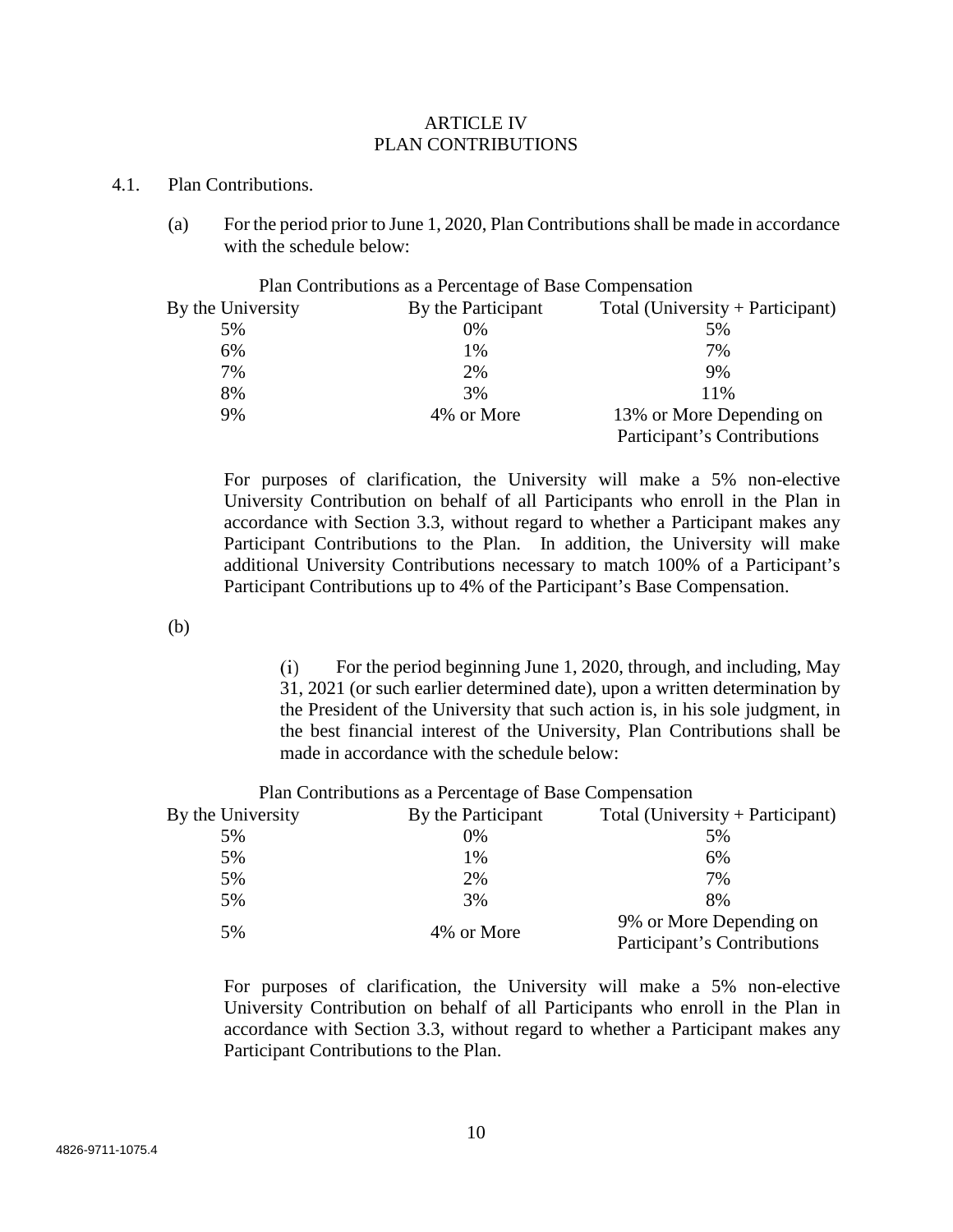- $(ii)$ The University shall make University Contributions in accordance with clause (b)(i) above, through, and including, May 31, 2021 (or such earlier determined date), unless the President determines, in his sole judgment, that it is in the financial interest of the University for the University to reduce, effective August 1, 2020, and continuing through, and including, May 31, 2021 (or such earlier determined date), its University Contributions to zero percent (0%). Any such determination of the President shall be set forth in writing and provided to the Chair of the Board of Trustees prior to the effective date thereof.
- (c) Notwithstanding the timeframes set forth in Section 4.1(b)(ii), above, the University has, in its discretion, determined that from and after April 1, 2021, Plan Contributions shall be made in accordance with the schedule set forth in Section  $4.l(a)$ , above.
- 4.2. University Contributions. For each Plan Year, the University shall contribute on behalf of each Eligible Employee, who is a Participant enrolled and entitled to University Contributions pursuant to Article III, the amount determined in accordance with the schedule set forth in Section 4.1, subject to the provisions of Section 4.7. University Contributions shall be forwarded to the Fund Sponsors at times determined by the University and shall be allocated among the Funding Vehicles as directed by the Participant.
- 4.3. Participant Contributions. Participant Contributions shall be made on a before-tax basis pursuant to a salary reduction agreement between the Participant and the University, under procedures established by the Plan Administrator. Participant Contributions shall be forwarded to the Fund Sponsors as soon as the amount can reasonably be identified and separated from University's other assets, but in any event no later than the 15th business day of the month following the month in which such amounts would otherwise be payable to the Participant, or such other times as provided in applicable regulations under ERISA and shall be allocated among the Funding Vehicles as directed by the Participant.
- 4.4. Vesting. Plan Contributions shall be fully vested and nonforfeitable when such Plan Contributions are made.
- 4.5. Investment of Plan Contributions. Each Participant shall direct the investment of his or her Plan Contributions with a Fund Sponsor and shall allocate Plan Contributions among the Funding Vehicles. A Participant may allocate Plan Contributions among Funding Vehicles in any whole number percentages, including full allocation to any Funding Vehicle. A Participant may change his or her allocation of future contributions and the investment of his or her Accumulation Account(s) among the Fund Sponsors and Funding Vehicle(s) at such time or times as the Plan Administrator and/or the Fund Sponsor may prescribe. The allocation of a Participant's Plan Contributions among the various Fund Sponsors and Funding Vehicles shall be the sole responsibility of the Participant and all costs associated with such investments shall be charged to the Participant's Accumulation Account(s). Neither University nor the Plan Administrator shall have any duty to review a Participant's investment direction. It is intended that the Plan constitute a plan described in Section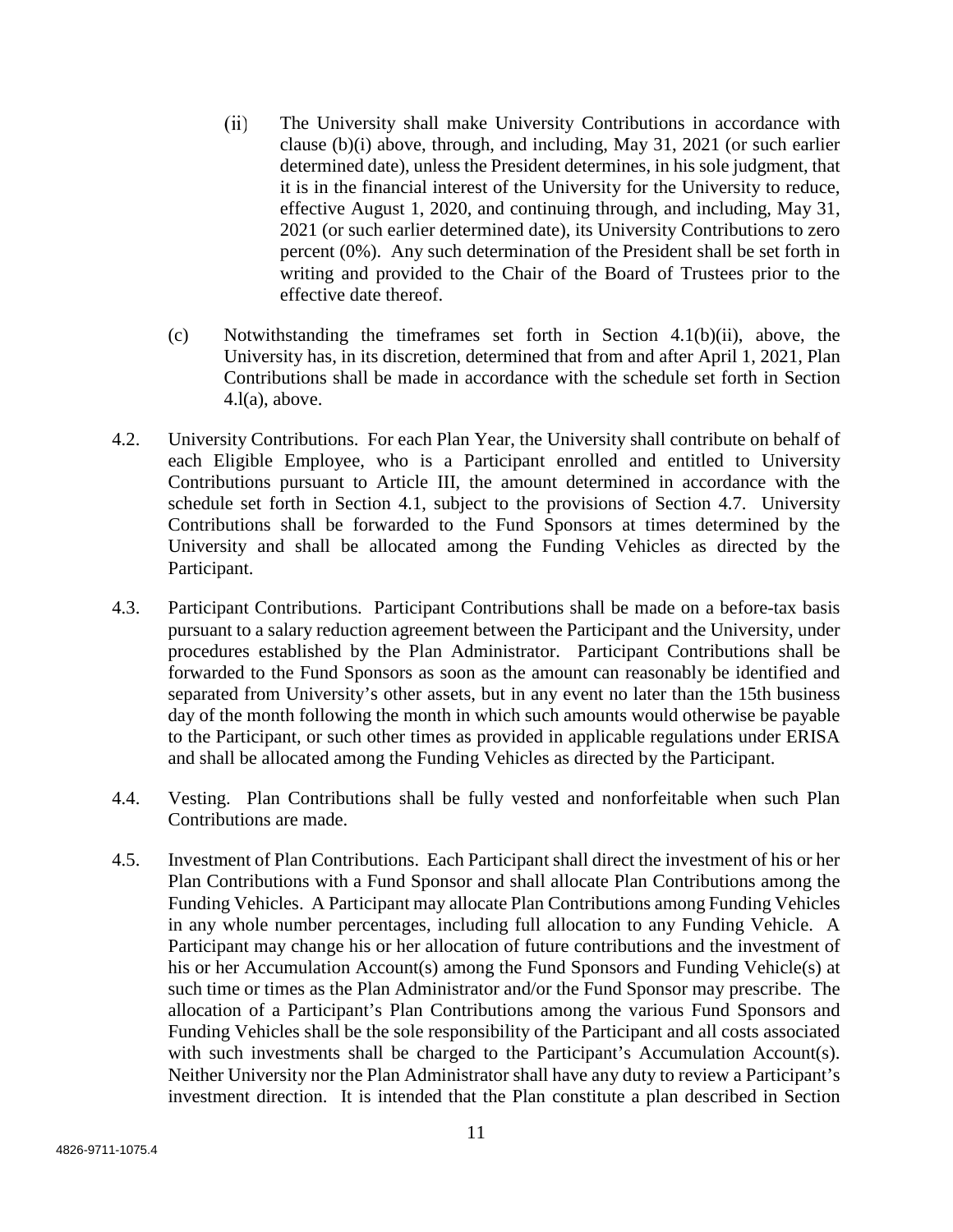404(c) of ERISA and that the fiduciaries of the Plan shall be relieved of liability for any losses which are the direct and necessary result of investment instructions given by a Participant or Beneficiary.

- 4.6. Leave of Absence. During a paid leave of absence, Plan Contributions shall continue to be made for a Participant based on the Participant's Base Compensation and Participant Contributions during the leave of absence. During an approved leave of absence without pay, all Plan Contributions shall cease.
- 4.7. Phased Retirement Period. If a Participant elects to participate in a phased retirement program sponsored by the University and the phased retirement election and agreement between the Participant and the University so provides, the amount contributed by the University on behalf of the Participant during his or her phased retirement period shall be determined in accordance with the schedule set forth in Section 4.1 above except that such Participant's Base Compensation shall be deemed to be the Base Compensation the Participant would have received for the Plan Year but for his or her election and agreement to a phased retirement with the University determined as of the date immediately preceding the commencement of the Participant's phased retirement period.
- 4.8. Transfer of Funds from Another Plan. If permitted by the Fund Sponsor, a Participant may transfer directly to the Plan, his or her accumulations from any other plan described in Code Section 403(b), whether such plan is funded through a trustee arrangement or through an annuity contract, if such accumulations are attributable only to employer and employee contributions and the earnings thereon and accompanied by instructions showing the respective amounts attributable to employer and employee contributions. Such accumulations and the earnings thereon shall be fully vested and nonforfeitable. Such transfers are only permitted if the transfer complies with the requirements of Treasury Regulation Section 1.403(b)-10(b)(3). Distributions from the Plan attributable to the transferred amounts shall be made in accordance with the provisions of Article VI.
- 4.9. Acceptance of Rollover Contributions. If permitted by the Fund Sponsor, an Eligible Employee may roll over to the Plan any "eligible rollover distribution" as defined in Section 6.8(a) from any "eligible retirement plan" as defined in Section 6.8(b); provided, that the eligible rollover distribution is a direct rollover or is rolled over by the Eligible Employee within sixty (60) days following its receipt.
- 4.10. Uniformed Services and Family Medical Leave Act.
	- (a) Notwithstanding any provision of the Plan to the contrary, contributions and service credit shall be provided to the extent required by Code Section 414(u) pertaining to qualified military service and/or the Family and Medical Leave Act of 1993.
	- (b) If a Participant dies on or after January 1, 2007, while performing qualified military service, the beneficiaries of such Participant shall be entitled to the additional death benefits, if any (other than benefit accruals relating to the period of qualified military service) that would have been available had the Participant resumed employment with the University immediately prior to the date of his or her death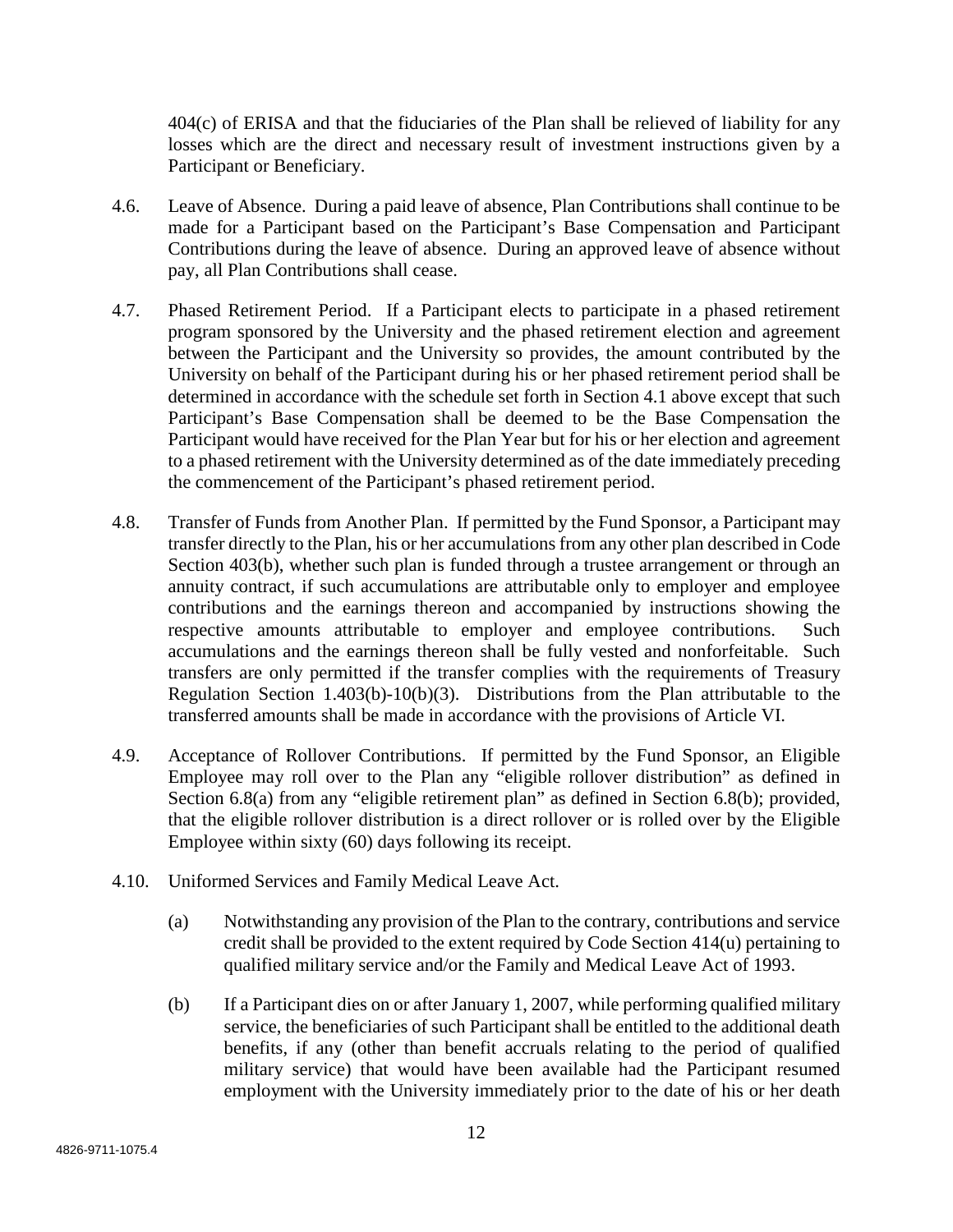and thereafter terminated from employment as a result of death. For purposes of this section, "qualified military service" is defined as service in the uniformed services of the United States for which an individual has reemployment rights with a University under chapter 43 of title 38 of the United States Code.

- (c) Effective January 1, 2009, in accordance with the provisions of Code Section 414(u), during the period a Participant on military leave is receiving differential wage payments (as defined in Code Section 3401(h)(2)), such Participant shall be treated as remaining in the employment of the University and, to the extent required by the Code, such differential wage payments shall be considered compensation for purposes of applying the provisions of the Code to the Plan.
- 4.11. Maximum Plan Contributions.
	- (a) Except as provided for in subsection (b) below, each Participant's before-tax contributions for any calendar year shall not exceed the amount(s) designated by the Secretary of the Treasury under section 402(g) of the Code. Provided, however, if the University is a qualified organization within the meaning of Treasury Regulation Section 1.403(b)-4(c)(3)(ii), the dollar amount for a Participant who has completed fifteen (15) years of service within the meaning of Treasury Regulation Section 1.403(b)-4(e) taking into account only employment with the University shall be increased by the lesser of: (1) \$3,000, (2) the excess of (i) \$15,000, over (ii) the total contributions made by the Participant pursuant to this sentence for prior years, or (3) the excess of (i) \$5,000 multiplied by the Participant's years of service with the University, over (ii) the total before-tax contributions made by the Participant for prior years. The additional before-tax contributions permitted by the preceding sentence shall be known as Qualified Organization Catch-Up Contributions.

If, for a calendar year, a Participant makes before-tax contributions to this Plan and before-tax deferrals to any other plan or arrangement, he or she may allocate the amount of any excess before-tax deferrals for such year among such plans. No later than the March 15th following the close of the Participant's taxable year during which the excess deferrals are made, the Participant shall notify the Plan Administrator in writing of the amount of the excess deferrals allocated to this Plan. A Participant is deemed to notify the Plan Administrator of any excess deferrals that arise by taking into account only those deferrals to this Plan and any other plans of the University. Such amount shall then be distributed (plus any income and minus any loss allocable to such excess before-tax contributions for the Plan Year) no later than April 15 following the close of the calendar year during which the excess deferrals were made. The income or loss allocable to excess Participant before-tax contributions is the income or loss allocable to the Participant's Accumulated Account attributable to before-tax contributions for the Plan Year multiplied by a fraction, the numerator of which is such Participant's excess beforetax contributions for the Plan Year and the denominator is the balance in the Participant's Accumulated Account attributable to before-tax contributions without regard to any income or loss occurring during such Plan Year. Alternatively, the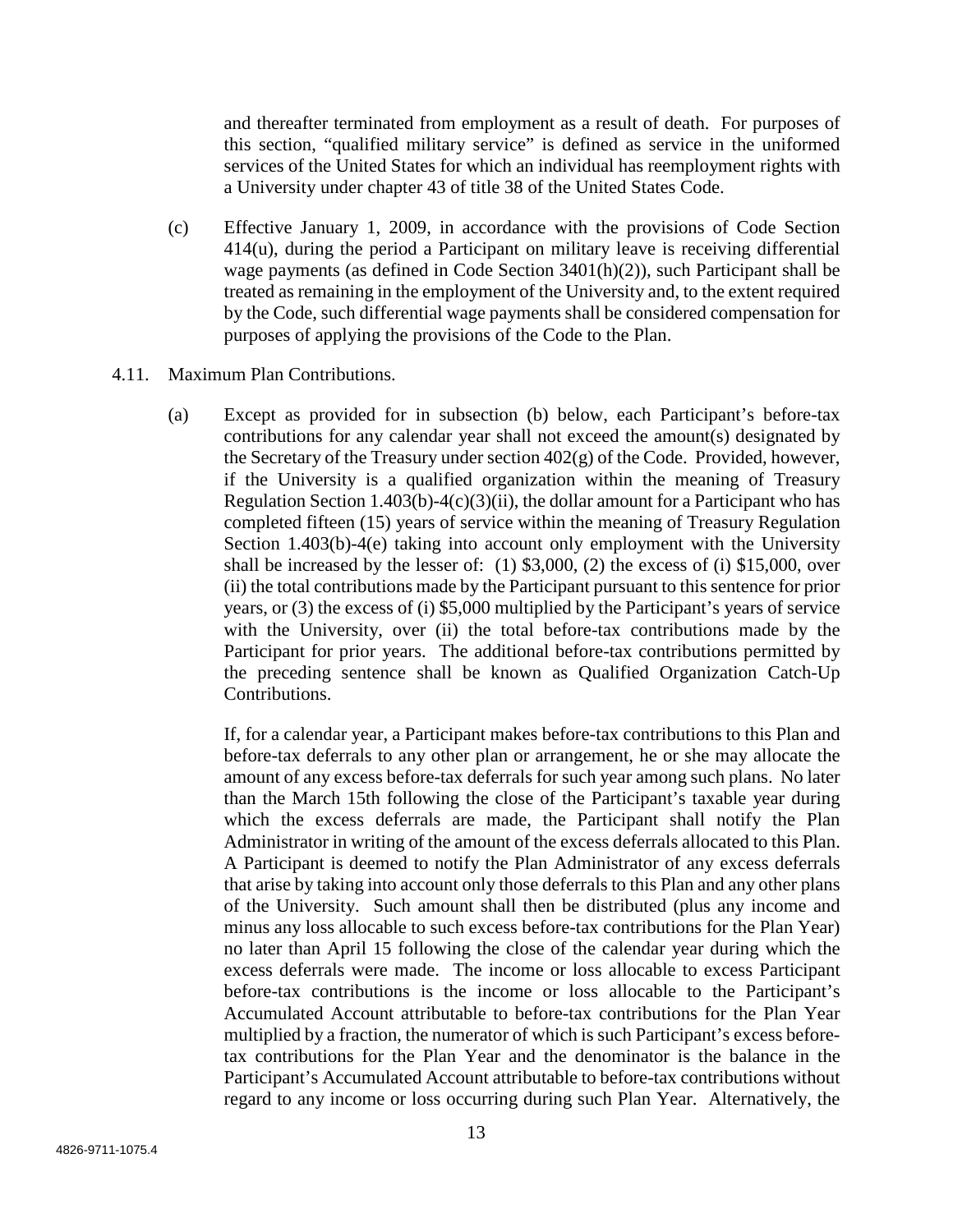income or loss can be such other amount determined under any reasonable method, provided that such method is used consistently for all Participants in calculating the distributions required under Section 6.6 for the Plan Year, and is used by the Plan in allocating income or loss to Participant Accumulated Account.

- (b) Notwithstanding any other provisions of this Plan, including, without limitation, subsection (a) above, each Participant who is eligible to make before-tax contributions under this Plan and who has attained age fifty (50) before the close of the Plan Year shall be eligible to make additional Base Compensation deferrals on a before-tax basis, at the time and in the manner determined by the Plan Administrator. These contributions shall be known as Participant Catch-Up Contributions. A Participant Catch-Up Contribution is an Participant before-tax contribution that exceeds a statutory limit on elective deferrals or Annual Additions, or an employer-provided limit on before-tax deferrals contained under the terms of the Plan. For purposes of this Plan, Participant Catch-up Contributions shall be treated in the same manner as any other before-tax contribution. Participant Catch-Up Contributions shall be made in accordance with, and subject to the limitations of, Code Section 414(v). The determination of whether a Participant before-tax contribution qualifies as a catch-up contribution within the meaning of Code Section 414(v) shall be made as of the last day of the Plan Year. Participant Catch-Up Contributions shall not be taken into account for purposes of the provisions of the Plan implementing the required limitations of Code Sections 402(g) and 415.
- (c) A Participant, subject to any applicable limits, may make both Qualified Organization Catch-Up Contributions and Participant Catch-Up Contributions under the Plan. The Plan Administrator will treat any amounts so contributed first as Qualified Organization Catch-Up Contributions, and then as Participant Catch-Up Contributions.
- (d) The limitations of Code Section 415 are hereby incorporated by reference and the aggregate of a Participant's Annual Additions under the Plan shall not exceed the limitations imposed thereunder, as applied to include any cost-of-living adjustments or elections which are contained therein. If contributions by the Participant or the University have exceeded, or will exceed, the limitations contained in said Code Section, the Plan Administrator and the Fund Sponsor may take such actions, including cessation of additional contributions or return of contributions, as are necessary or appropriate to comply with the applicable limitations.

Any Annual Additions allocated to a Participant under the terms of this Plan or any other defined contribution plan maintained by the University that exceed the limits of Code Section 415 shall be segregated and accounted for separately, and corrected through the Employee Plan Compliance Resolution System or such other correction method allowed by statute, regulation or regulatory authorities.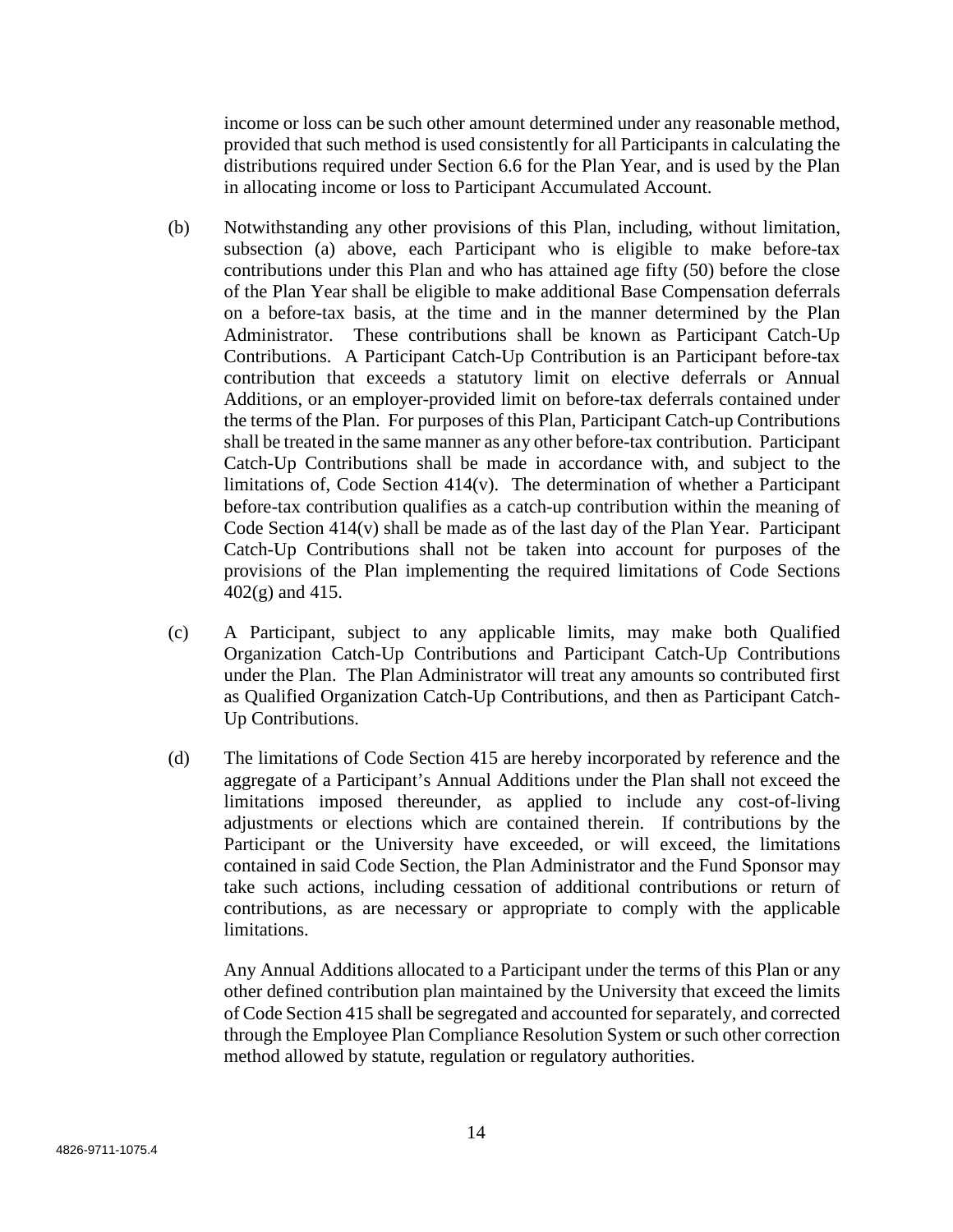"Compensation" for purposes of applying the limitations of Code Section 415 under this subsection shall mean all includible compensation determined under Section 403(b)(3) of the Code. However, effective for Plan Years beginning on or after January 1, 2008, payments made by the later of the end of the Plan Year or 2 ½ months after severance from employment with the University will be included in Compensation if they are payments that, absent a severance from employment, would have been paid to the Participant while the Participant continued in employment with the University and are regular compensation for services during the Participant's regular working hours, compensation for services outside the Participant's regular working hours (such as overtime or shift differential), commissions, bonuses, or other similar compensation, and payments for accrued bona fide sick, vacation or other leave, but only if the Participant would have been able to use the leave if employment had continued. Any payments not described above are not considered Compensation if paid after severance from employment, even if they are paid by the end of the Plan Year or within 2 ½ months following severance from employment, except for payments to an individual who does not currently perform services for the University by reason of qualified military service (within the meaning of Code Section  $414(u)(1)$ ) to the extent these payments do not exceed the amounts the individual would have received if the individual had continued to perform services for the University rather than entering military service. Compensation will be limited to the same dollar limitations set forth in the definition of Base Compensation contained in Section 2.5 adjusted in such manner as permitted under Code Section 415(d).

(e) University Contributions made under the Plan must comply with the requirements of Code Section 401(m) and the regulations issued thereunder, which are hereby incorporated by reference. In determining compliance with Code Section 401(m), the Plan shall utilize the current year testing method and compensation as defined in Code Section 414(s). The Plan Administrator may take any actions as are necessary or appropriate to comply with the requirements of Code Section 401(m).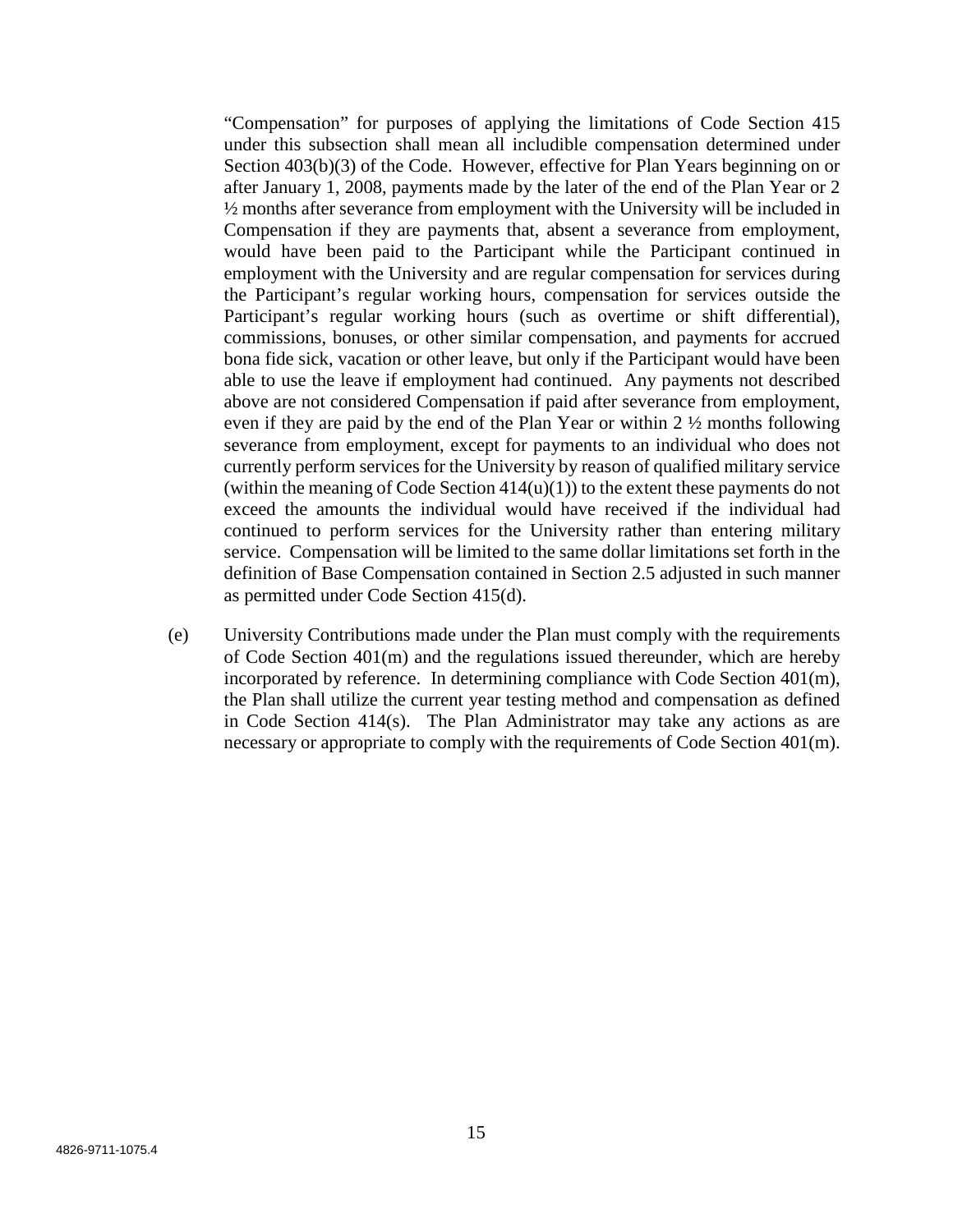### ARTICLE V FUND SPONSORS AND FUNDING VEHICLES

- 5.1. Plan Funding. All Plan Contributions shall be paid over to the Fund Sponsors and all benefits under the Plan shall be provided solely through the Funding Vehicle(s). Each Fund Sponsor shall have the exclusive responsibility for investing Plan Contributions as directed by Participants, and neither the University or Plan Administrator nor any of their employees shall have any responsibility for the manner in which a Fund Sponsor invests the funds deposited with it. Benefits under the Plan are not insured or guaranteed by the Pension Benefit Guaranty Corporation or by any other person or corporation.
- 5.2. Fund Sponsors and Funding Vehicles. The Administration Committee, established pursuant to Article VIII, shall from time to time select the Fund Sponsors and shall have the right to select alternative Fund Sponsors or eliminate any previously selected Fund Sponsor. The Administration Committee shall from time to time select the number and type of Funding Vehicles in which the assets of the Plan may be invested and shall have the right to establish alternative Funding Vehicles or eliminate any previously established Funding Vehicles. The Plan Administrator shall maintain a list of the Fund Sponsors and Funding Vehicles available under the Plan. Such list, as the same may be amended from time to time, is hereby incorporated as part of the Plan.
- 5.3. Fund Transfers. A Participant may transfer funds between designated Fund Sponsors accumulated under the Plan among the Fund Sponsors and Funding Vehicles to the extent permitted by the Fund Sponsors and Funding Vehicles and subject to the provisions of the Code for maintaining the tax deferral of the Accumulation Account(s). In addition, such transfer must comply with the requirements of Treasury Regulation Section 1.403(b)- 10(b)(2). Neither the University nor the Plan Administrator shall have any responsibility with respect to fund transfers and such transfers, including timeliness and accuracy, shall be effectuated solely between the Participant and the Fund Sponsors.
- 5.4. Records and Reporting. A Fund Sponsor shall maintain records on the basis of the Plan Year with respect to each Participant in accordance with its customary practices and as required by ERISA. The Fund Sponsor shall periodically (and, in any event, at least as frequently as required by ERISA) distribute or cause to be distributed to each Participant, Former Participant or Beneficiary a report summarizing the status of his or her Accumulation Account(s) which shall be prepared in accordance with the Fund Sponsor's customary practices and which shall contain any information required to be furnished by ERISA. Similar reports or illustrations may be obtained by a Participant upon termination of employment or at any other time by writing directly to the Fund Sponsors.
- 5.5. Funding Vehicle Contracts Incorporation by Reference. Each Participant shall complete and submit an application to the Fund Sponsor for any Funding Vehicle(s) to which Plan Contributions for the Participant are to be applied. The terms of each Funding Vehicle issued to a Participant are a part of the Plan as if fully set forth in the Plan, and the provisions of each are incorporated by this reference into the Plan. The terms of the Plan control in any case where there is any inconsistency or ambiguity between the terms of the Plan and the terms of the Funding Vehicle.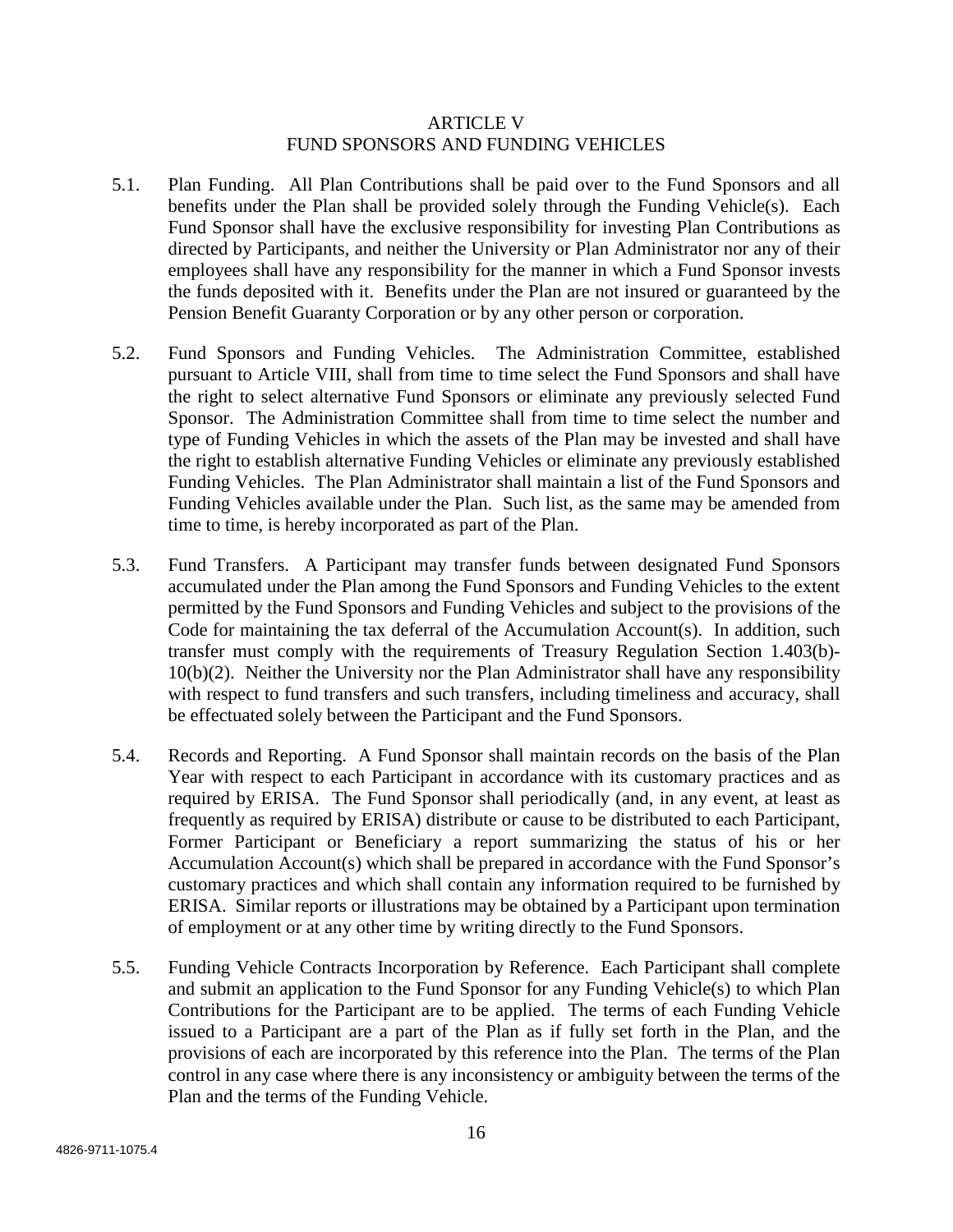# ARTICLE VI **BENEFITS**

- 6.1. Commencement of Benefits. With respect to distributions or payments of benefits under this Article 6, a Participant may elect, subject to the terms of his or her Funding Vehicles, to commence the payment of benefits only following:
	- (a) The Participant's termination of employment with the University; or
	- (b) The Participant's commencement of a period of phased retirement on or after age 59 1/2; provided, that the phased retirement election and agreement between the Participant and the University so allows

The foregoing shall not apply to distributions or payments made pursuant to and in accordance with Sections 6.2, 6.6, 6.9, 6.12, 6.13, and 6.14.

- 6.2. Hardship Withdrawals.
	- (a) Funding Sources.

Withdrawals Prior to January 1, 2019. If permitted under the terms  $(i)$ of a Participant's Funding Vehicle, a Participant may request an in-service hardship withdrawal from his or her Accumulation Account(s). Income earned on or after January 1, 1989 shall be available for hardship withdrawal only to the extent permitted by the Code. Notwithstanding anything in this Plan to the contrary, the portion of a Participant's Accumulation Account attributable to University Contributions shall not be available for hardship distribution.

Withdrawals On and After January 1, 2019. Effective January 1, (ii) 2019, if permitted under the terms of a Participant's Funding Vehicle, a Participant may request an in-service hardship withdrawal from the portion of his or her Accumulation Account(s) attributable to: the Participant's elective before-tax contributions; University Contributions; and any income earned on University Contributions to the Participant's Accumulation Account(s). Qualified non-elective contributions and qualified matching contributions made to a Participant's Accumulation Account(s) shall be available for hardship withdrawal, but only to the extent such contributions have been contributed to and held in an Annuity Contract, and not to a Custodial Account.

(b) A request for a hardship withdrawal shall be approved by the Plan Administrator only if it determines that the Participant has (i) "an immediate and heavy financial need," and (ii) the withdrawal is necessary to satisfy the need. If a request for a hardship withdrawal is approved, only such portion of the amount requested as is necessary to prevent or alleviate the hardship shall be paid to such Participant out of his or her Accumulation Account.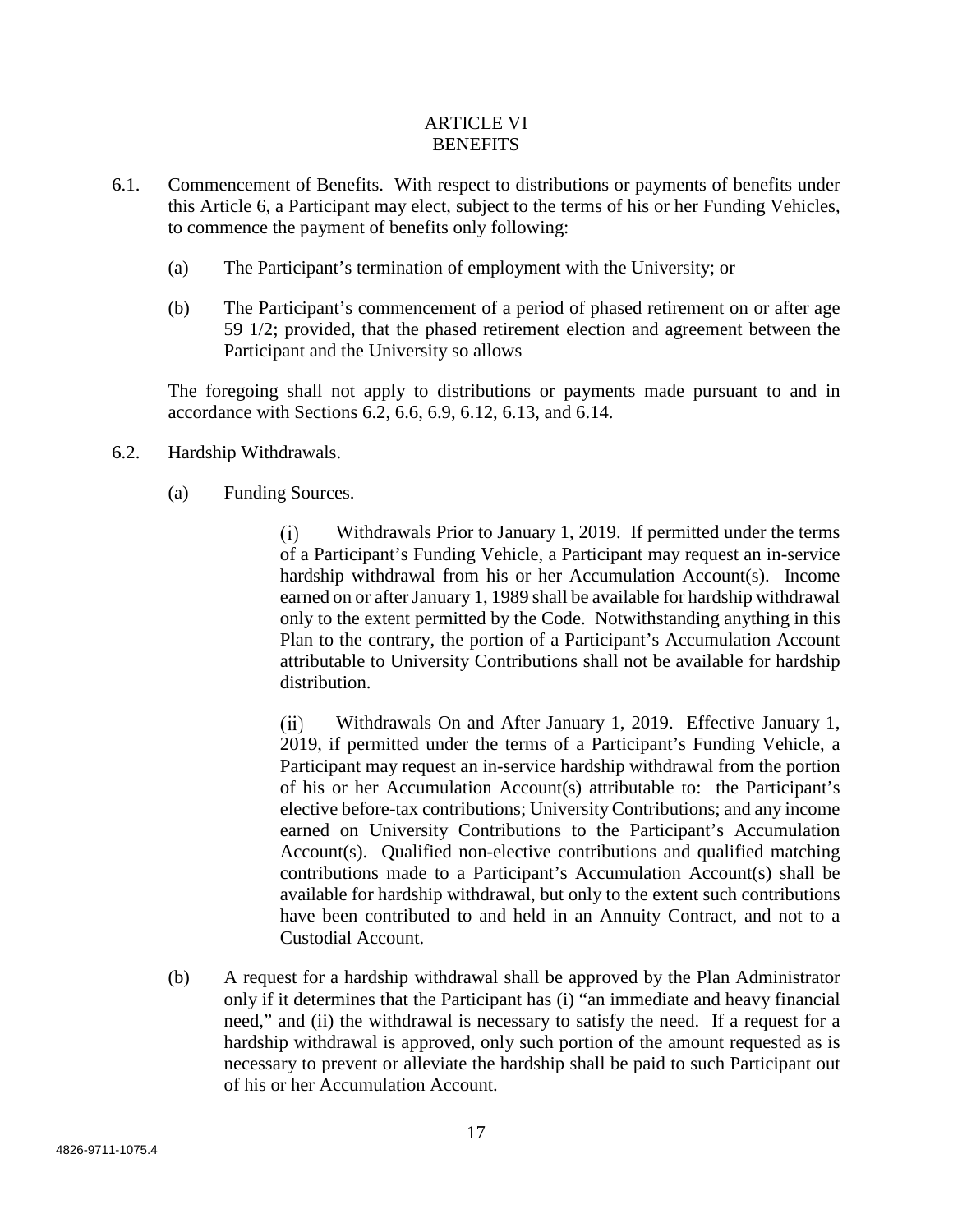(c) A request for a hardship withdrawal shall be deemed to alleviate "an immediate and heavy financial need" only if the Plan Administrator determines, based upon the Participant's representations and such other facts as are known to the Plan Administrator, that the requested distribution is on the account of:

> Expenses of the Participant, Spouse or a Participant's child,  $(i)$ dependent or Primary Beneficiary for ( or necessary to obtain) medical care that would be deductible under Code Section 213(d) (determined without regard to whether the expenses exceed 7.5% of adjusted gross income) and that are not otherwise reimbursable by a medical or healthcare benefit plan or insurance;

> $(ii)$ Costs directly related to the purchase of a principal residence for the Participant (excluding mortgage payments);

> $(iii)$ Payment of tuition, related educational fees, and room and board expenses, for up to the next 12 months of post-secondary education for the Participant, Spouse or a Participant's child, dependent (as defined in Code Section 152, and, for taxable years beginning on or after January 1, 2005, without regard to Code Section 152(b)(l), (b)(2) and (d)(l)(B)) or Primary Beneficiary;

> $(iv)$ Payments necessary to prevent the eviction of the Participant from the Participant's principal residence or foreclosure on the mortgage on that residence;

> $(v)$ Payments for burial or funeral expenses for a Participant's deceased parent, Spouse, child, dependent ( as defined in Code Section 152, and, for taxable years beginning on or after January 1, 2005, without regard to Code Section 152(d)(l)(B)) or Primary Beneficiary;

> Effective January 1, 2019, expenses for the repair of damage to the  $(vi)$ Participant's principal residence that would qualify for the casualty deduction under Code Section 165 (determined without regard to Code Section 165(h)(5), as added by Section 11044 of the Tax Cuts and Jobs Act of 2017, or whether the loss exceeds 10% of adjusted gross income); or

> Effective January 1, 2019, payment of expenses and losses  $(vii)$ (including loss of income) incurred by the Participant on account of a disaster declared by the Federal Emergency Management Agency ("FEMA") under the Robert T. Stafford Disaster Relief and Emergency Assistance Act, Public Law 100-707, provided the Participant's principal residence or principal place of employment at the time of the disaster was located in an area designated by FEMA for individual assistance with respect to the disaster.

For purpose of this Section 6.2, a "Primary Beneficiary" is an individual who is named as a Beneficiary under the Plan and has an unconditional right to all or a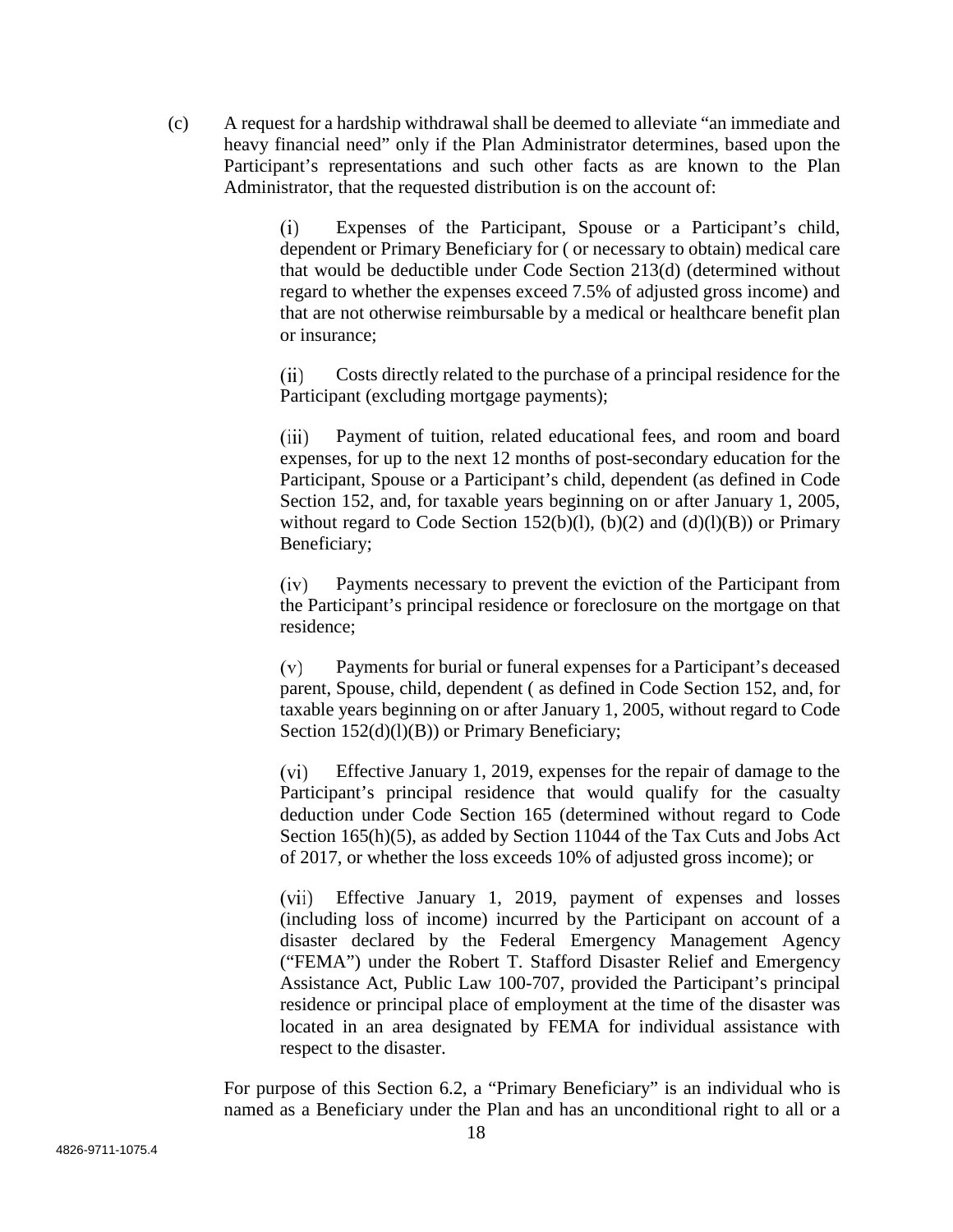portion of the Participant's Accumulation Account under the Plan upon the death of the Participant, and pursuant to Section 826 of the Pension Protection Act of 2006 and Internal Revenue Code Notice 2007-7, the intent of the Plan is to treat a Primary Beneficiary under the Plan the same as the Participant's Spouse or dependent in determining whether the Participant has incurred a hardship or unforeseeable financial emergency.

(d) In addition, a request for a hardship withdrawal shall be approved by the Plan Administrator only if the Plan Administrator, based upon the Participant's representations and such other facts as are known to the Plan Administrator, determines that all of the following conditions are satisfied:

> $(i)$ The distribution is not in excess of the amount of the immediate and heavy financial need of the Participant (including amounts necessary to pay any federal, state, or local income taxes or penalties reasonably anticipated to result from the distribution).

> $(ii)$ The Participant has exhausted all other resources reasonably available to him or her, and has obtained all distributions, other than hardship distributions. Effective for hardship withdrawals occurring on or after January 1, 2019, a hardship withdrawal will not be treated as necessary to satisfy an immediate and heavy financial need of the Participant unless the Participant has obtained all currently available distributions (including any distributions of dividends from a company stock fund, if any, in accordance with Treas. Reg. sections  $1.401(k)-1(d)(3)(iv)(C)$  and  $1.401(k)$  $l(d)(3)(iv)(E)$  under this Plan or any other plan of the University or a University Affiliate.

> $(iii)$ The Participant has obtained all nontaxable loans currently available under all plans maintained by the University except to the extent such loan would cause additional hardship. Effective January 1, 2019, however, this requirement shall no longer apply.

> $(iv)$ All other plans of the University, if any, provide that the Participant shall not be permitted to make elective deferrals (within the meaning of Code Section  $402(g)(3)$  or within the six (6) month period following the receipt of the hardship withdrawal. Effective January 1, 2019, however, this requirement shall no longer apply.

> $(v)$ For hardship withdrawals made on or after January 1, 2020, the Participant must represent (in writing, by an electronic medium, or in such other form as may be prescribed by law) that he or she has insufficient cash or other liquid assets to satisfy the need.

> $(vi)$ The Plan Administrator may rely on the representations of the Participant that he or she has insufficient cash or other liquid assets to satisfy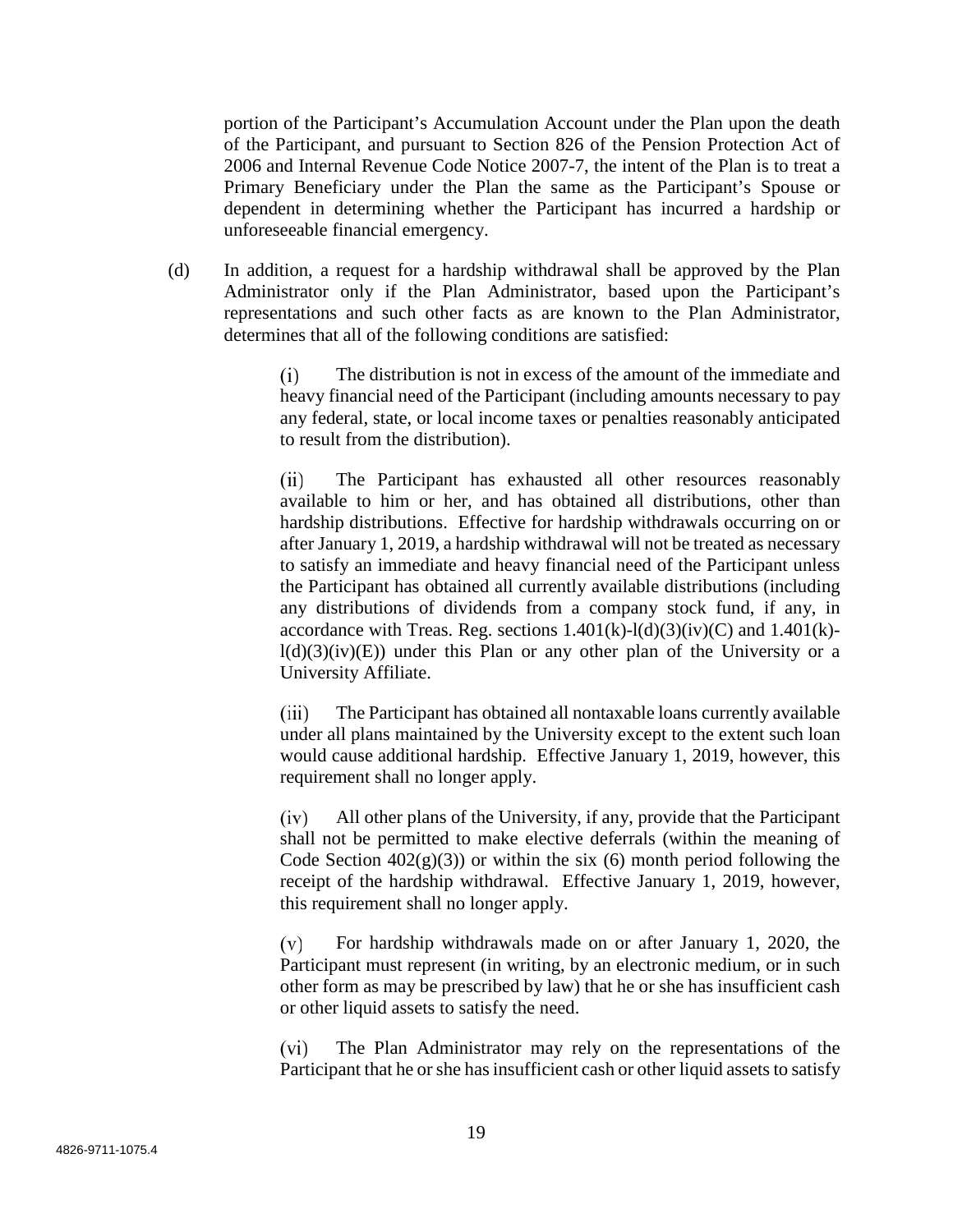the need, unless the Plan Administrator has actual knowledge to the contrary.

- 6.3. Forms of Benefit Payments. A Participant may elect to receive benefits under any of the forms of benefit available under the relevant Funding Vehicle subject to the Joint and Survivor Annuity requirements set forth in Section 6.4 and the minimum distribution requirements set forth in Section 6.6. Notwithstanding the preceding sentence, in addition to any of the other forms of distribution otherwise permitted under the relevant Funding Vehicle, a married Participant shall be entitled to elect to receive his benefit as an immediate annuity payable to the Participant during the Participant's lifetime after retirement with seventy-five percent (75%) of such benefit continued to the Participant's Spouse for the duration of the Spouse's lifetime after the death of the Participant.
- 6.4. Joint and Survivor Annuity Requirements. The provisions of this section shall apply to any Participant who is credited with one Hour of Service at the University on or after August 23, 1984. However, any Participant in the Plan not receiving benefits as of August 23, 1984 may elect to have benefits paid in a manner described herein.
	- (a) Unless a Qualified Election is made within the 90-day period ending on the date benefits commence, a married Participant's vested Accumulation Account shall be paid in the form of a Qualified Joint and Survivor Annuity and an unmarried Participant's vested Accumulation Account shall be paid in the form of a single life annuity.
	- (b) In the case of a Qualified Joint and Survivor Annuity, the Plan Administrator shall no less than 30 days and no more than 90 days before the date benefits commence provide each Participant a written explanation of (i) the terms and conditions of a Qualified Joint and Survivor Annuity; (ii) the Participant's right to make and the effect of an election to waive the Qualified Joint and Survivor Annuity form of benefit; (iii) the rights of a Participant's Spouse; and (iv) the right of a Participant's Spouse to waive a Qualified Joint and Survivor Annuity. If the Participant, after receiving the explanation, elects a form of benefit and the Spouse consents to the benefit (if necessary), the Plan shall not fail to satisfy the requirements of this subsection merely because the annuity starting date is less than 30 days after the written explanation is given to the Participant, provided that (i) the explanation is provided prior to the annuity starting date; (ii) the distribution does not commence before the expiration of the 7-day period that begins the day after the explanation is provided to the Participant; and (iii) prior to the expiration of the 7-day period, or the annuity starting date, if later, the Participant may revoke the distribution election.
	- (c) Unless a Qualified Election is made, if a married Participant dies before the date benefits commence, the Participant's vested Accumulation Account shall first be applied toward the purchase of a Qualified Pre-retirement Survivor Annuity. The surviving Spouse may elect to have such annuity distributed within a reasonable period after the Participant's death.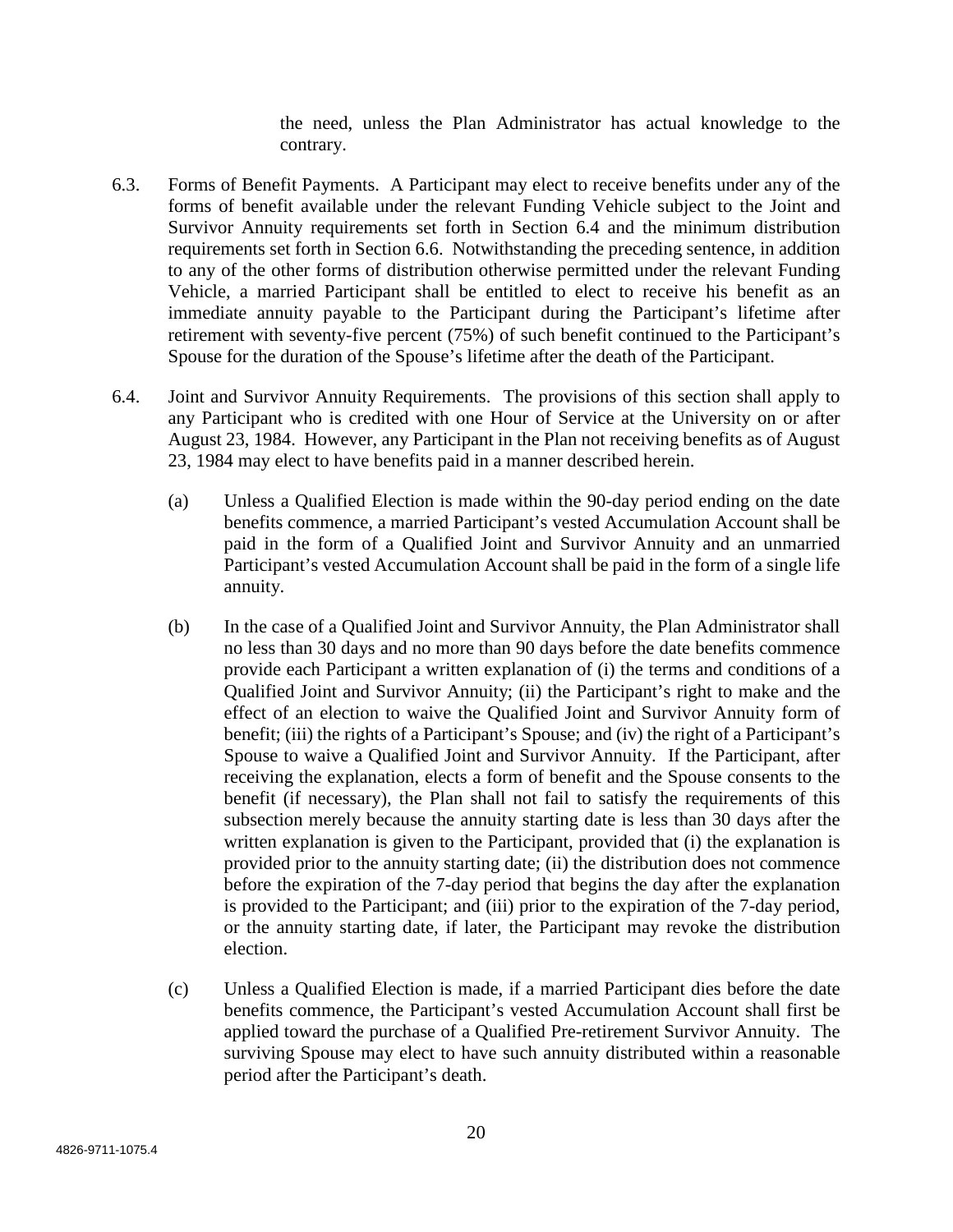- (d) In the case of a Qualified Pre-retirement Survivor Annuity, the Plan Administrator shall provide each Participant, within the applicable period for such Participant, a written explanation of the Qualified Pre-retirement Survivor Annuity in such terms and in such manner as would be comparable to the explanation provided for meeting the requirements for notification of a Qualified Joint and Survivor Annuity. The applicable period for a Participant is whichever of the following periods ends last: (i) the period beginning with the first day of the Plan Year in which the Participant attains age 32 and ending with the close of the Plan Year preceding the Plan Year in which the Participant attains age 35; (ii) a reasonable period after an Eligible Employee becomes a Participant; or (iii) a reasonable period ending after this section first applies to the Participant. Notwithstanding the foregoing, notice must be provided within a reasonable period ending after separation of service in the case of a Participant who separates from service before attaining age 35. For applying the preceding subsection, a reasonable period ending after the enumerated events is the end of the two-year period beginning one year before the date the applicable event occurs, and ending one year after that date. For a Participant who separates from service before the Plan Year in which age 35 is attained, notice should be provided within the two-year period beginning one year before separation and ending one year after separation. If such a Participant thereafter returns to employment with the University, the applicable period for such Participant shall be redetermined.
- 6.5. Survivor Benefits. If a Participant dies before benefit payments commence, the full current value of the Accumulation Account(s) shall be payable to the Beneficiary(ies) under the options offered by the Funding Sponsors. The distribution of survivor benefits is subject to the Qualified Pre-retirement Survivor Annuity requirements set forth in Section 6.4 and the minimum distribution requirements set forth in Section 6.6.

Subject to the requirements of Code Section 401(a)(9)(H) and any subsequent Internal Revenue Service guidance, if a Participant dies on or after January 1, 2020, in general, a Beneficiary, other than an "eligible designated beneficiary" as defined in Code Section  $401(a)(9)$ (E), must take distributions within 10 years of the Participant's death.

- 6.6. Minimum Distribution Requirements. The provisions of this Section will apply for purposes of determining required minimum distributions for calendar years beginning with the 2003 calendar year. The requirements of this Section shall apply to any distribution of a Participant's vested Accumulation Account(s) and will take precedence over any inconsistent provisions of this Plan. Distributions in all cases will be made in accordance with Code Section 401(a)(9) and the regulations promulgated thereunder.
	- (a) Definitions. For Purposes of this Section 6.6, the following definitions shall apply:
		- (1) "Designated Beneficiary" means the individual who is designated as the Beneficiary by the Participant under the Plan and who shall be deemed the designated Beneficiary under Code Section 401(a)(9) and Treasury Regulation Section 1.401(a)(9)-1, Q&A-4.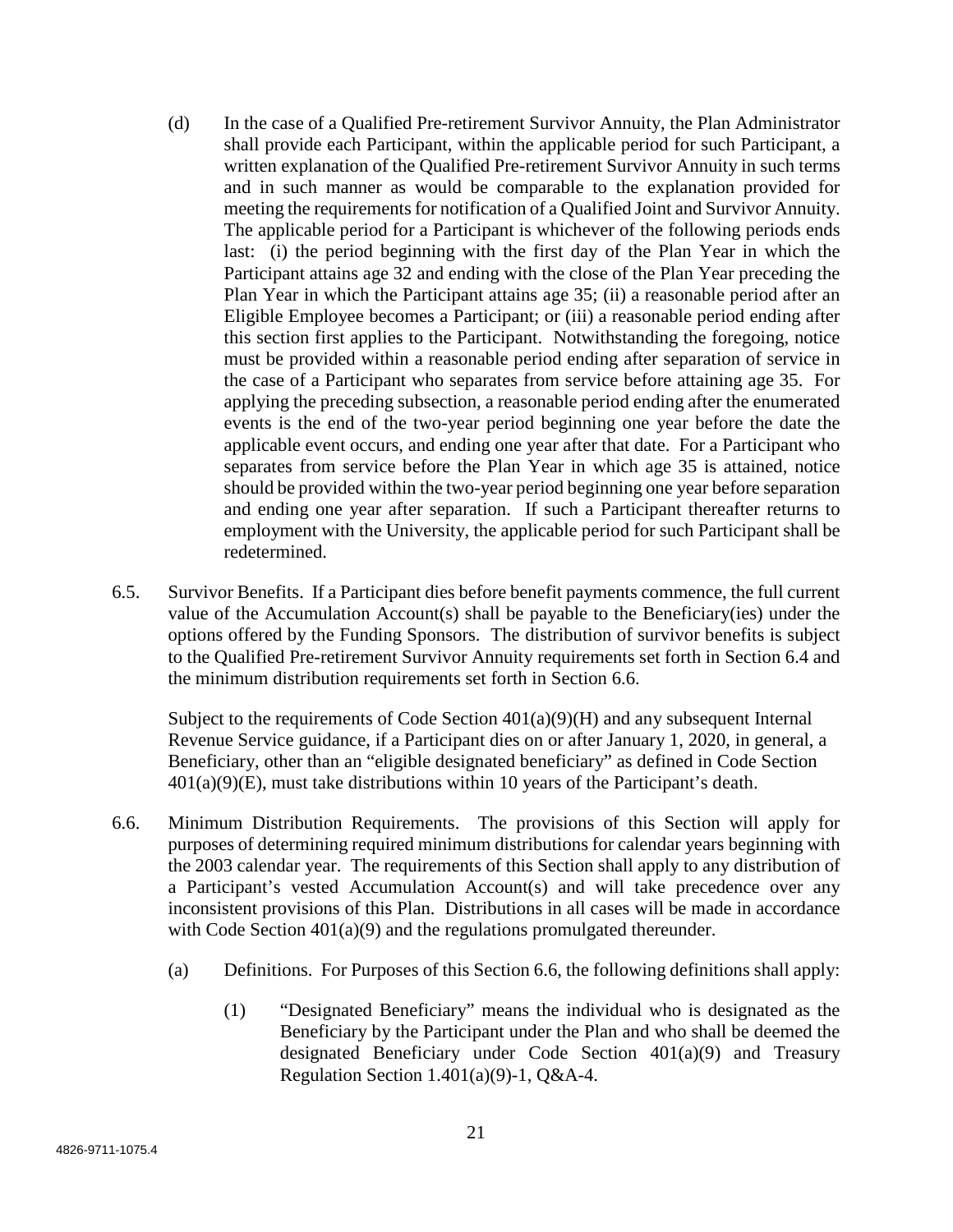- (2) "Distribution Calendar Year" means a calendar year for which a minimum distribution is required. For distributions beginning before the Participant's death, the first Distribution Calendar Year is the calendar year immediately preceding the calendar year which contains the Participant's Required Beginning Date. For distributions beginning after the Participant's death, the first Distribution Calendar Year is the calendar year in which distributions are required to begin under the preceding sentence of this subsection (a)(2). The required minimum distribution for the Participant's first Distribution Calendar Year shall be made on or before the Participant's Required Beginning Date. The required minimum distribution for all other Distribution Calendar Years, including the required minimum distribution for the Distribution Calendar Year in which the Participant's Required Beginning Date occurs, will be made on or before December 31 of that Distribution Calendar Year.
- (3) Life Expectancy means a Participant's life expectancy as computed by use of the Single Life Table in Treasury Regulation Section 1.401(a)(9)-9.
- (4) Participant's Account Balance means the Participant's Accumulation Account balance as of the last valuation date in the calendar year immediately preceding the Distribution Calendar Year (hereinafter referred to as the "valuation calendar year") increased by the amount of any contributions made and allocated or forfeitures allocated to the Participant's Accumulation Account as of dates in the valuation calendar year after the valuation date and decreased by distributions made in the valuation calendar year after the valuation date. The Participant's Account Balance for the valuation calendar year includes any amounts rolled over or transferred to the Plan either in the valuation calendar year or in the Distribution Calendar Year if distributed or transferred in the valuation calendar year.
- (5) "Required Beginning Date" means the April 1 following the calendar year in which the Participant attains age 70  $\frac{1}{2}$ , or if later, the April 1 following the calendar year in which the Participant retires. Notwithstanding the foregoing, effective as of January 1, 2020, "Required Beginning Date" shall mean the April 1 following the calendar year in which the Participant attains age 72, or if later, the April 1 following the calendar year in which the Participant retires. For clarity, this new definition of Required Beginning Date will apply to distributions required to be made after December 31, 2019, with respect to Participants who attain age 70 ½ after that date. The Required Beginning Date of Participants who attain age 70 ½ on or before December 31, 2019 will be April 1, 2020.
- (b) Time and Manner of Distribution.
	- (1) Required Beginning Date. The Participant's entire interest in his or her Accumulation Account shall be distributed, or begin to be distributed, to the Participant no later than the Participant's Required Beginning Date.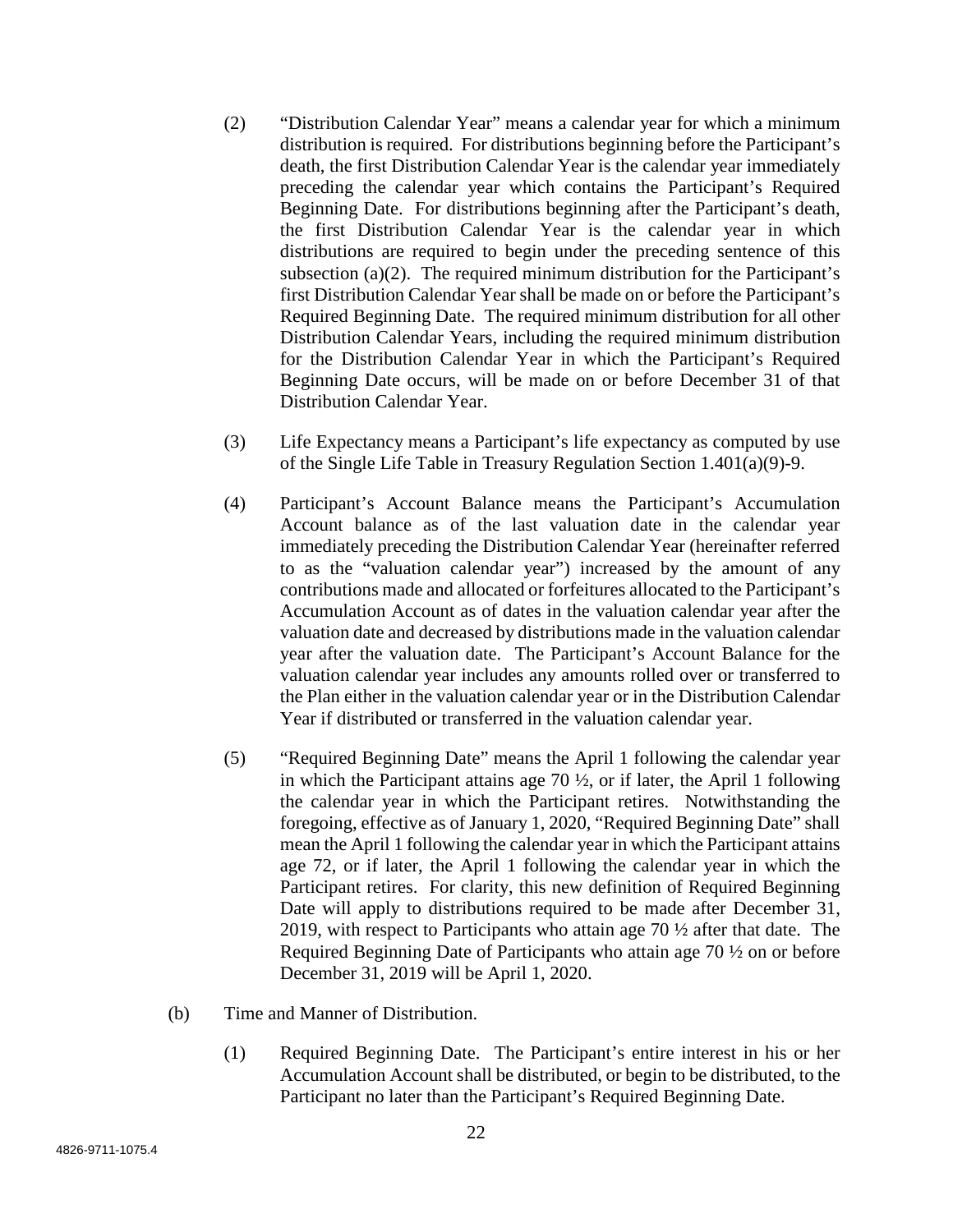- (2) Death of Participant Before Distributions Begin. If the Participant dies before distributions begin, the Participant's entire interest shall be distributed, or begin to be distributed, no later than as follows:
	- (A) If the participant's surviving Spouse is the Participant's sole Designated Beneficiary, then distributions to the surviving Spouse shall begin by December 31 of the calendar year immediately following the calendar year in which the Participant died, or by December 31 of the calendar year in which the Participant would have attained age 70½, if later.
	- (B) If the participant's surviving Spouse is not the Participant's sole Designated Beneficiary, then distributions to the Designated Beneficiary shall begin by December 31 of the calendar year immediately following the calendar year in which the Participant died.
	- (C) If there is no Designated Beneficiary as of September 30 of the year following the year of the Participant's death, the Participant's entire interest shall be distributed by December 31 of the calendar year containing the fifth anniversary of the Participant's death.
	- (D) If the Participant's surviving Spouse is the Participant's sole Designated Beneficiary and the surviving Spouse dies after the Participant but before distributions to the surviving Spouse begin, this subsection (b)(2), other than subsection (b)(2)(A), will apply as if the surviving Spouse were the Participant.

For purposes of subsections (b)(2) above and (c) below, unless subsection (b)(2)(D) applies, distributions are considered to begin on the Participant's Required Beginning Date. If subsection (b)(2)(D) applies, distributions are considered to begin on the date distributions are required to begin to the surviving Spouse under subsection  $(b)(2)(A)$ . If distributions under an annuity purchased from an insurance company irrevocably commence to the Participant before the Participant's Required Beginning Date (or to the Participant's surviving Spouse before the date distributions are required to begin to the surviving Spouse under subsection  $(b)(2)(A)$ , the date distributions are considered to begin is the date distributions actually commence.

(3) Forms of Distribution. Unless the Participant's interest is distributed in the form of an annuity purchased from an insurance company or in a single sum on or before the Required Beginning Date, as of the first Distribution Calendar Year distributions shall be made in accordance with subsections (b) and (c) of this Section. If the Participant's interest is distributed in the form of an annuity purchased from an insurance company, distributions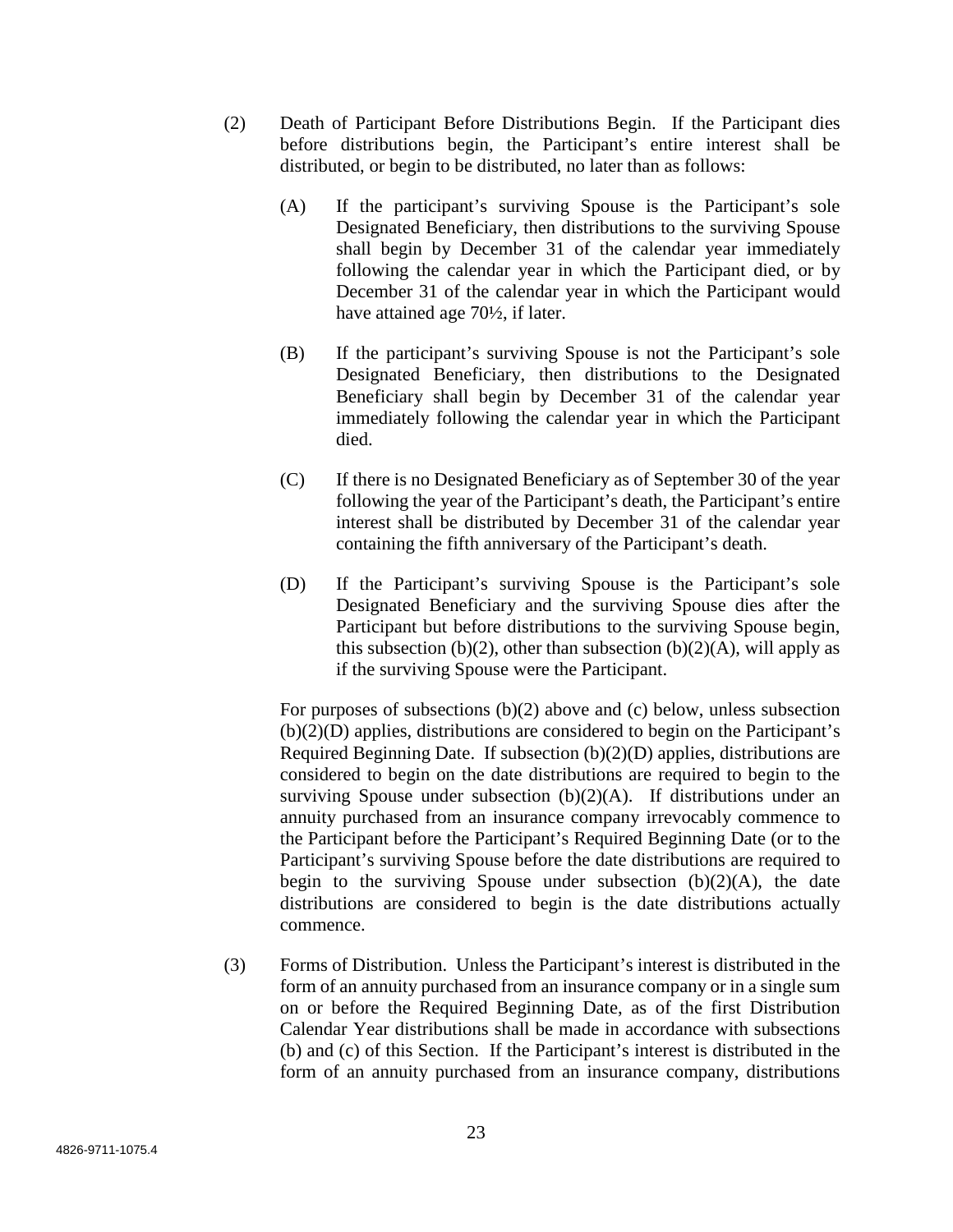thereunder will be made in accordance with the requirements of Code Section  $401(a)(9)$  and the Treasury Regulations.

- (c) Required Minimum Distributions During Participant's Lifetime.
	- (1) Amount of Required Minimum Distribution for Each Distribution Calendar Year. During the Participant's lifetime, the minimum amount that will be distributed for each Distribution Calendar Year is the lesser of:
		- (A) the quotient obtained by dividing the Participant's Account Balance by the distribution period in the Uniform Lifetime Table set forth in Treasury Regulation Section 1.401(a)(9)-9, using the Participant's age as of the Participant's birthday in the Distribution Calendar Year; or
		- (B) if the Participant's sole Designated Beneficiary for the Distribution Calendar Year is the Participant's Spouse, the quotient obtained by dividing the Participant's account balance by the number in the Joint and Last Survivor Table set forth in Treasury Regulation Section  $1.401(a)(9)$ -9, using the Participant's and Spouse's attained ages as of the Participant's and Spouse's birthdays in the Distribution Calendar Year.
	- (2) Lifetime Required Minimum Distribution Through Year of Participant's Death. Required minimum distributions will be determined under this subsection (c) beginning with the first Distribution Calendar Year and up to and including the Distribution Calendar Year that includes the Participant's date of death.
- (d) Required Minimum Distributions After Participant's Death
	- (1) Death On or After Date Distributions Begin.
		- (A) Participant Survived by Designated Beneficiary. If the Participant dies on or after the date distributions begin and there is a Designated Beneficiary, the minimum amount that will be distributed for each distribution calendar year after the year of the Participant's death is the quotient obtained by dividing the Participant's account balance by the longer of the remaining Life Expectancy of the Participant or the remaining Life Expectancy of the Participant's Designated Beneficiary, determined as follows:
			- (i) The Participant's remaining Life Expectancy is calculated using the age of the Participant in the year of death, reduced by one for each subsequent year.
			- (ii) If the Participant's surviving Spouse is the Participant's sole Designated Beneficiary, the remaining Life Expectancy of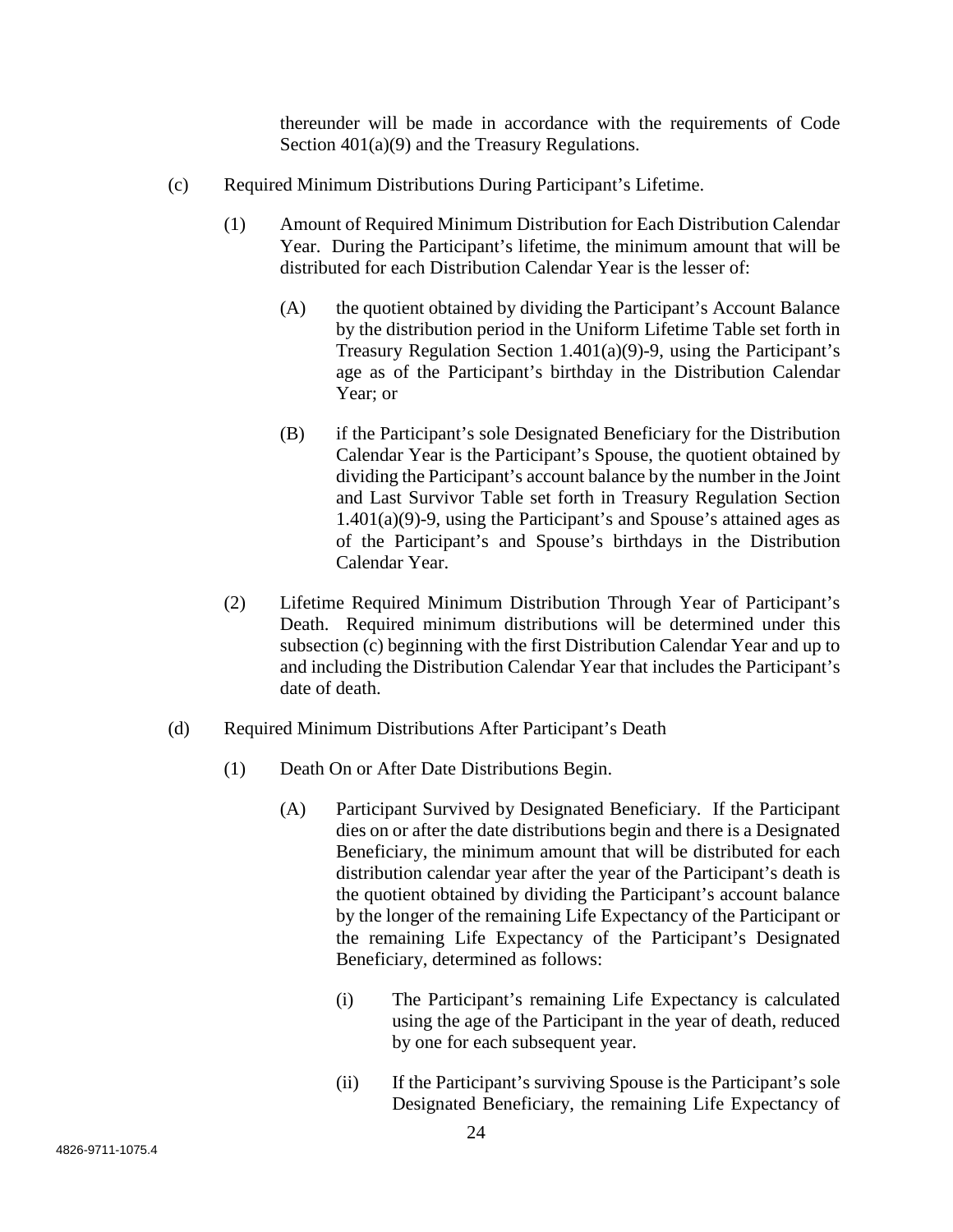the surviving Spouse is calculated for each Distribution Calendar Year after the year of the Participant's death using the surviving Spouse's age as of the Spouse's birthday in that year. For Distribution Calendar Years after the year of the surviving Spouse's death, the remaining Life Expectancy of the surviving Spouse is calculated using the age of the surviving Spouse as of the Spouse's birthday in the calendar year of the Spouse's death, reduced by one for each subsequent calendar year.

- (iii) If the Participant's surviving Spouse is not the Participant's sole Designated Beneficiary, the Designated Beneficiary's remaining Life Expectancy is calculated using the age of the Designated Beneficiary in the year following the year of the Participant's death, reduced by one for each subsequent year.
- (B) No Designated Beneficiary. If the Participant dies on or after the date distributions begin and there is no Designated Beneficiary as of September 30 of the year after the year of the Participant's death, minimum amount that shall be distributed for each Distribution Calendar Year after the year of the Participant's death is the quotient obtained by dividing the Participant's Account Balance by the Participant's remaining Life Expectancy calculated using the age of the Participant in the year of death, reduced by one for each subsequent year.
- (2) Death Before Date Distributions Begin
	- (A) Participant Survived by Designated Beneficiary. If the Participant dies before the date distributions begin and there is a Designated Beneficiary, the minimum amount that shall be distributed for each distribution calendar year after the year of the Participant's death is the quotient obtained by dividing the Participant's Account Balance by the remaining Life Expectancy of the Participant's Designated Beneficiary, determined as provided in subsection (c)(1).
	- (B) No Designated Beneficiary. If the Participant dies before the date distributions begin and there is no Designated Beneficiary as of September 30 of the year following the year of the Participant's death, distribution of the Participant's entire interest shall be completed by December 31 of the calendar year containing the fifth anniversary of the Participant's death.
	- (C) Death of Surviving Spouse Before Distributions to Surviving Spouse are Required to Begin. If the Participant dies before the date distributions begin, the Participant's surviving Spouse is the Participant's sole Designated Beneficiary, and the surviving Spouse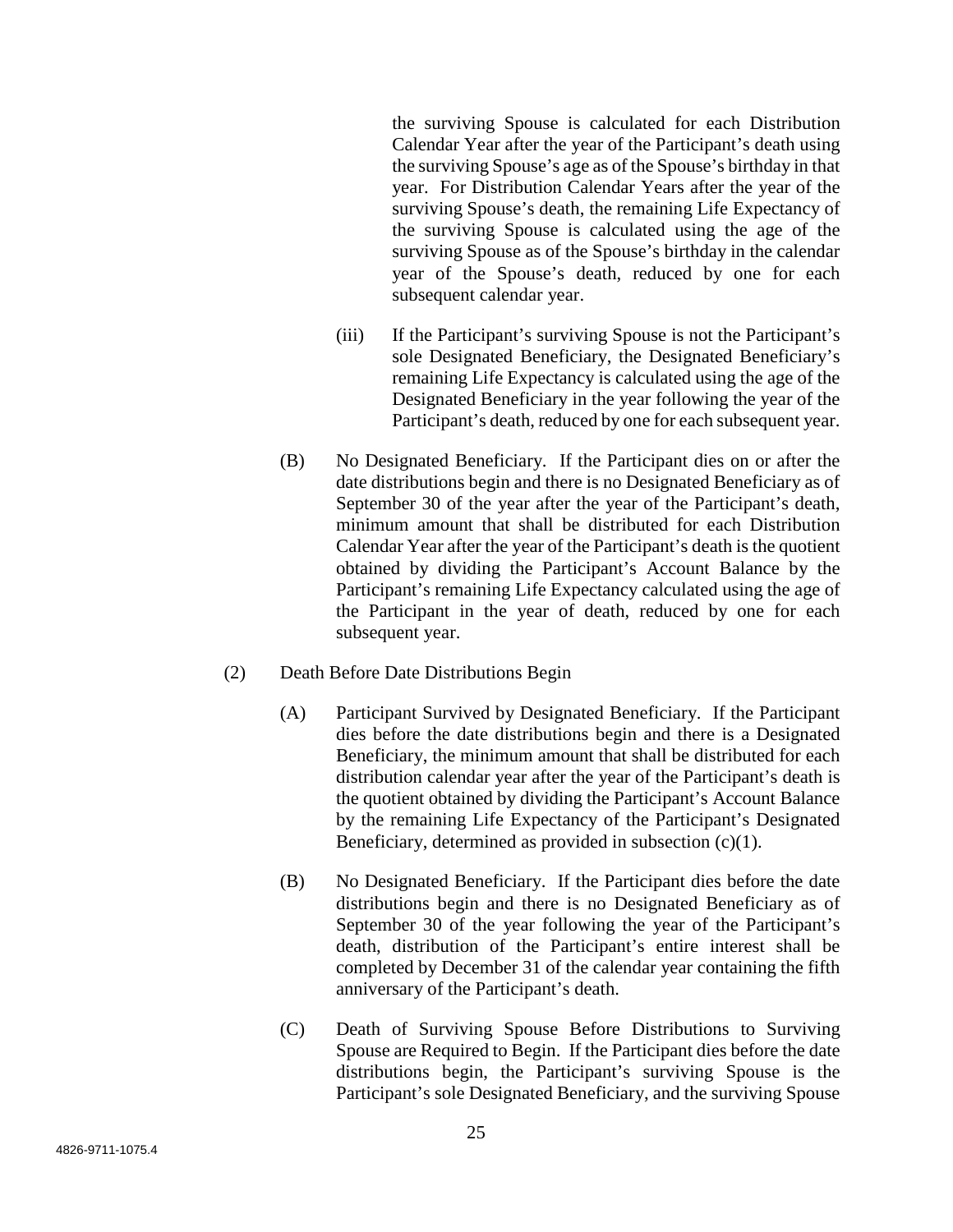dies before distributions are required to begin to the surviving Spouse under subsection  $(b)(2)(A)$ , subsection  $(b)(2)$  shall apply as if the surviving Spouse were the Participant.

(e) Election to Allow Participants, Former Participants or Beneficiaries to Elect 5-Year Rule.

Participants or Beneficiaries may elect on an individual basis whether the 5-year rule or the life expectancy rule in subsections  $(c)(1)$  and  $(d)(1)$  applies to distributions after the death of a Participant who has a Designated Beneficiary. The election must be made no later than the earlier of September 30 of the calendar year in which distribution would be required to begin under subsection  $(b)(2)$ , or by September 30 of the calendar year which contains the fifth anniversary of the Participant's (or, if applicable, surviving Spouse's) death. If neither the Participant nor Designated Beneficiary makes an election under this paragraph, distributions will be made in accordance with subsection  $(c)(1)$  and  $(d)(1)$ .

(f) 2009 Required Minimum Distributions.

A Participant or Designated Beneficiary who would have been required to receive required minimum distributions for 2009 but for the enactment of Code Section 401(a)(9)(H) (as in effect at such time) will receive those distributions for 2009 notwithstanding the enactment of Code Section  $401(a)(9)(H)$  (as in effect at such time).

(g) 2020 Required Minimum Distributions.

Effective as of January 1, 2020, pursuant to Code Section  $401(a)(9)(I)$  and any Internal Revenue Service guidance issued thereunder, a Participant or Designated Beneficiary will not receive any required minimum distributions required to be paid to such Participant or Designated Beneficiary in 2020 (including any required minimum distribution accruing for 2019 with a Required Beginning Date of April 1, 2020, or any required minimum distribution accruing for 2020 with a Required Beginning Date of April 1, 2021) (collectively, such required minimum distributions, "2020 RMDs") unless the Participant or Designated Beneficiary affirmatively elects to receive such 2020 RMDs or a separate withdrawal as is administratively feasible. A direct rollover will be offered only for 2020 RMDs that would be eligible rollover distributions under the Plan in absence of the requirements of Code Section 401(a)(9)(I).

- 6.7. Other Distribution Requirements. Unless the Participant elects otherwise, distribution of benefits shall begin no later than the 60th day after the latest of the close of the Plan Year in which:
	- (a) the Participant attains age 65 (or Normal Retirement Age, if earlier); or
	- (b) the Participant terminates service with the University.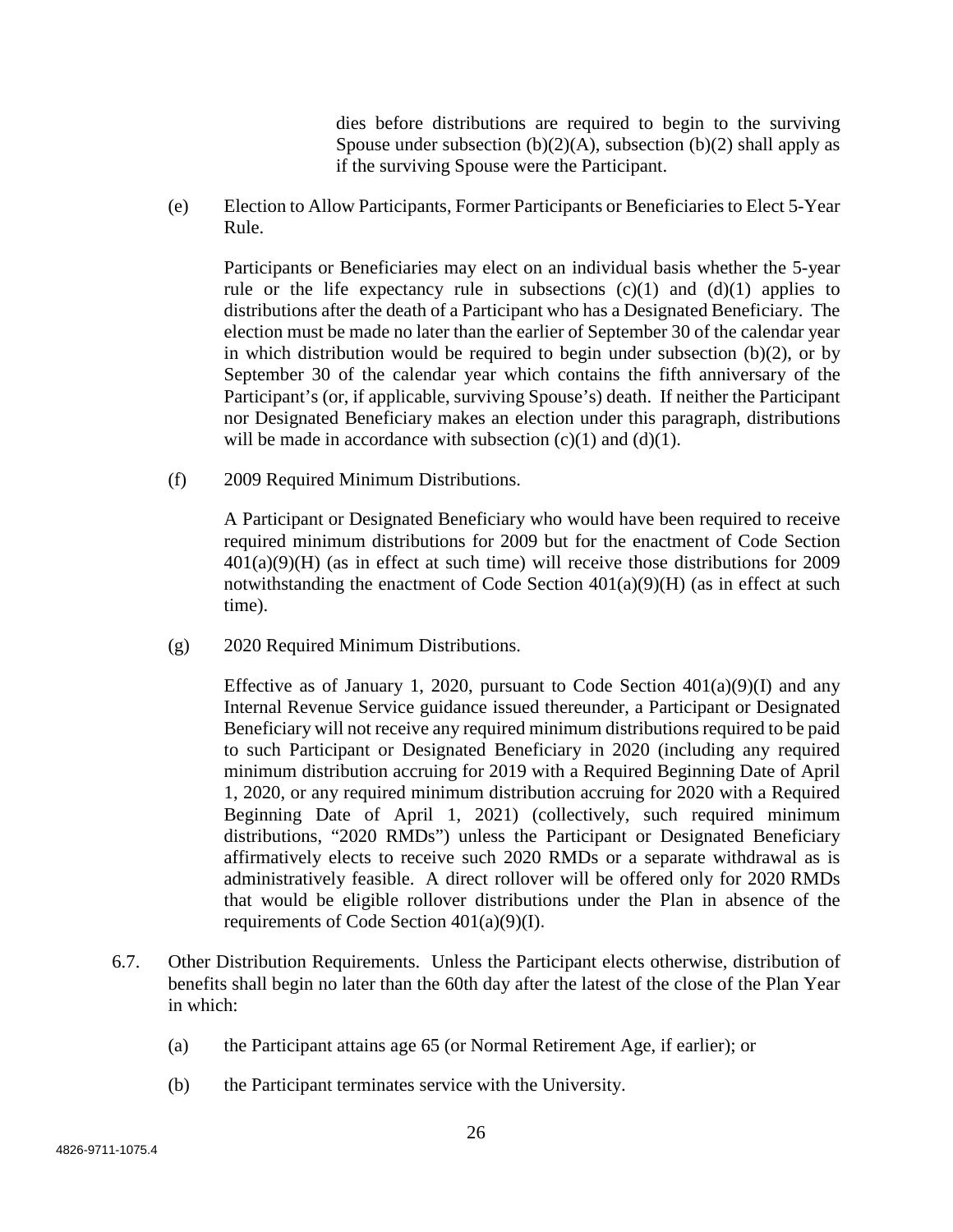Notwithstanding the foregoing, the failure of a Participant and Spouse to consent to a distribution while a benefit is immediately distributable shall be deemed to be an election to defer commencement of payment of any benefit sufficient to satisfy this section. A Participant who elects to defer receipt of benefits may not do so to the extent that he or she is creating a death benefit that is more than incidental.

- 6.8. Direct Rollovers. A Distributee may elect, at the time and in the manner prescribed by the Plan Administrator, to have any portion of an Eligible Rollover Distribution paid directly to an Eligible Retirement Plan specified by the Distributee in a Direct Rollover. For purposes of this Section, the following definitions apply:
	- (a) "Eligible Rollover Distribution" means any distribution of all or any portion of the balance to the credit of the Distributee, except that an Eligible Rollover Distribution does not include: (i) any distribution that is one of a series of substantially equal periodic payments (not less frequently than annually) made for the life (or Life Expectancy, as defined in Section  $6.6(a)(3)$  of the Distributee or the joint lives (or joint Life Expectancies) of the Distributee and the Distributee's Designated Beneficiary, as defined in Section  $6.6(a)(1)$ , or for a specified period of ten years or more; (ii) any distribution to the extent such distribution is required under Code Section  $401(a)(9)$ ; (iii) any hardship withdrawal made pursuant to Section 6.2; and (iv) any other distribution that is reasonably expected to total less than \$200 during the year.
	- (b) "Eligible Retirement Plan" means an individual retirement account or annuity described in Code Section 408(a) or 408(b), a Roth individual retirement account described in Code Section 408A, an annuity contract described in Code Section 403(b) that accepts eligible rollover distributions, a qualified defined contribution plan described in Code Section 401(a) or 403(a) and an eligible plan under Code Section 457(b) which is maintained by a state, political subdivision of a state, or any agency or instrumentality of a state or political subdivision of a state, which agrees to separately account for amounts transferred into such plan from this Plan. The definition of an Eligible Retirement Plan shall also apply in the case of an Eligible Rollover Distribution to a surviving Spouse, or to a Spouse or former Spouse who is an alternate payee under a qualified domestic relations order, as defined in Code Section 414(p).
	- (c) Distributee means an employee or former employee. In addition, the employee's or former employee's surviving Spouse and the employee's or former employee's Spouse or former Spouse who is the alternate payee under a qualified domestic relations order, as defined in Code Section 414(p), are Distributees with regard to the interest of the Spouse or former Spouse. A Distributee also includes the Participant's non-Spouse Designated Beneficiary, as defined in Section 6.6(a)(1). In the case of a non-Spouse beneficiary, the Direct Rollover may only be made to an individual retirement account or annuity described in Code Section 408(a) or 408(b) that is established on behalf of the Designated Beneficiary and that will be treated as an inherited IRA pursuant to the provisions of Code Section 402(c)(11). Also, in this case, the determination of any required minimum distribution under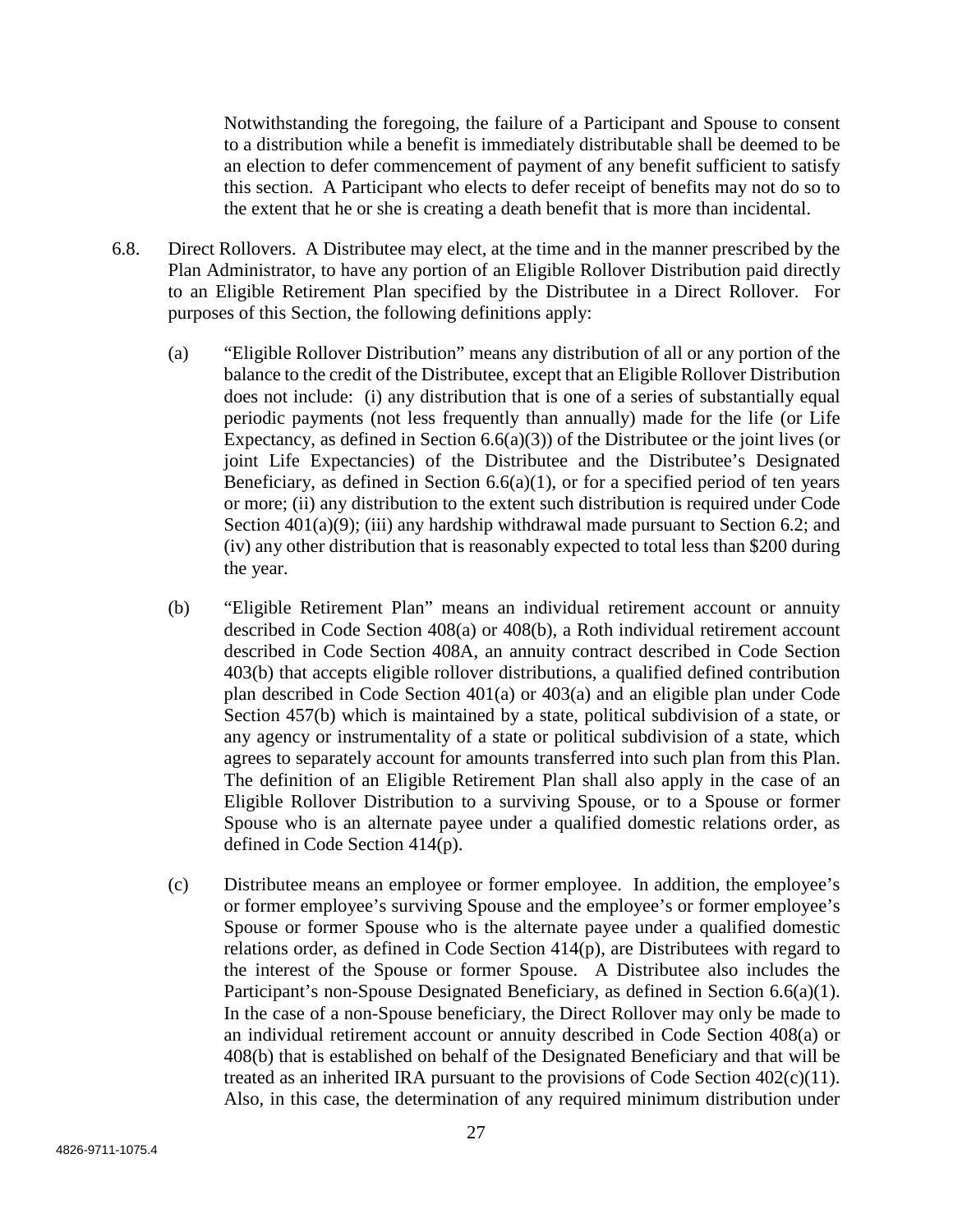Code Section  $401(a)(9)$  that is ineligible for rollover shall be made in accordance with Notice 2007-7, Q&A 17 and 18, 2007-5 I.R.B. 395, or such subsequent guidance as may be issued by the Secretary of the Treasury or his or her delegate.

- (d) "Direct Rollover" means a payment by the Plan to the Eligible Retirement Plan specified by the Distributee.
- 6.9. Qualified Domestic Relations Orders. If a Qualified Domestic Relations Order (QDRO) as defined in Code Section 414(p) requires the distribution of all or part of a Participant's benefits to an alternate payee such as a Spouse, former Spouse, child, or other dependent, such distribution, if so stated under the terms of the QDRO, may be paid in the form of a lump sum benefit to the alternate payee or directly to an individual retirement account or other permissible source, as soon as administratively feasible and prior to the date on which the Participant can commence benefits under the Plan.
- 6.10. Application for Benefits. Procedures for receipt of benefits shall be initiated by the Participant by his or her writing directly to the Fund Sponsor. Benefits shall be payable by the Fund Sponsor upon receipt of a satisfactorily completed application for benefits and supporting documents. The necessary forms shall be provided to the Participant, the surviving Spouse, or the Beneficiary(ies) by the Fund Sponsor.
- 6.11. Accumulation Account Balances of less than \$5,000. Notwithstanding any other provision of this Plan, subject only to any limitations of the applicable Funding Vehicles, upon a Participant's termination from the University, regardless of the cause therefor, the Sponsor will make a distribution to the Participant if his or her Accumulation Account balance is less than \$5,000; provided that if the Participant's Accumulation Account balance is (i) \$1,000 or less and the Participant does not elect a direct rollover, the distribution shall be paid in cash directly to the Participant, and (ii) in excess of \$1,000 but not more than \$5,000, and the Participant does not make an election between a direct rollover and a cash payment (or any combination thereof), the distribution shall be made in the form of a direct rollover to an individual retirement account selected for such purpose by the Plan Committee.
- 6.12. CARES Act Distributions. If a Participant is a Qualified Individual, he or she may, between January 1, 2020 and December 31, 2020, request one or more CARES Act distributions from the vested portion of his or her Accumulation Account. The total aggregate amount of CARES Act distributions requested by a Participant from the Plan, and any other defined contribution plan maintained by the Plan Sponsor or any University Affiliate, may not exceed \$100,000. The Participant will be required to self-certify that he or she is a Qualified Individual entitled to receive a CARES Act distribution by executing a certification in a form approved by the Plan Administrator. The Plan Administrator may rely on a Participant's self-certification that the Participant is a Qualified Individual unless the Plan Administrator has actual knowledge to the contrary. (The Plan Administrator need not, however, inquire into whether a Participant has satisfied the conditions necessary to be designated a Qualified Individual in order to meet that requirement.) The Participant may repay a CARES Act distribution at any time during the three-year period beginning the day after the date the Participant receives a CARES Act distribution, as permitted under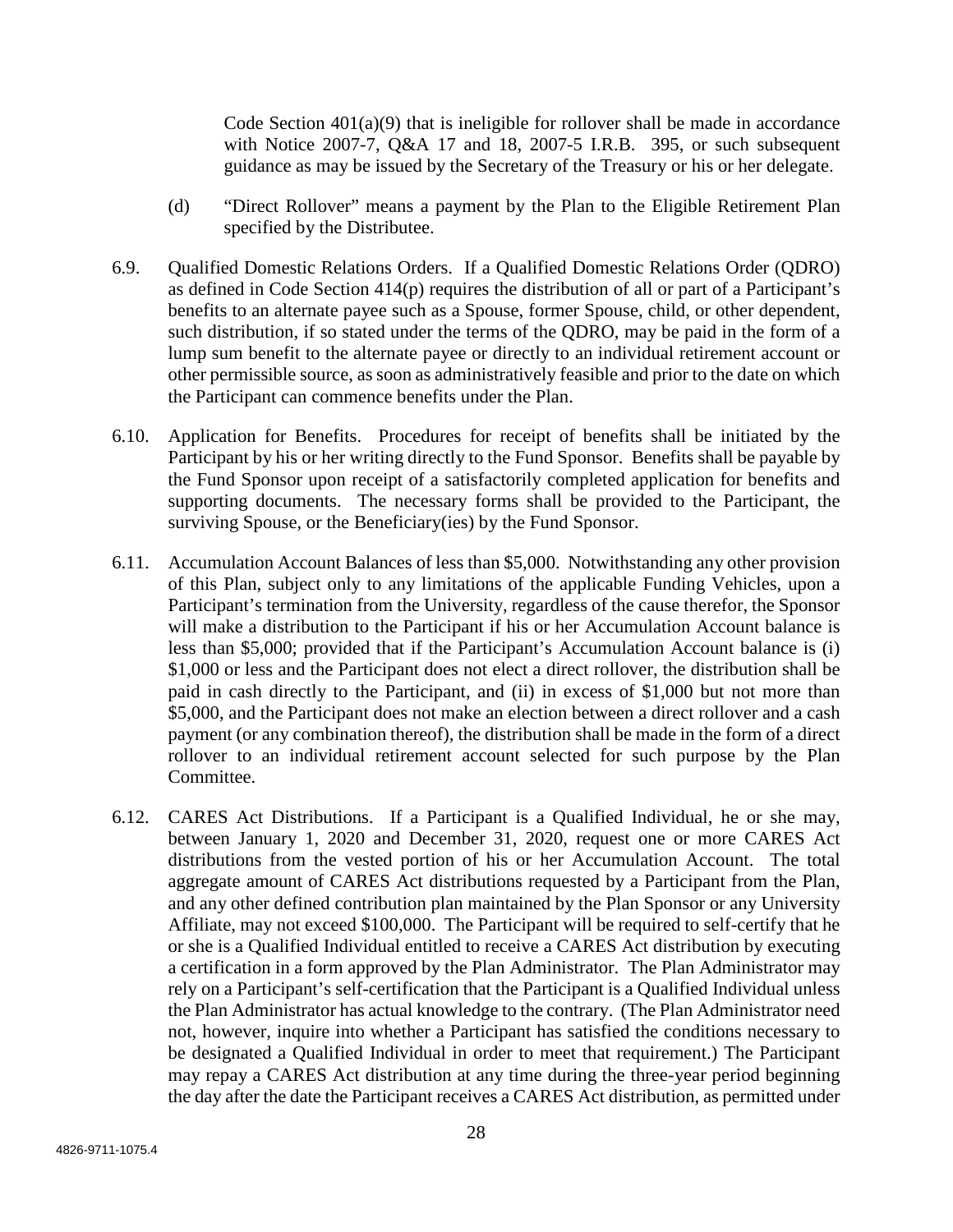the CARES Act and any subsequent guidance, and pursuant to such administrative procedures as may be determined by the Plan Administrator. CARES Act distributions will not be subject to the 10% excise tax generally applicable to distributions to Participants who are under age 59½.

- 6.13. Qualified Birth or Adoption Distributions. Effective June 1, 2021, a Participant may, while employed, request a "Qualified Birth or Adoption Distribution" from his or her Accumulation Account.
	- (a) Subject to the requirements set forth (i) in this Section 6.13, and (ii) under Code Section  $72(t)(2)(H)$  or any subsequent Internal Revenue Service guidance issued thereunder, a Participant may request a Qualified Birth or Adoption Distribution with respect to each eligible child or "Eligible Adoptee" of the Participant.
	- (b) Although a Qualified Birth or Adoption Distributions will be includible in a Participant's gross income, it will not be subject to the 10% excise tax generally applicable to distributions to Participants who are under age 59½.
	- (c) The Participant may recontribute all or any portion of a Qualified Birth or Adoption Distribution received by the Participant as permitted under Code Section 72(t)(2)(H) and any subsequent Internal Revenue Service guidance issued thereunder, and pursuant to such administrative procedures as may be determined by the Plan Administrator. Such amounts may be contributed to an applicable eligible retirement plan in which the Participant is a beneficiary and to which a rollover can be made pursuant to Code Sections  $402(c)$ ,  $403(a)(4)$ ,  $403(b)(8)$ , 408(d)(3), or 457(e)(16), as applicable.
	- (d) As used in this Section 6.13, these terms have the following meanings:

 $(i)$ "Qualified Birth or Adoption Distribution" means any distribution of up to \$5,000 from the Plan to a Participant, provided such distribution is made during the 1-year period beginning on: (A) the date of birth of the Participant's child or (B) the date on which the Participant's legal adoption of an Eligible Adoptee is finalized.

 $(ii)$ "Eligible Adoptee" means any individual (other than a child of the Participant's Spouse) who has not attained age 18 or who is physically or mentally incapable of self-support. The determination of whether an individual is physically or mentally incapable of self-support shall be determined in the same manner as the determination of whether an individual is disabled under Code Section 72(m)(7).

6.14. In-Service Withdrawals After Reaching Age 59½. Effective June 1, 2021, a Participant (a) who is actively employed by the University, and (b) who has reached the age of 59<sup>1/2</sup> may, subject to the terms of his or her Funding Vehicles and with timely notice to the Plan Administrator, elect to withdraw all or any part of the Participant's Accumulation Account balance. The Participant's election shall be made in such form, and pursuant to such guidelines, as may be required by the Plan Administrator or the applicable Fund Sponsor.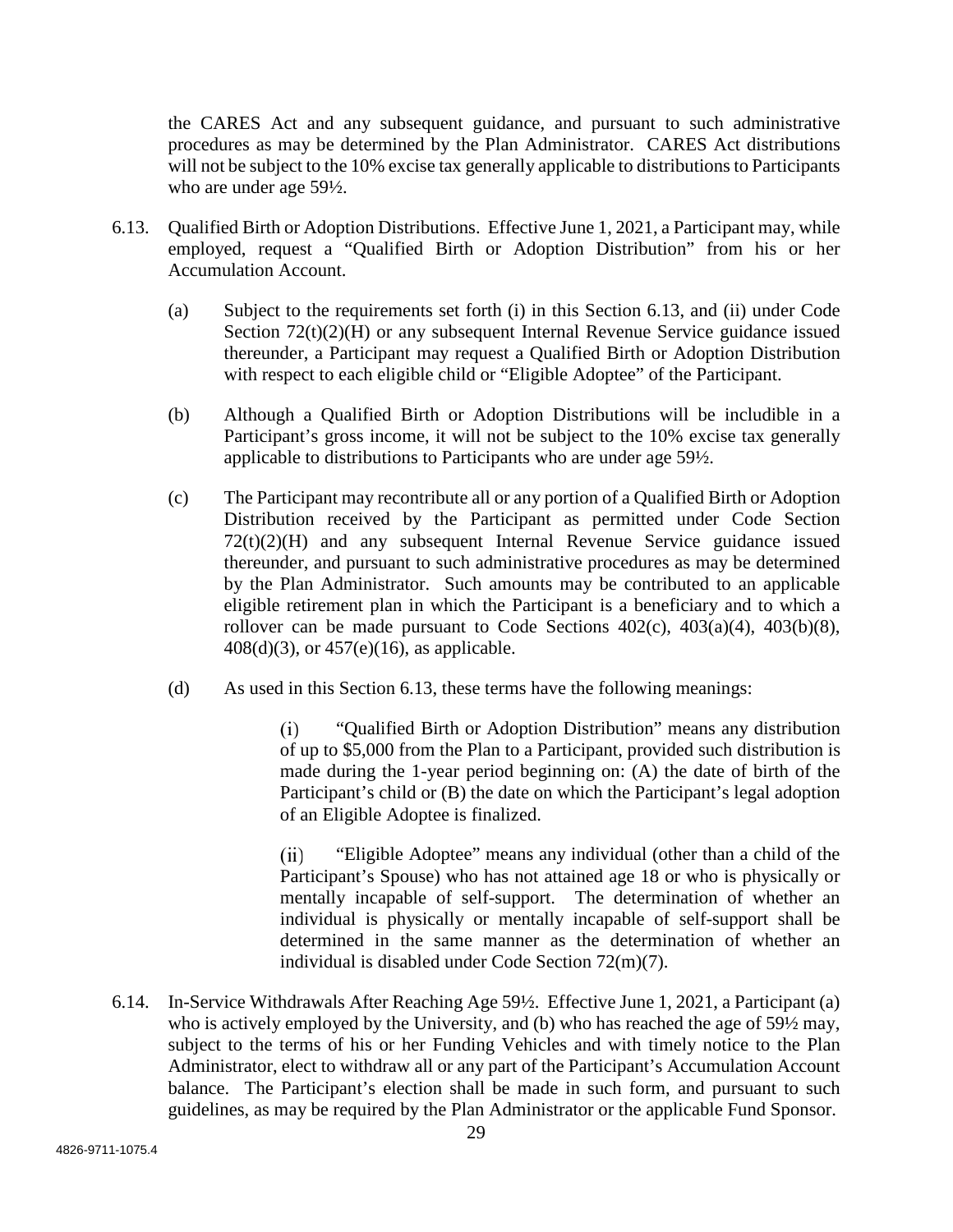## ARTICLE VII LOAN PROGRAM

- 7.1. Establishment of Loan Program. The Plan Administrator shall establish a Loan Program and shall manage and administer the Loan Program in accordance with the terms and provisions of this Article and the guidelines and limitations established by the Fund Sponsor(s) issuing the loan to the Participant (hereinafter referred to as the "Issuing Fund Sponsor(s)"). The guidelines and limitations established by the Issuing Fund Sponsor(s) are hereby incorporated by this reference.
- 7.2. Loan Application Procedure. A request by a Participant for a loan shall be made by submitting a completed written application under procedures established by the Plan Administrator. The Plan Administrator or Issuing Fund Sponsor, as the Plan Administrator may decide from time to time, shall approve or deny a loan request based on only those factors which would be considered in a normal commercial setting by persons in the business of making similar types of loans.
- 7.3. Limitation on Loan Amount. The Issuing Fund Sponsor shall establish the minimum and maximum loan limit; provided, however, that no loan to a Participant, when added to all other loans outstanding from the Plan and any other defined contribution plan maintained by the University, shall exceed the lesser of \$50,000 or 50% of the vested portion of the Participant's Accumulation Account(s). The \$50,000 limitation shall be reduced by the excess, if any, of the highest outstanding balance of loans from the Plan to the Participant during the one-year period ending on the day before the loan is made over the outstanding balance of loans on the date the loan is made.
- 7.4. Terms of Loan.
	- (a) Loans may be available for current, active and non-active Participants.
	- (b) Loans are only available from current Fund Sponsor(s).
	- (c) All loans shall be evidenced by a promissory note.
	- (d) All loans shall bear a reasonable rate of interest as determined by the Issuing Fund Sponsor.
	- (e) All loans shall be secured by the vested portion of the Participant's Accumulation Account(s). The amount of the security shall be established by the Issuing Fund Sponsor; provided, however, that no more than 50% of a Participant's vested Accumulation Account(s), as determined on the date the loan is issued, shall be considered by the Fund Sponsor as security for a loan. The Accumulation Account(s) that may be used as security for the loan shall be designated by the Issuing Fund Sponsor.
	- (f) All loans shall have a definite maturity date and repayment schedule. All loans, shall be repaid within five (5) years (within ten (10) years in the case of a loan made for the purpose of acquiring the principal residence of the Participant) and shall be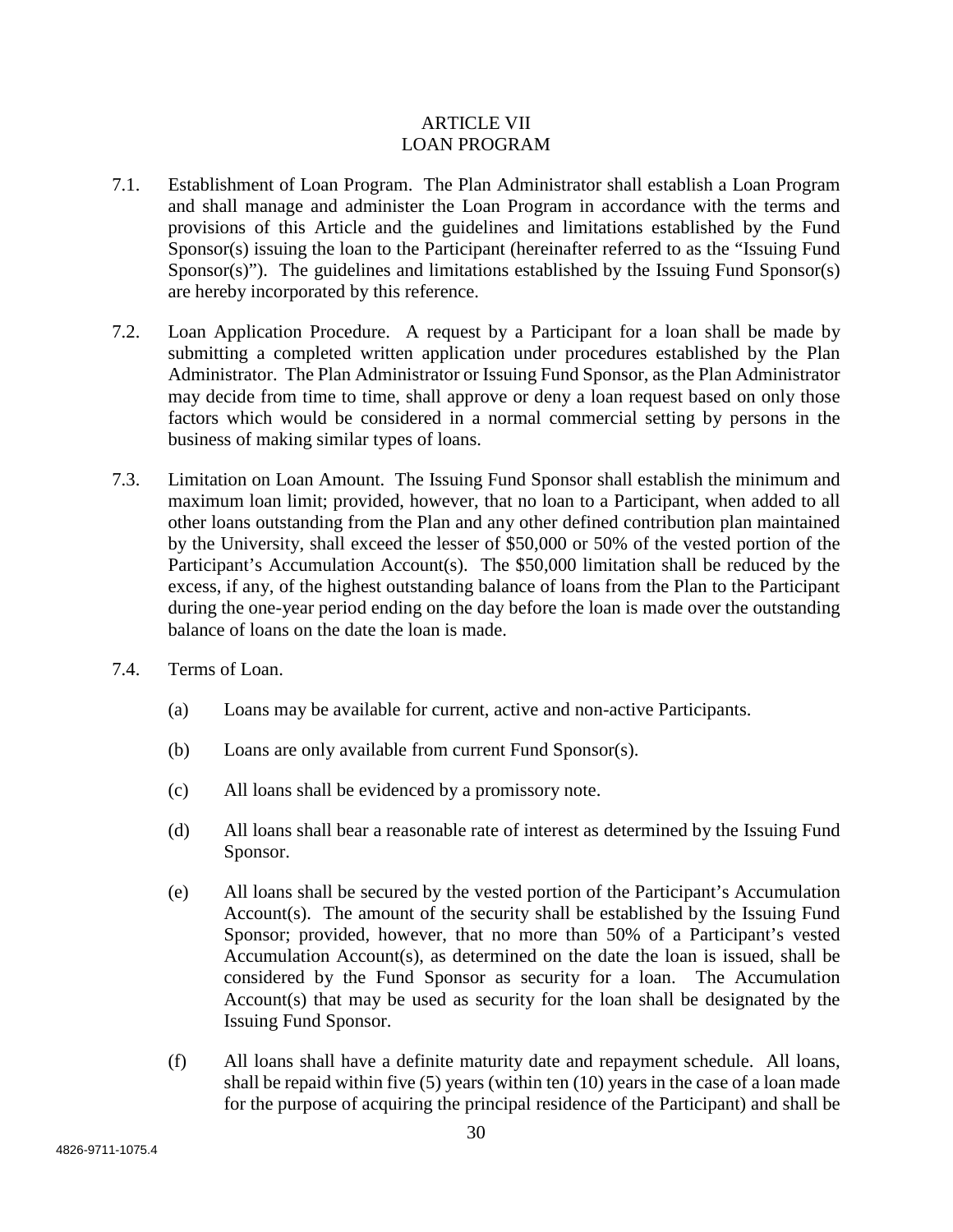amortized on a substantially level basis with repayments occurring not less frequently than quarterly. Notwithstanding the foregoing, loan repayments may be suspended during an unpaid leave of absence not to exceed one year if the Issuing Fund Sponsor permits. If suspension is permitted, the Issuing Fund Sponsor shall determine the amount of loan repayments following suspension subject to the requirement that the loan must be repaid by the latest date permitted under this subsection (d) above. In the case of a leave of absence due to qualified military service, loan repayments shall be suspended to the extent required under Code Section  $414(u)(4)$ . The Issuing Fund Sponsor may require that all repayments be made through payroll deductions.

- (g) No portion of a married Participant's Accumulation Account(s) shall be used as security for a loan unless the Spouse of the Participant consents in writing to such use within the 90-day period ending on the date the loan is to be secured. Such written spousal consent shall acknowledge the effect of using the Participant's Accumulation Account(s) as security for the loan and shall be witnessed by a notary public, or if the Issuing Fund Sponsor permits, the Plan Administrator. Such consent shall thereafter be binding with respect to the consenting Spouse or any subsequent Spouse with respect to that loan. A new consent shall be required if the Accumulation Account(s) is used for renegotiation, extension, renewal, or other revision of the loan. If a valid spousal consent has been obtained, then, notwithstanding any other provision of the Plan, the portion of the Participant's Accumulation Account(s) used as a security interest held by the Plan by reason of a loan outstanding to the Participant shall be taken into account for purposes of determining the amount of benefits payable at the time of death or distribution, but only if the reduction is used as repayment of the loan. If 100% or less of the Participant's vested Accumulation Account(s) (determined without regard to the preceding sentence) is payable to the surviving Spouse, then the Account(s) shall be adjusted by first reducing the vested Accumulation Account(s) by the amount of the security used as repayment of the loan, and then determining the benefit payable to the surviving Spouse.
- 7.5. Default. A loan shall be treated as in default if the scheduled payments of principal or interest as stated in the promissory note with the Fund Sponsor(s) are not made in accordance with the terms of the promissory note or the Plan Administrator's loan procedures. In the event of a default by the Participant, the Plan Administrator or Issuing Fund Sponsor, as the Plan Administrator may decide from time to time, shall make a formal written request for payment by the Participant. Foreclosure on the note and attachment of a Participant's vested Accumulation Account(s) by the amount of the security shall not occur until a distribution to the Participant is otherwise permitted under the Plan.
- 7.6. CARES Act Enhanced Loans and Repayment Delays. Certain special rules apply to Plan loans requested by Participants who are Qualified Individuals between March 27, 2020 and September 23, 2020 (the "CARES Act Loan Period"). To the extent not otherwise modified by this Section 7.6, the Plan loan rules otherwise imposed by this Section VII continue to apply.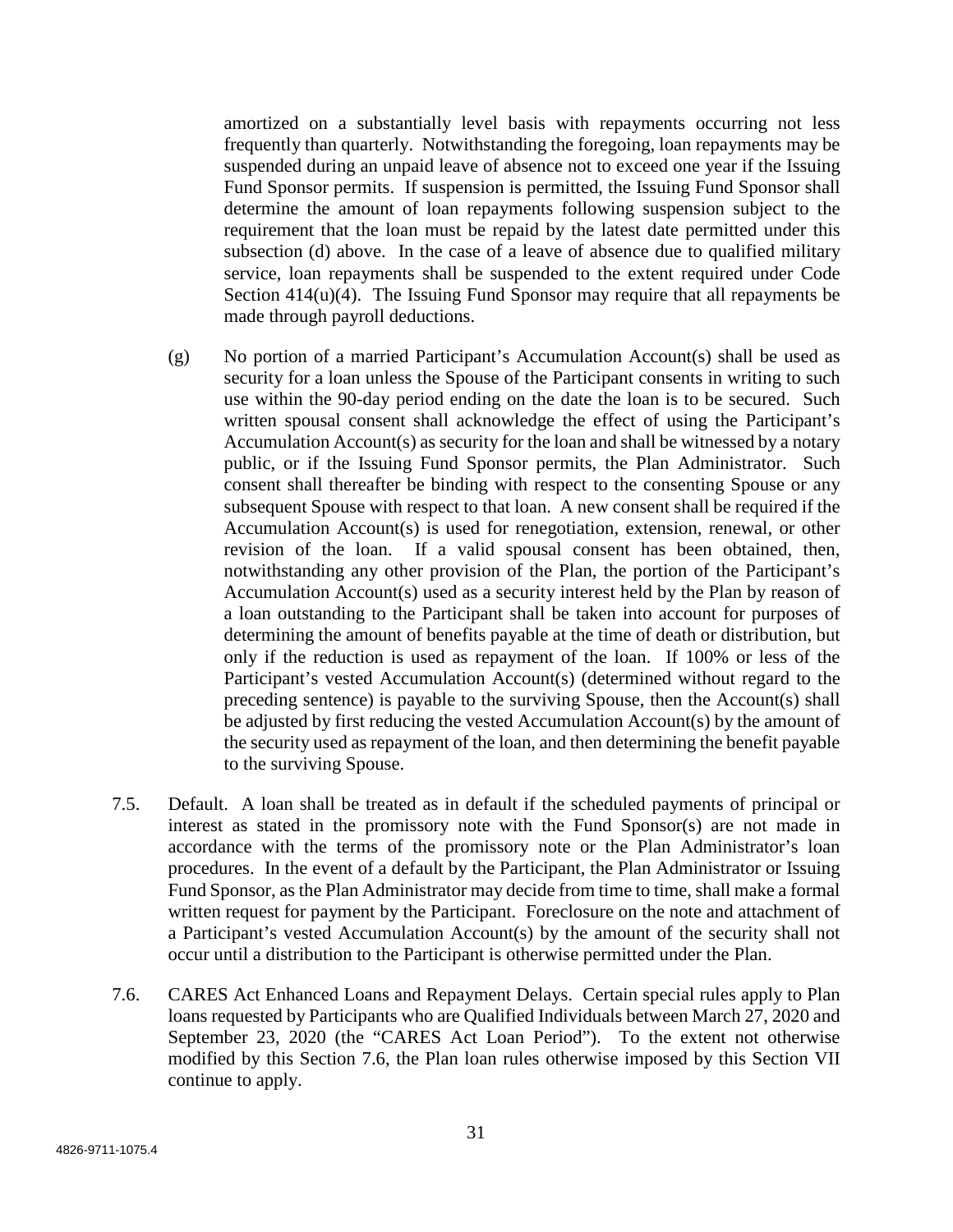- (a) Under the CARES Act and its accompanying guidance, if a Participant is a Qualified Individual, during the CARES Act Loan Period, he or she is eligible to borrow up to 100% of his or her vested Accumulation Account, not to exceed \$100,000. The loan amount a Participant who is a Qualified Individual may request shall, however, be affected by any prior Plan loans the Participant may have received prior to March 27, 2020. In addition, the number of Plan loans such a Participant may request shall remain subject to any maximum loan limit imposed by the Issuing Fund Sponsor (as set forth in Section 7.3).
- (b) A Participant who is a Qualified Individual, and either had an outstanding Plan loan on March 27, 2020, or obtains a new Plan loan during the CARES Act Loan Period, may request that repayment of his or her Plan loan be delayed during 2020. The due dates and interest accruing with respect to any subsequent repayments of such Plan loans shall be appropriately adjusted to reflect such repayment delay. In determining the five-year period and term of a Plan loan, the period during which Plan loan repayments are delayed pursuant to this Section 7.6(b) shall be disregarded.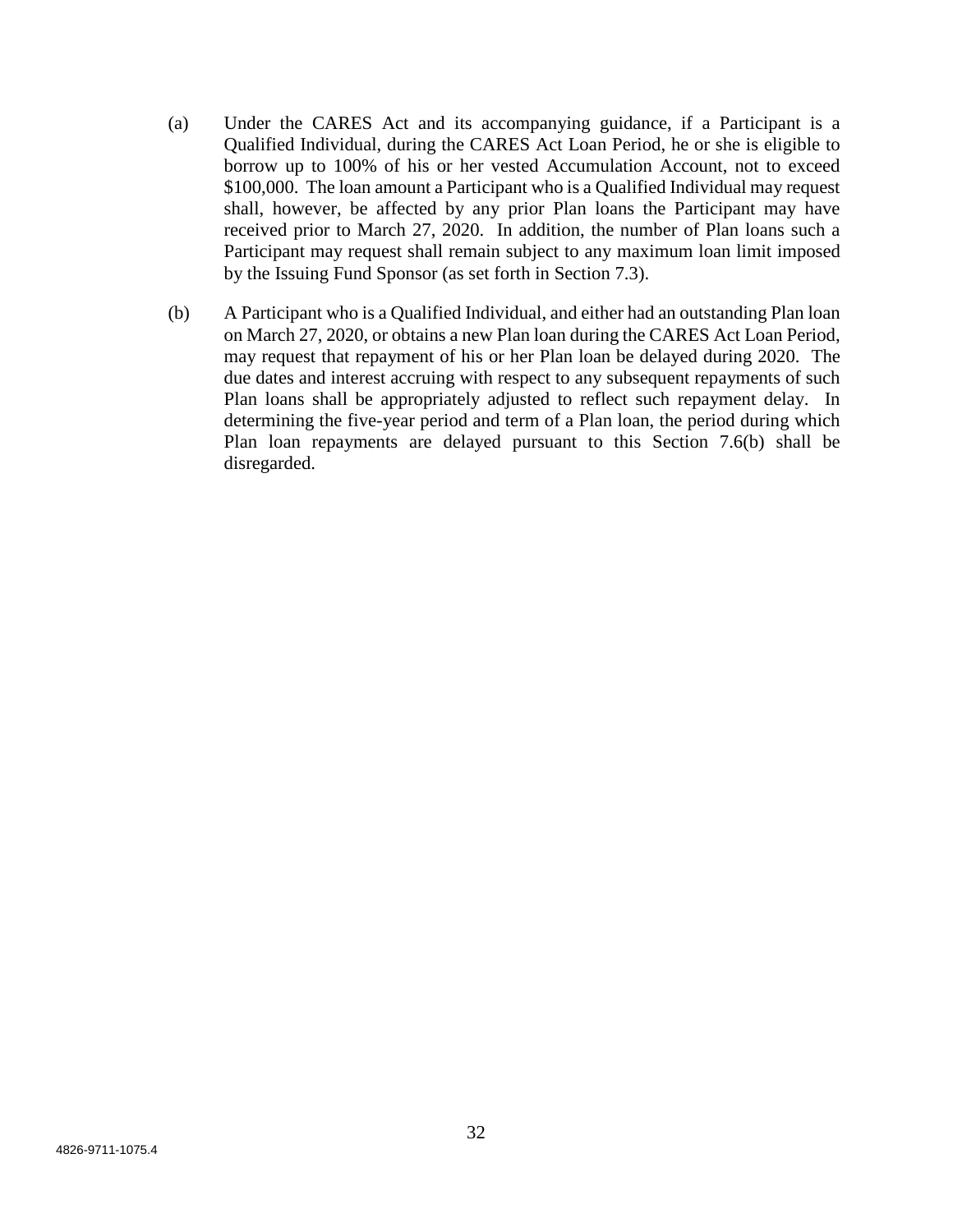#### ARTICLE VIII ADMINISTRATION

8.1. Plan Administrator. As further provided for in this Article VIII, the authority to control and manage the operation and administration of the Plan shall be vested in the Plan Administrator, who shall have, to the fullest extent permitted by law, the power to administer, maintain and operate the Plan consistent with the Plan and applicable law. The Plan Administrator shall be the "named fiduciary" of the Plan within the meaning of and for the purposes of Section 402(a) of ERISA and shall have the powers and responsibilities with respect to the management and operation of the Plan described therein, subject only to any limitations set forth in this Article VIII. The University's Manager of Benefits (or any successor title thereto) is hereby designated and appointed as the Plan Administrator.

Further, there is hereby established the Administration Committee. The Administration Committee shall consist of three individuals, who shall be current employees of the University, appointed by the President of the University. Any vacancy on the Administration Committee shall also be filled by the President of the University. The responsibilities of the Administration Committee shall only be those set forth in Section 5.2.

- 8.2. Authority of the Plan Administrator. Except as to such powers and authority as are expressly reserved to the Fund Sponsors, the Plan Administrator shall possess all the powers and authority expressly conferred upon it herein and further shall have such powers and authorities as may be necessary to carry out the provisions of the Plan, including, without limitation, discretionary and final authority to determine all questions concerning eligibility and contributions under the Plan, to interpret and construe all terms of the Plan, including any uncertain terms, and to determine any disputes arising under and all questions concerning administration of the Plan. Any determination made by the Plan Administrator shall be given deference, if it is subject to judicial review, and shall be overturned only if it is arbitrary or capricious. The Plan Administrator may employ attorneys, agents, and accountants as it finds necessary or advisable to assist it in carrying out its duties. Whenever, in the administration of the Plan, any discretionary action by the Plan Administrator is required, the Plan Administrator shall exercise its authority in a nondiscriminatory manner so that all persons similarly situated shall receive substantially the same treatment
- 8.3. Indemnification. In addition to whatever rights of indemnification any IIT Plan Administrative Committee member, Board member, officer, employee or other individual may be entitled to under the governing instruments of the University (or under any provision of law or any other agreements), the University shall satisfy any liability actually and reasonably incurred by any such person, including expenses, attorneys' fees, judgment, fines, and amounts paid in settlement, in connection with any threatened, pending, or completed action, suit, or proceeding which is related to the exercise or failure to exercise by the person of any of the powers, authority, responsibilities, or discretion provided under the Plan, or reasonably believed by the person to be provided thereunder, or any action taken by the person in connection with it. This Section 8.3 shall not apply to any Fund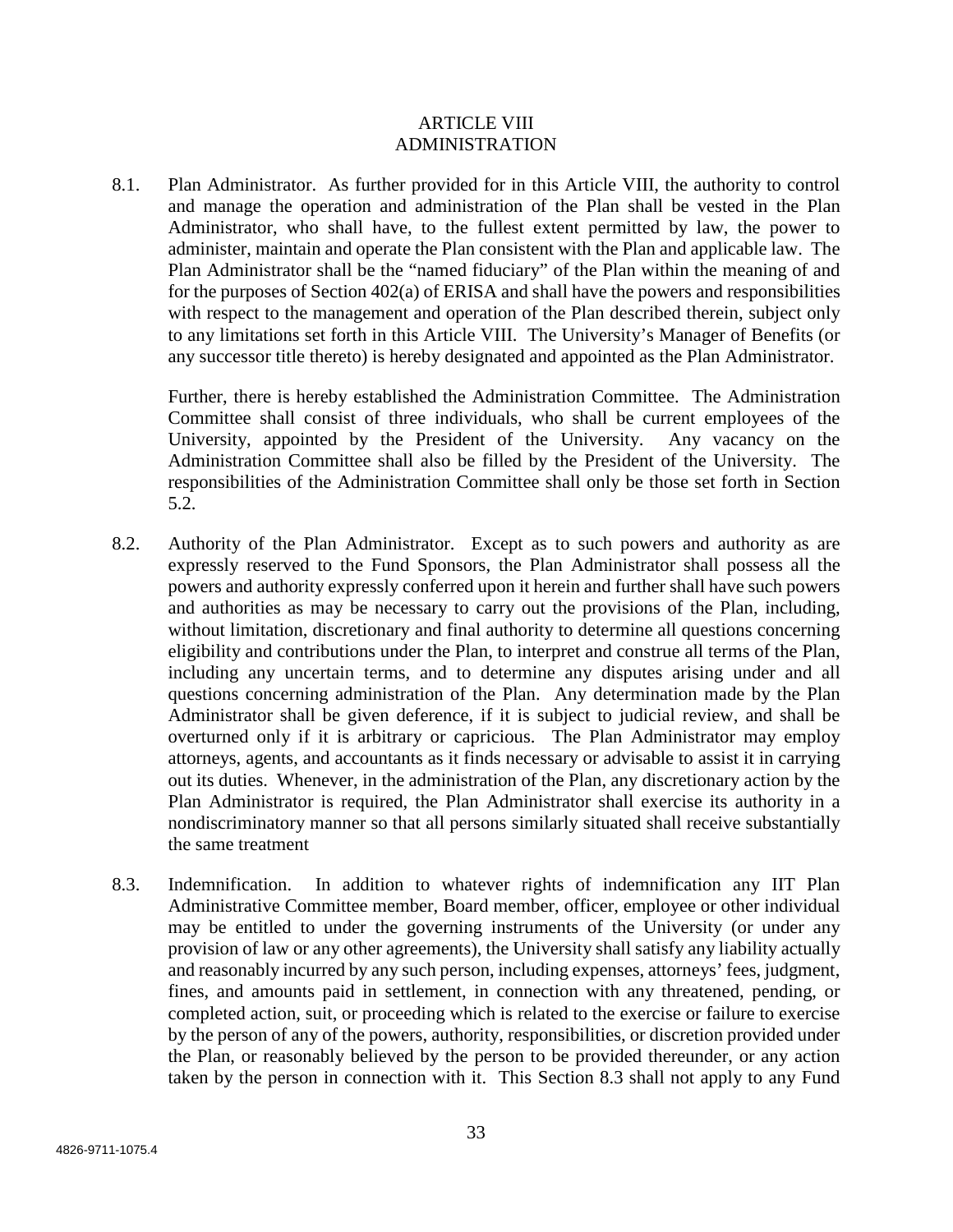Sponsor, whose relationship with the University, the Participants and others is governed by the terms of their contracts or other written agreements.

- 8.4. Management and Control of Assets. All assets of the Plan shall be held for the exclusive purposes of providing benefits to Participants and their beneficiaries and defraying reasonable expenses of administering the Plan, to the extent such expenses are not paid by the University, and no assets of the Plan shall inure to the benefit of the University prior to the satisfaction of all liabilities under the Plan with respect to Participants and their beneficiaries; provided, however, (i) that any contribution made by the University by a mistake of fact may be returned to the University within 90 days after the payment of such contribution and (ii) to the extent permitted under applicable law, any benefit payable under the Plan shall be forfeited within one year of the date (or such longer period of time as determined by the University) the University determines that it is unable to locate the Participant or his or her Beneficiary. Any benefit forfeited under the preceding sentence (i) shall be reinstated if a claim is made by a Participant or his Beneficiary, the amount of which, shall be the value of the Participant's benefit determined as of the date of forfeiture and without regard to earnings and (ii) shall be first applied to reinstate any benefits in accordance with the preceding clause (i) and shall be then applied to reduce University Contributions under Article IV.
- 8.5. Records. The University shall determine the total amount of contributions to be made for each Participant from time to time on the basis of its records and in accordance with the provisions of this Article. When each contribution payment is made by the University, the Plan Administrator shall prepare a record showing the name of each Participant and the portion of the payment that is made for him or her, and shall deliver the statement to the appropriate Fund Sponsors with the contributions payment.
- 8.6. Claims Procedures.
	- (a) Within 90 days following receipt by the Plan Administrator of an application for benefits and all necessary documents and information, the Plan Administrator or Fund Sponsor, as the Plan Administrator may decide from time to time, shall furnish the person claiming benefits under the Plan (for purposes of this Section 8.6, the "Claimant") with written notice of the decision rendered with respect to such application. Should special circumstances require an extension of time for processing the claim, written notice of the extension shall be furnished to the Claimant prior to the expiration of the initial 90 day period. The notice shall indicate the special circumstances requiring an extension of time and the date by which a final decision is expected to be rendered. In no event shall the period of the extension exceed 90 days from the end of the initial 90 day period.
	- (b) In the case of a denial of the Claimant's application, the written notice of such denial shall set forth (i) the specific reasons for the denial; (ii) references to the Plan provisions upon which the denial is based; (iii) a description of any additional information or material necessary for perfection of the application (together with an explanation why such material or information is necessary); and (iv) an explanation of the Plan's claim review procedures and an explanation of the time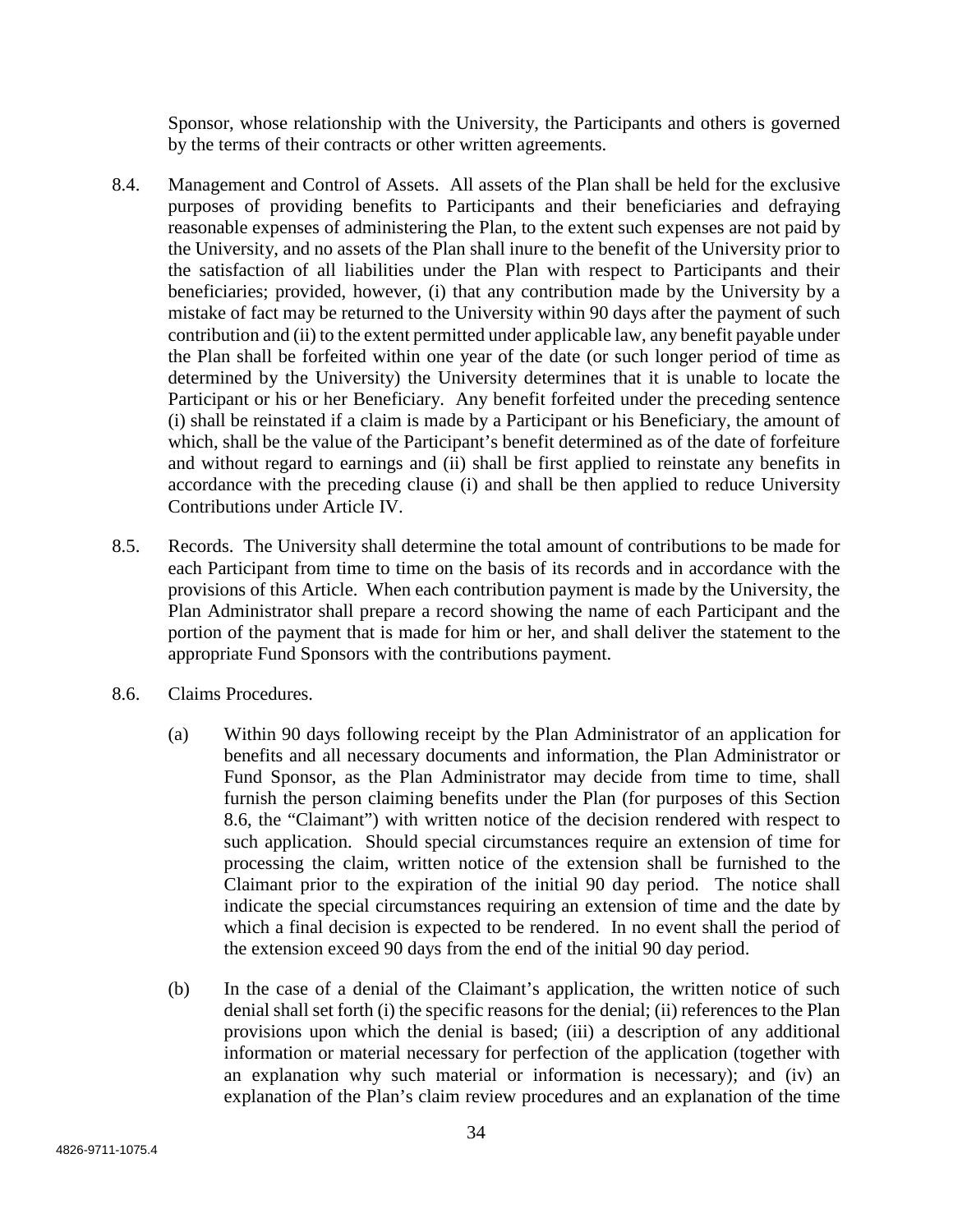limits applicable to such procedures, including a statement of the Claimant's right to bring a civil action under Section 502(a) of ERISA following an adverse benefit determination on review.

- (c) If the Plan Administrator does not respond or does not furnish an extension notice within 90 days, the Claimant may consider his or her claim denied, and shall be considered to have exhausted his administrative remedies available under the Plan.
- (d) A Claimant who wishes to contest the denial of his or her application for benefits shall follow the administrative procedures for an appeal of benefits as set forth in Section 8.7 below and shall exhaust such administrative procedures prior to seeking any other form of relief.
- 8.7. Appeals Procedures.
	- (a) In order to appeal a decision rendered with respect to his or her application for benefits, a Claimant must file such appeal with the Plan Administrator in writing within 60 days after the date of notice of the decision with respect to the application.
	- (b) The Claimant may request that his or her application be given full and fair review by the Plan Administrator. The Claimant also may review all pertinent documents and submit issues and comments in writing in connection with the appeal. The decision of the Plan Administrator shall be made not later than 60 days after the Claimant has completed his or her submission to the Plan Administrator of his or her request for review and any documentation or other information to be submitted in support of such request. Should special circumstances require an extension of time for processing, written notice of the extension shall be furnished to the Claimant prior to the expiration of the initial 60 day period. The notice shall indicate the special circumstances requiring an extension of time and the date by which a final decision is expected to be rendered. In no event shall the period of the extension exceed 60 days from the end of the initial 60 day period.
	- (c) The decision on review shall be in writing and shall include specific reasons for the decision, written in a manner calculated to be understood by the Claimant with specific reference to the pertinent Plan provisions upon which the decision is based, a statement that the Claimant is entitled to receive, upon request and free of charge, reasonable access to, and copies of, all documents, records, and other information relevant to the Claimant's claim for benefits, and if there is an adverse benefit determination, a statement of the Claimant's right to bring an action under Section 502(a) of ERISA.
	- (d) If the Plan Administrator does not respond or does not furnish an extension notice within 60 days, the Claimant may consider his or her claim denied and shall be considered to have exhausted his administrative remedies available under the Plan.
- 8.8. Limitation on Actions. Notwithstanding any statute of limitations provided in ERISA or under any applicable state law, no claimant may commence a legal action or proceeding for benefits until after the claims and appeals procedures of Section 8.6 and 8.7 have been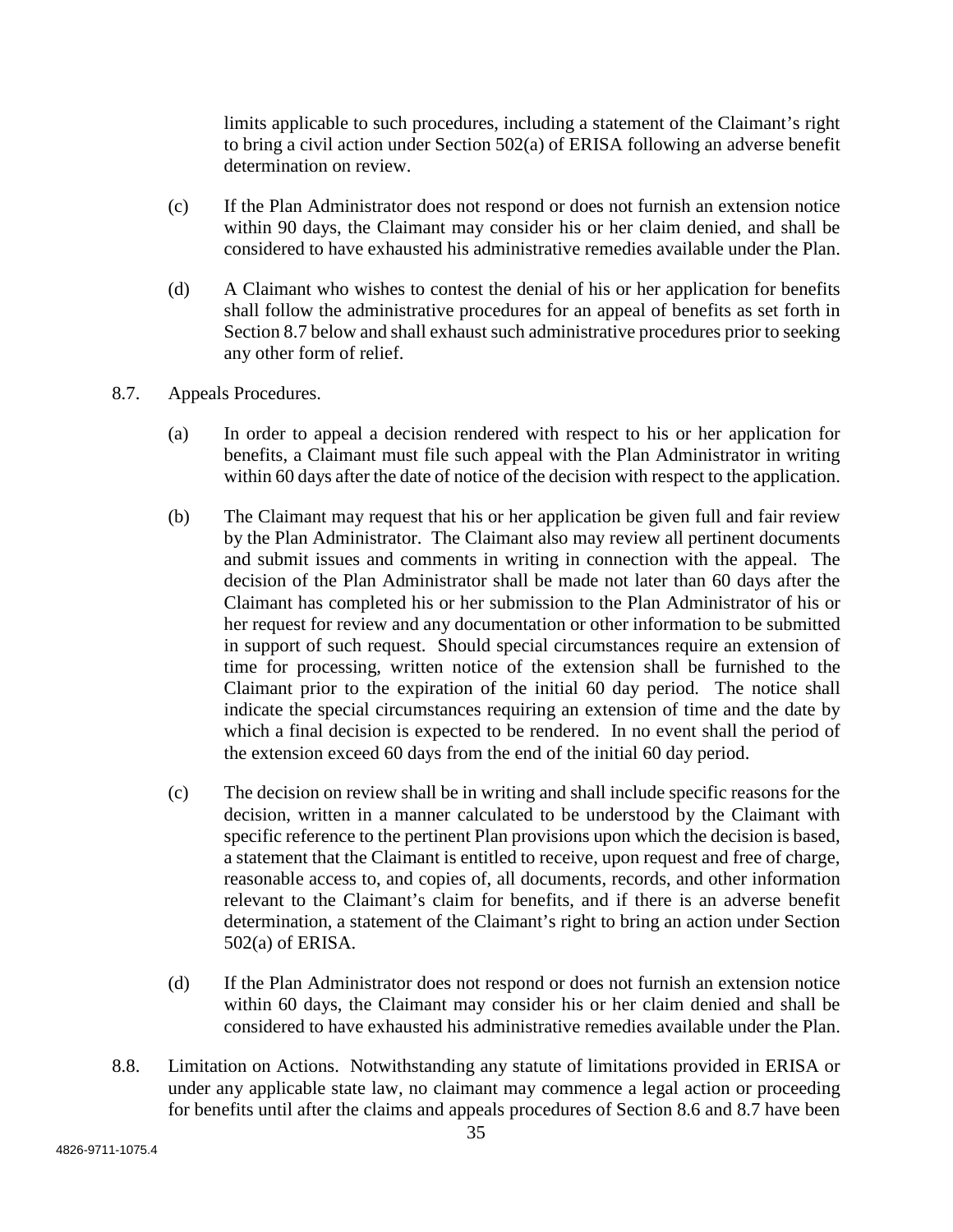exhausted and only before the earlier of (1) 365 days after the claimant receives, or is deemed to receive, notice of a denial of his or her appeal under Section 8.7, or (2) the expiration of a controlling federal statute of limitations period to the contrary. Any legal action or proceeding may be brought only in a federal court with jurisdiction over Chicago, Illinois.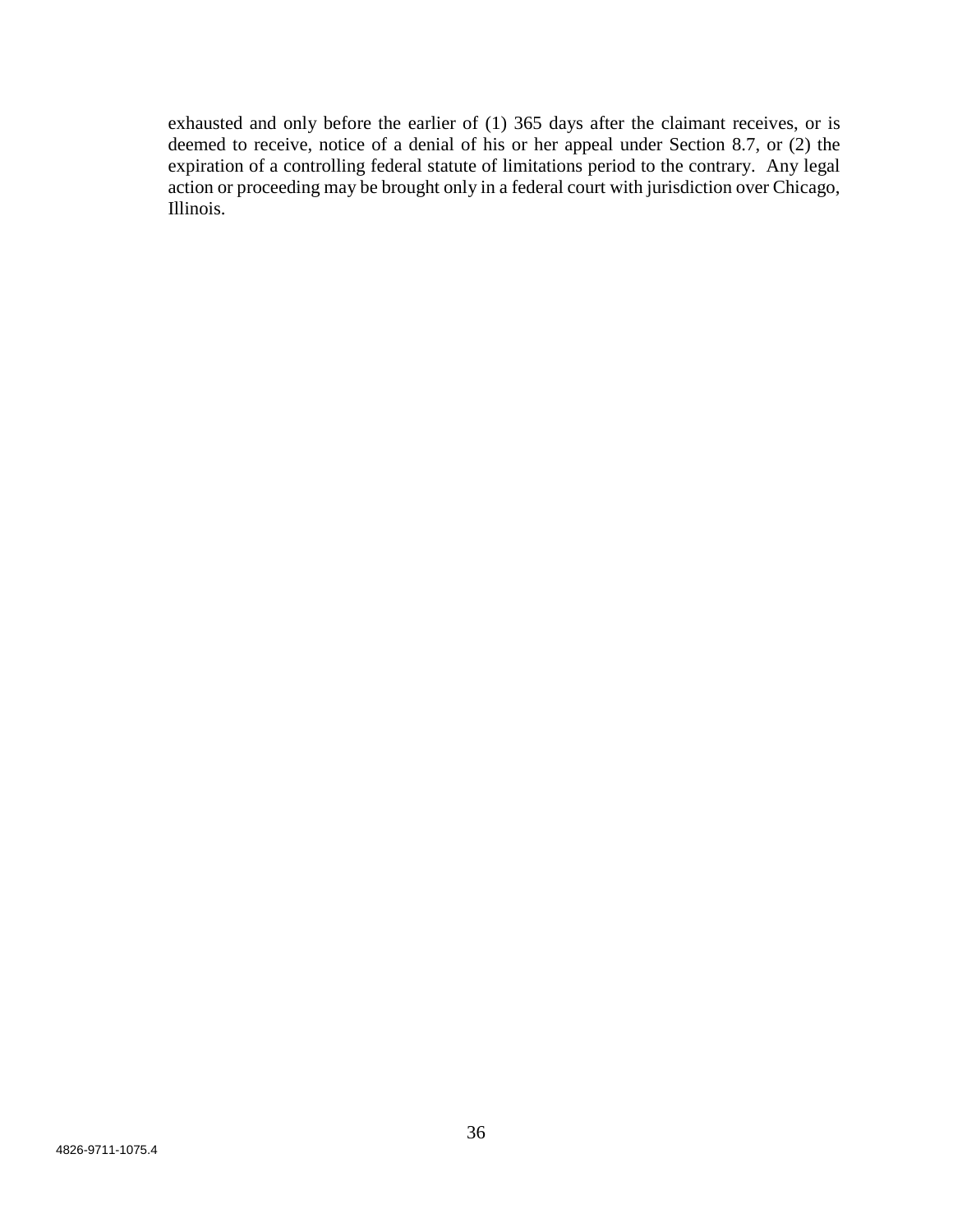### ARTICLE IX ADOPTION, AMENDMENT AND TERMINATION

- 9.1. Adoption by University Affiliate. A University Affiliate, with the approval of the Board, may adopt the Plan for all or any specified group of its employees by entering into an adoption agreement in the form and substance prescribed by the Plan Administrator. The Board may prospectively modify or terminate a University Affiliate's participation in the Plan at any time and for any or no reason, without regard to the terms of the adoption agreement. By execution of an adoption agreement (each of which shall be attached hereto and made a part of the Plan and its provisions shall be incorporated in the Plan by this reference), the University Affiliate agrees to be bound by all the terms and conditions of the Plan including the remaining provisions of this Article IX.
- 9.2. Amendment and Termination. While it is expected that the Plan shall continue indefinitely, the Plan Sponsor reserves the right to amend, otherwise modify, or terminate, either in whole or in part, the Plan, or to discontinue, either in whole or in part, any further Participant and/or University Contributions or payments under the Plan, by resolution of its Board. In addition, any duly-elected and qualified officer of the Plan Sponsor may adopt clarifying or technical amendments to the Plan, provided, however, that any such amendment does not add materially to the cost of maintaining the Plan, materially increase the benefits provided to Participants under the Plan, or materially affect Participants' rights under the Plan. In the event of a termination of the Plan or complete discontinuance of Plan and/or University Contributions, the University shall notify all Participants of the termination. As of the date of complete or partial termination, all Accumulation Accounts shall become nonforfeitable to the extent that benefits are accrued. The Plan Sponsor may provide that, in connection with the termination of the Plan, and subject to any limitations imposed by the Fund Sponsors and Funding Vehicles, all Accounts will be distributed, provided that if the University elects to make such distributions, then the University as of the date of termination must not be making contributions to another §403(b) arrangement that is not part of this Plan and cannot make such contributions for a period beginning on the date of Plan termination and ending 12 months after the distribution of all assets from the Plan, except as permitted by Treasury Regulations.
- 9.3. Limitation. Notwithstanding Section 9.1, unless otherwise specifically permitted by law, no amendment, modification, or termination shall adversely affect the rights of Participants and their Beneficiaries to benefits under the Plan that are attributable to Participant or University Contributions made prior to such amendment, modification, or termination.